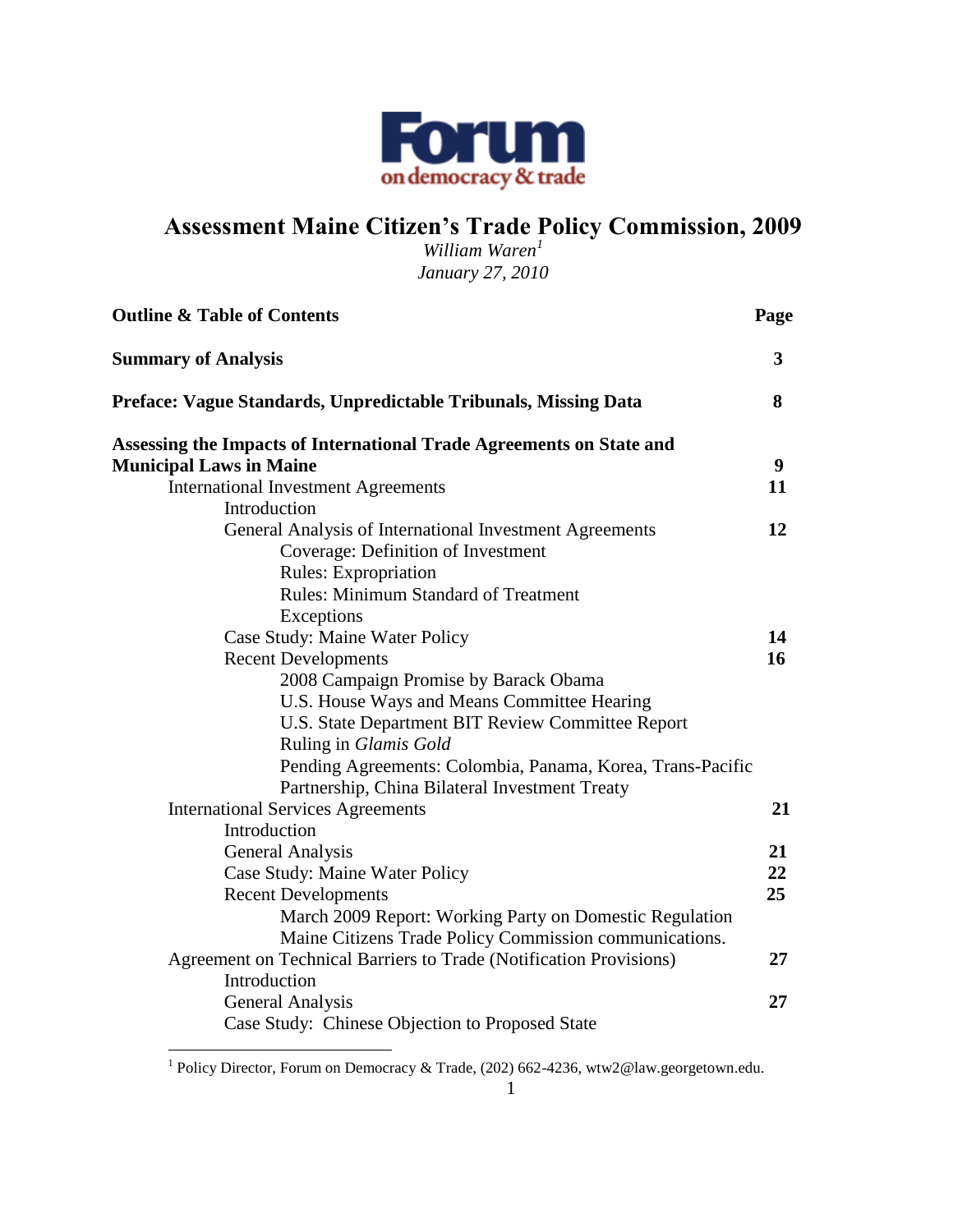| Product Safety and Electronic Waste Legislation                            | 28              |
|----------------------------------------------------------------------------|-----------------|
| <b>Recent Developments</b>                                                 | 30              |
| <b>NCSL</b> resolution                                                     |                 |
| Maine Commission communications                                            |                 |
| <b>International Subsidies Agreements</b>                                  | 32              |
| Introduction                                                               |                 |
| General Analysis                                                           | 32              |
| Case Study: The Foreign Sales Corporation Case                             | 33 <sup>2</sup> |
| <b>Recent Developments</b>                                                 |                 |
| The Boeing/Airbus Litigation                                               | 33              |
| <b>International Procurement Agreements</b>                                | 34              |
| Introduction                                                               |                 |
| General Analysis                                                           | 35 <sup>5</sup> |
| Case Study: Maine Purchasing Policy                                        | 36              |
| <b>Recent Developments</b>                                                 |                 |
| Maine adopts LD 1257 (Treat).                                              | 37              |
| International Agreements on Trade in Goods                                 | 37              |
| Introduction                                                               |                 |
| <b>General Analysis</b>                                                    | 38              |
| Case study: Maine Water Policy                                             | 39              |
| Recent Developments: Trans-Pacific Partnership                             | 42              |
| Assessing the Impact of International Trade Agreements on                  |                 |
| <b>Business and Workers in Maine</b>                                       |                 |
| Maine Exports, Imports, & Foreign Investment                               | 43              |
| The Effect of Trade Agreements and Globalization on the                    |                 |
| Maine Business Climate & Working Conditions                                | 45              |
| Options for the Commission to Engage on Trade Policy in 2010 & 2011        |                 |
| Preservation of State Sovereignty and Authority to Regulate in the         |                 |
| Public Interest                                                            | 47              |
| Reform of Measures Related to Federal Preemption &                         |                 |
| <b>Unfunded Mandates</b>                                                   |                 |
| Reform of International Services Agreements                                |                 |
| Reform of International Investment Agreements and Treaties                 |                 |
| Developing the Maine Economy by Promoting Exports and by Preserving        |                 |
| and Expanding the Number of Jobs, Particularly in the Manufacturing Sector | 49              |
| Reform of Border-Adjusted Value-Added Taxes                                |                 |
| Reform of Policy to Assist Small and Medium Sized Exporters                |                 |
| <b>Currency Manipulation Reform</b>                                        |                 |
| <b>State-Federal Consultation on Trade Policy</b>                          | 51              |
| The Positive List Approach                                                 |                 |
| A Center on Trade and Federalism                                           |                 |
| The Decision Process for Initiating Trade Negotiations                     | 51              |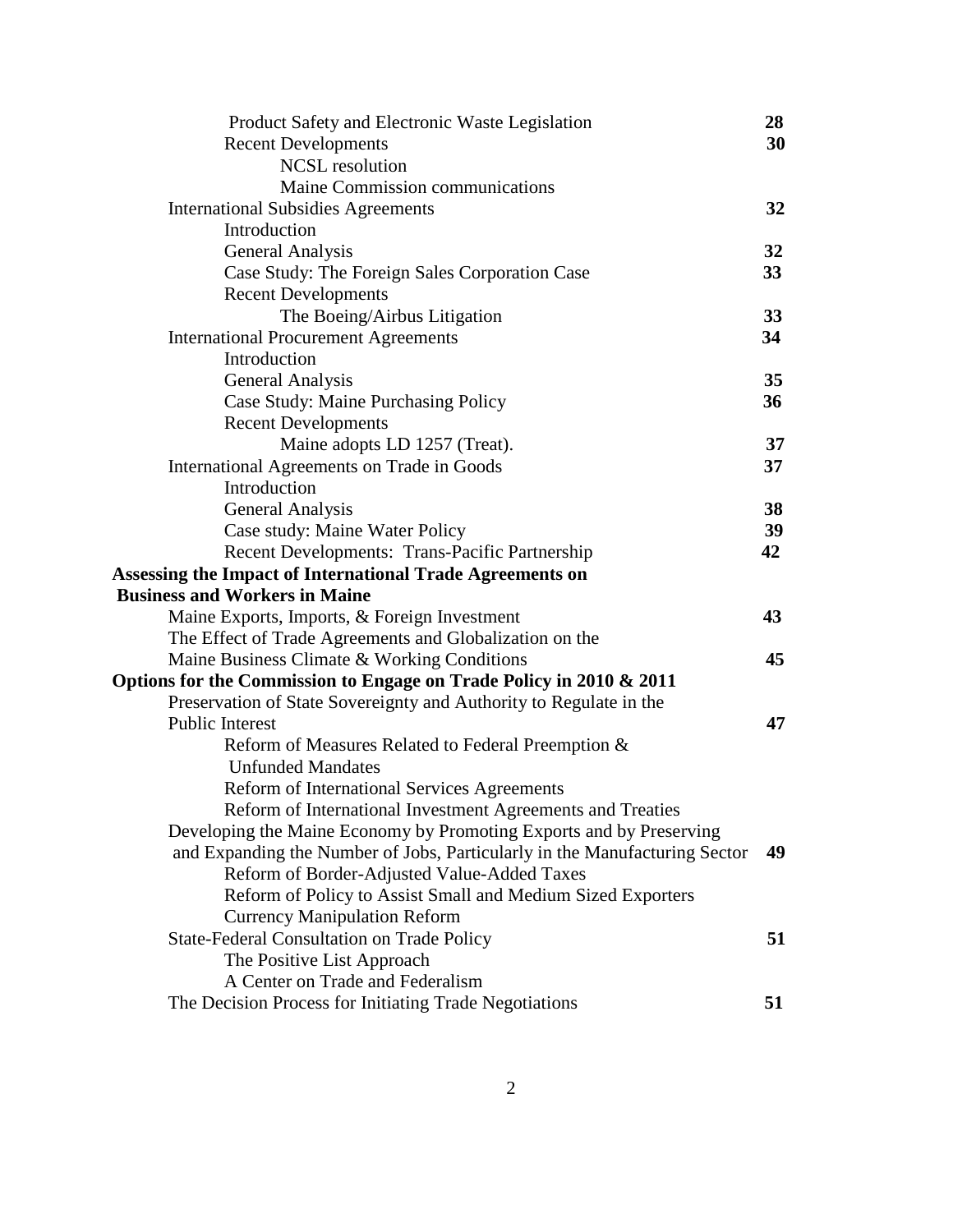

# **Assessment Maine Citizen's Trade Policy Commission, 2009**

*William Waren January 27, 2010*

### **Summary of Analysis**

### **Vague Standards, Unpredictable Tribunals, Missing Data**

With the possible exception of international agreements on government procurement, the language of trade and investment agreements is vague. International tribunal decisions are accordingly unpredictable. Especially without reference to the facts of a particular case and controversy, it is difficult to identify specific state and municipal laws that are definitely free from potential conflict with international rules (or that definitely conflict with international rules). Similarly, the effect of international trade and investment agreements on workers and businesses is difficult to estimate because the U.S. does not collect the necessary state and local level data on exports, imports, and the balance of investment flows.

## **Assessing the Impacts of International Trade Agreements on State and Municipal Laws in Maine**

*Impacts of international investment agreements (IIAs) on state and municipal laws***.** Investors are allowed to file claims against national governments seeking money damages in compensation for economic regulation and other government measures adopted by state or municipal government in Maine and other sub-national jurisdictions.

Large numbers of state and municipal laws in Maine are covered by IIAs.

The July 2009 NAFTA tribunal ruling in *Glamis Gold v. United States* was a significant victory for states like Maine. The real significance of *Glamis Gold* is its narrow reading of NAFTA article 1105 on the minimum standard of treatment, including the element of fair and equitable treatment.

On another front, the Obama administration is currently considering either the adoption or the initial negotiation of investment agreements or treaties with several countries. Among the most significant are the pending free trade agreements with Panama and Colombia, and agreements with the economic powerhouses of East Asia: including bi-lateral agreements with Korea and China, as well as a multi-member Asian regional agreement, called the Trans-Pacific Partnership.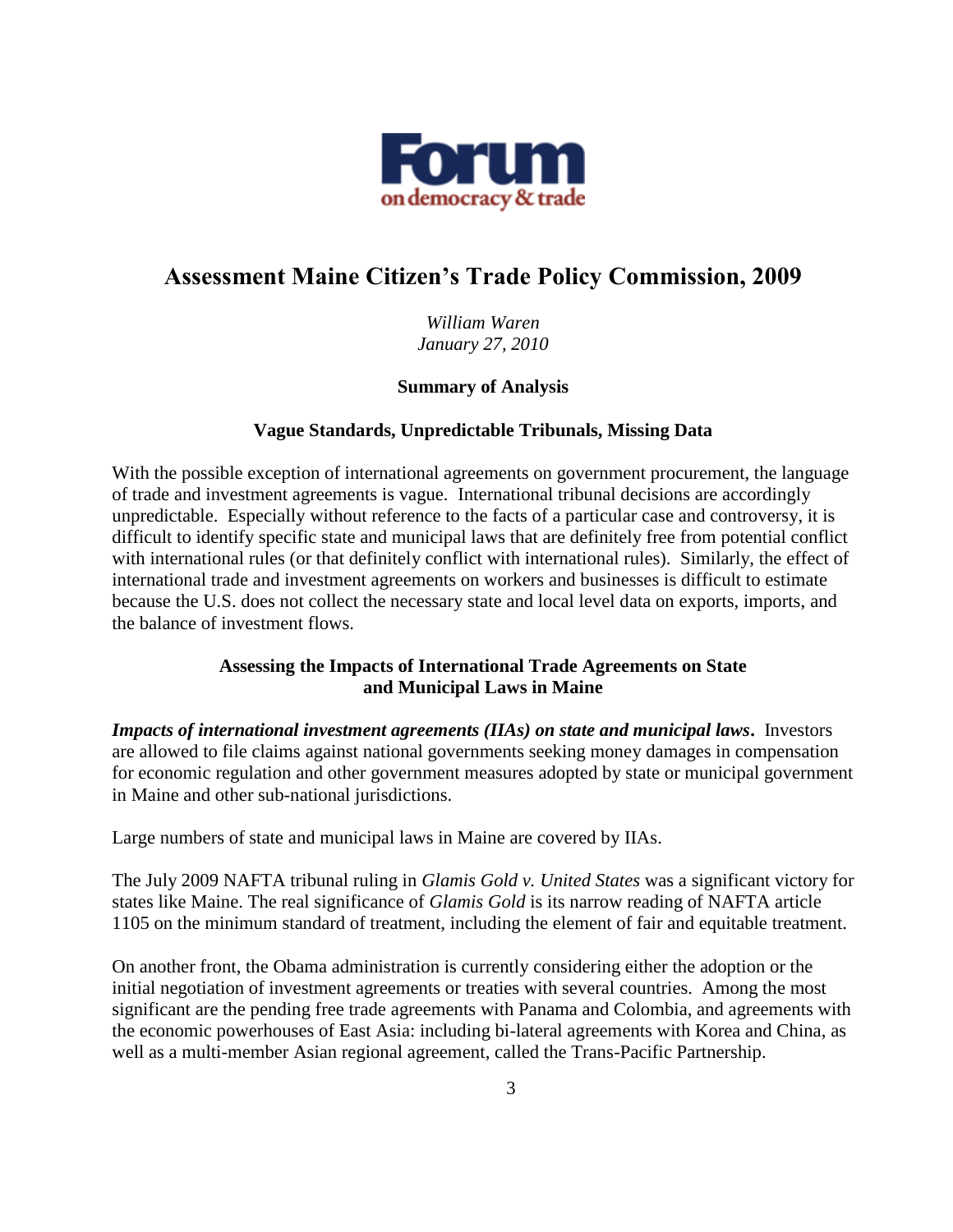*Impacts of international services agreements on state and municipal laws.* The WTO services agreement (GATS) is the most local global agreement because it covers so many services that are regulated by states like Maine and provided by local governments.

On March 20, 2009 the chairman released the most recent draft report of the WTO Working Party on Domestic Regulation (WPDR). The draft continues to leave out a proposal from Australia, Hong Kong and New Zealand that would require domestic regulations to be "no more burdensome" than necessary to ensure the quality of a service." The latest draft, nonetheless, retains disciplines from the prior drafts. Among the most significant proposals, several create a spectrum of possible meanings. These meanings *could be* consistent with constitutional authority to regulate in the United States, but they *could also be* interpreted as an obligation to regulate in the leastburdensome way.

*Impacts of the Agreement on Technical Barriers to Trade (Notification Provisions) on state and municipal laws.* The U.S. Commerce Department is concerned with proposed technical regulations, adopted by the Maine legislature or being considered for adoption by Maine administrative agencies. Only technical regulations that affect the actual product, or the product manufacturer's access to the U.S. market, are reported to the WTO.

On the basis of the provisions in the TBT agreement, the Peoples' Republic of China in 2008 demanded that bills in the Maryland and Vermont legislatures must be "cancelled" or "revised." In response to complaints, on October 22, 2008, a senior U.S. trade negotiator told state officials that his office would modify its procedures for notifying the World Trade Organization (WTO) about pending state legislation that regulates trade in goods.

*Impacts of international subsidies agreements on state and municipal laws***. The Agreement on** Subsidies and Countervailing Measures breaks its definition of a subsidy into three parts: (1) a financial contribution; (2) by a government or any public body within the territory of a WTO member; (3) which confers a benefit.

Good Jobs First reports that Maine localities may provide such subsidies for commercial development in the form of tax increment financing, while state subsidies may be in the form of business equipment tax reimbursement or employment tax increment financing plans.

Use of the SCM agreement by the European Union has already led to changes in U.S. tax law. The SCM is at the heart of the U.S. - EU battle over the fates of the globe's two largest aircraft companies. Also, the SCM is a potential tool for correcting unfair competition from Chinese and other foreign industrial firms. The SCM agreement allows the U.S. to take such enforcement action through WTO dispute resolution or through unilateral imposition of countervailing duties.

*Impacts of international procurement agreements on state and municipal laws.* In March of 2004, Peace through Interamerican Community Action (PICA) published an analysis of potential conflicts between Maine procurement policies and international trade procurement rules. The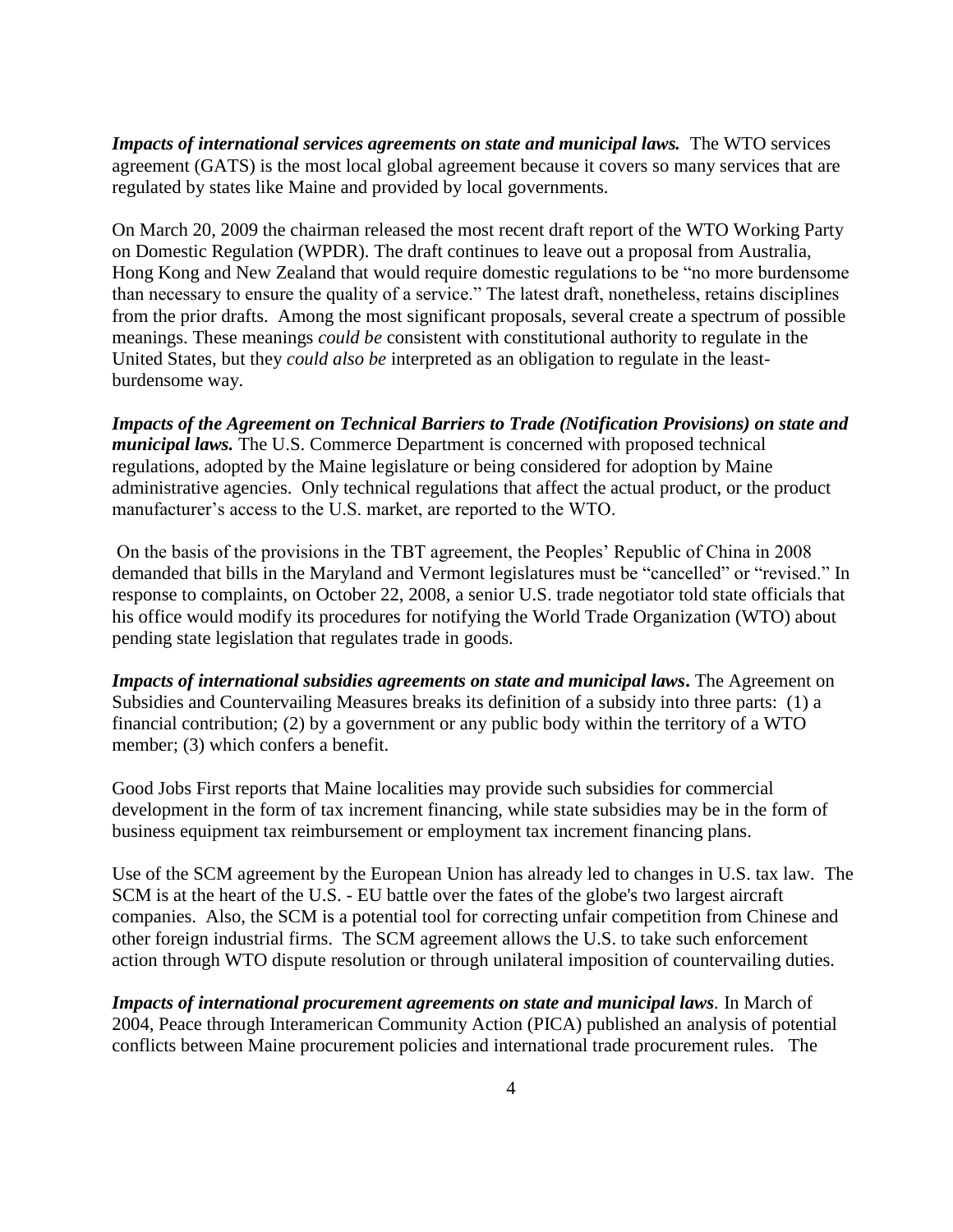analysis identified three major areas of Maine procurement policy that are at risk of being found in conflict with international procurement agreements: (1) environmental purchasing preference not based on product performance; (2) preferences for companies that uphold labor and human rights; and (3) policies that ban state contractors from shipping jobs overseas or other local development policies aimed at creating jobs in Maine.

*Impacts of International Agreements on Trade in Goods (GATT) on State and Municipal Laws.*  It is generally agreed that a "good" is a product that can be produced, bought, and sold, and that has a physical identity.

In addition to the investment issues discussed above, negotiations on a Trans-Pacific Partnership free trade agreement will be very much about trade in goods: oil from Brunei: agricultural products from New Zealand: agricultural products, natural gas, iron ore, and other minerals from Australia; copper and agricultural products from Chile; textiles, electronics, and agricultural products from Vietnam; biotechnology, electronics, and chemicals from Singapore; and copper, zinc, gold, textiles, and fish meal from Peru.

#### **Assessing the Impacts of International Trade Agreements on Business and Workers in Maine**

Based on their analysis of 2006 data, the U.S. International Trade Administration and the Bureau of the Census estimate that "15.8 percent of all manufacturing workers in Maine depend on exports for their jobs," and that 3.9 percent of private sector jobs in Maine are supported by manufacturing exports. The Office of the U.S. Trade Representative and trade associations representing multinational corporations often argue that export data, of the kind displayed above, support the argument for signing more trade and investment agreements on the current model.

But, Robert Scott, a trade economist at the labor-friendly Economic Policy Institute, says that the "problem with these statements is that they misrepresent the real effects on the U.S. economy: trade both creates and destroys jobs." Scott calculates that between 1994 and 2000, Maine gained 9,617 jobs from exports and lost 31, 974 jobs as a result of imports, for a net loss over six years of 22,357 jobs. In a more recent publication, Scott estimates that over the period of 2001 to 2007, Maine lost 11,700 jobs, or 1.92 percent of total state employment as a result of trade deficits with China alone.

The real problem here may be the lack of hard export and import data at the state and community level.

#### **Options for the Commission to Engage on Trade Policy in 2010 and 2011**

#### **Preservation of State Sovereignty and Authority to Regulate in the Public Interest**

*Reform Measures Related To Federal Preemption & Unfunded Mandates.* Maine may want to reiterate its call to Congress and the President for additional protections against federal preemption and unfunded federal mandates resulting from trade and investment disputes.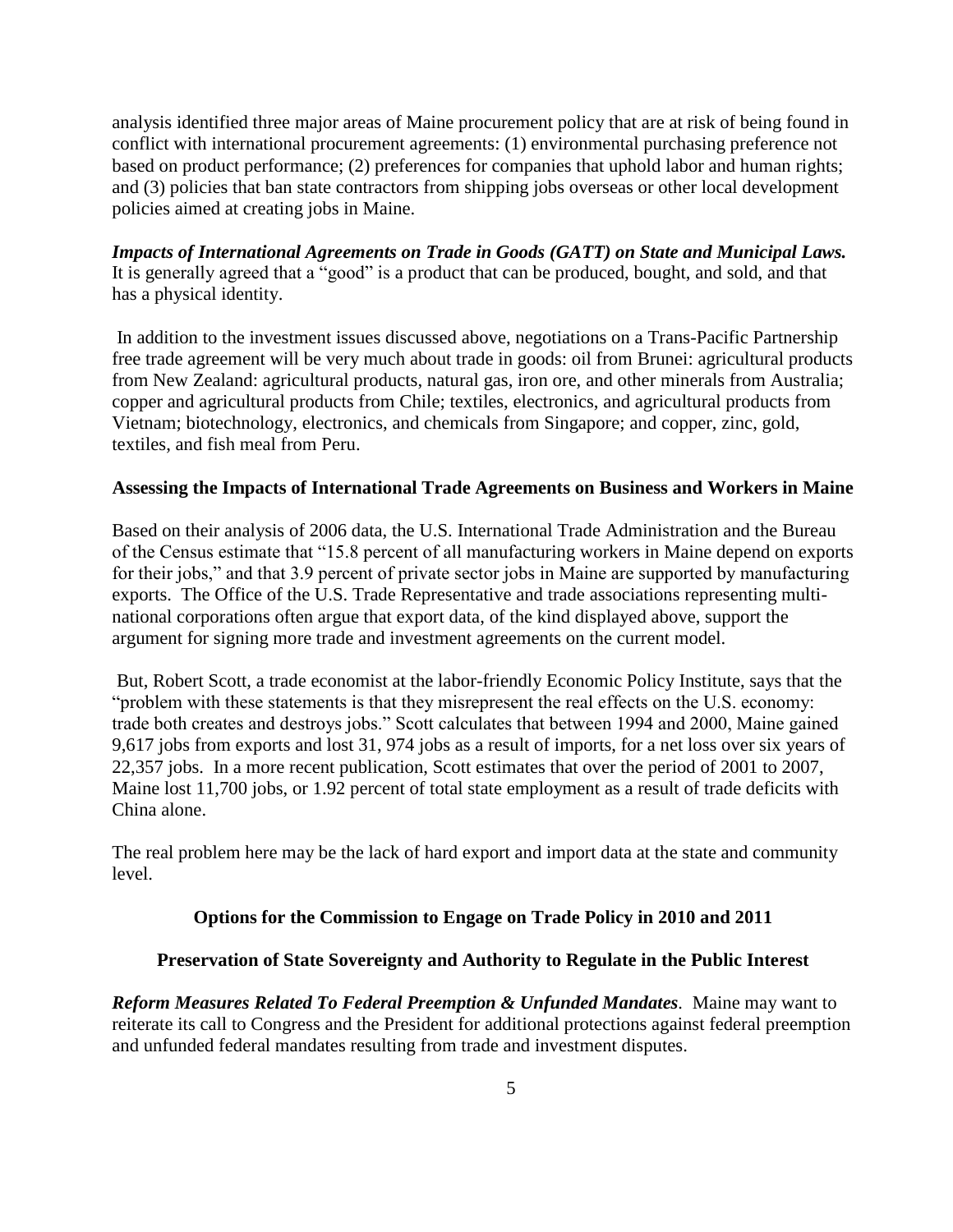*Reform of International Services Agreements.* Maine may want to reiterate its call for Congress and the President to limit the coverage of state and local measures in international services agreements.

For example, the United States by legislation or executive directive could adopt a policy that it will never accept a GATS agreement on domestic regulation that requires domestic regulations to meet something similar to a "necessity test." Language addressing "disguised barriers to trade" might serve the same function as a necessity test. Provisions requiring domestic regulations to be preestablished, based on objective criteria, or relevant also might serve as de facto necessity tests.

#### *Reform of International Investment Agreements and Treaties*

*Minimum standard of treatment* – Maine may wish to support narrowing the minimum standard treatment to the elements of customary international law as explained in the U.S. brief in *Glamis*. Further, it may want to take the position that the expectation of a stable or unchanging legal environment is not to be understood as part of customary international law.

*Indirect expropriation* – Maine could support narrowing indirect expropriation so that it does not apply to nondiscriminatory regulations as explained in the *Methanex* award*.* 

*Protected investments –* Maine may want to support narrowing the definition of investment to include only the kinds of property that are protected by the takings clause of the U.S. Constitution.

*Exhaustion of remedies –* Maine may want to call on the federal government to follow customary international law and require investors to exhaust domestic remedies before using investor-state arbitration.

*Waiver of right to file an international investment claim – Maine might seek clarifications to* ensure that no international investment tribunal will find that a contract provision, in which a foreign investor waives its right to pursue an international investment claim, is unenforceable.

### **Developing the Maine Economy by Promoting Exports and by Preserving and Expanding the Number of Jobs, Particularly in the Manufacturing Sector**

*Reform of Border-Adjusted Value Added Taxes.* Maine may want to explore trade policy reform options for neutralizing the trade distorting effects of border-adjusted Value-Added Taxes (VATs) implemented by U.S. trading partners.

As noted above, the United States lost the *Foreign Sales Corporation (FSC) case*, putting the U.S. at a competitive disadvantage to the large number of countries that rebate VATs for their exports (in effect providing an export subsidy), while imposing VAT levies on imports from the United States (a de facto tariff).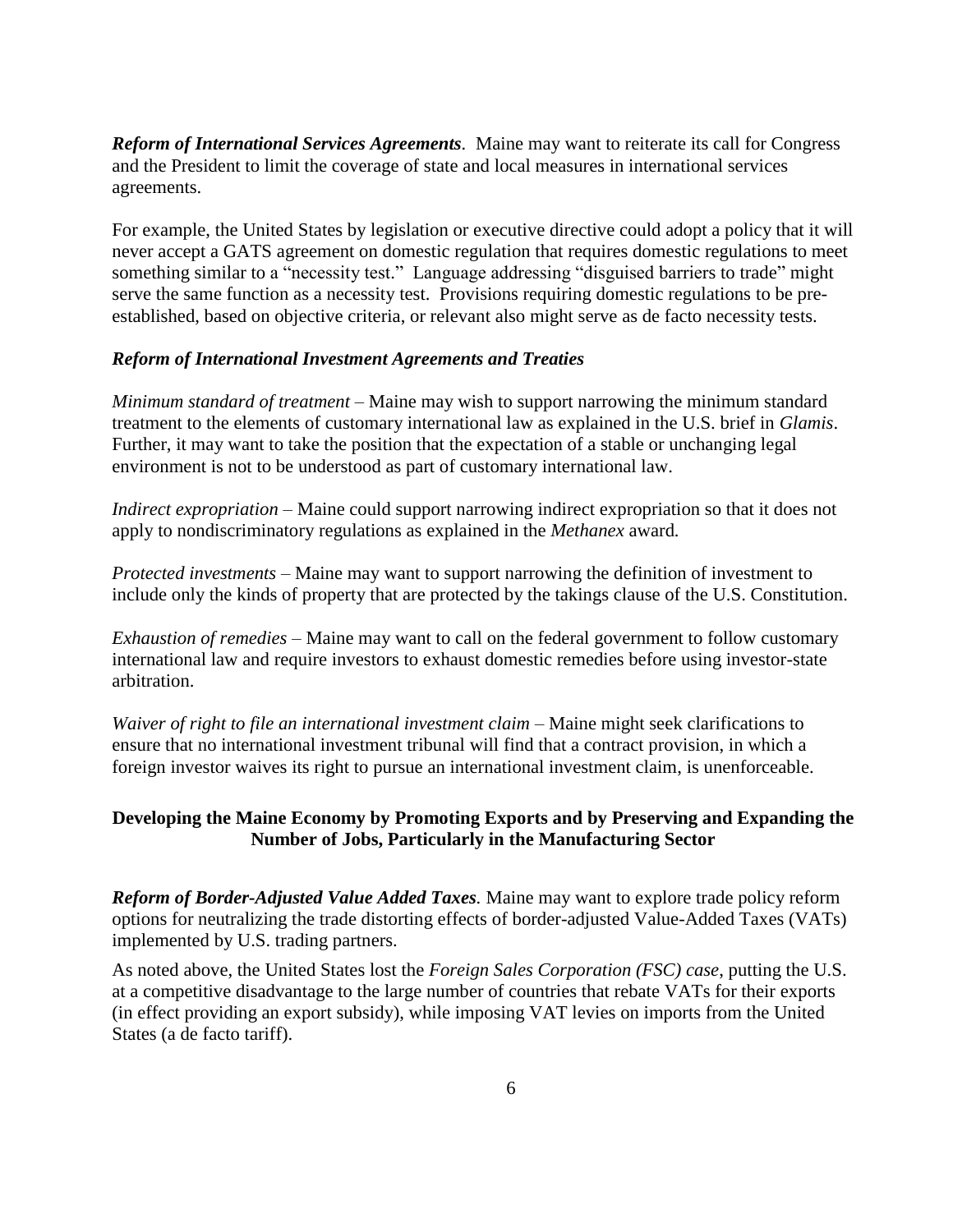*Reform of Policy to Assist Small and Medium Sized Exporters.* U.S. Senator Olympia Snowe of Maine has introduced legislation to encourage exports by small and medium sized businesses. According to the U.S. Senate Small Business Committee: "S.2862 would strengthen and improve support for American entrepreneurs seeking opportunities to expand their business, create new jobs and compete in the international market."

*Currency Manipulation Reform*. Maine may want to consider the pros and cons of supporting a currency manipulation reform bill similar to the one reported to the floor by the U.S. Senate Finance Committee in 2007*.*

### **Reform of State-Federal Consultation on Trade Policy**

Maine may want to reiterate its call to Congress and the President for greater state-federal consultation on trade and federalism issues, including the following options:

*The Positive List Approach.* Any new legislation establishing negotiating objectives for the Office of the United States Trade Representative might instruct USTR to wherever possible utilize the "positive list" approach for making services, procurement, and investment commitments in international agreements that apply to states. This approach would allow states to know more precisely the areas in which they need to consult with the federal government. The "negative list" approach, currently used in most agreements except for procurement, commits the United States to implement trade disciplines on all covered sectors unless policy areas or state laws are specifically exempted in the annexes of the agreement. The "negative list" approach leads to great uncertainty about which state measures are covered.

*A Center on Trade and Federalism.* Improving federal consultation with states on trade will require more resources and in particular greater capacity to produce unbiased legal and economic analysis on trade and federalism issues.

## **Reform of the Decision Process for Initiating Trade Negotiations**

Just as important as questions about the provisions of new trade and investment agreements are questions about choosing negotiating partners. Maine may, therefore, want to consider the pros and cons of federal trade policy reforms, such as establishing readiness criteria for the President to use in determining whether a country is an appropriate one with which to enter into an agreement.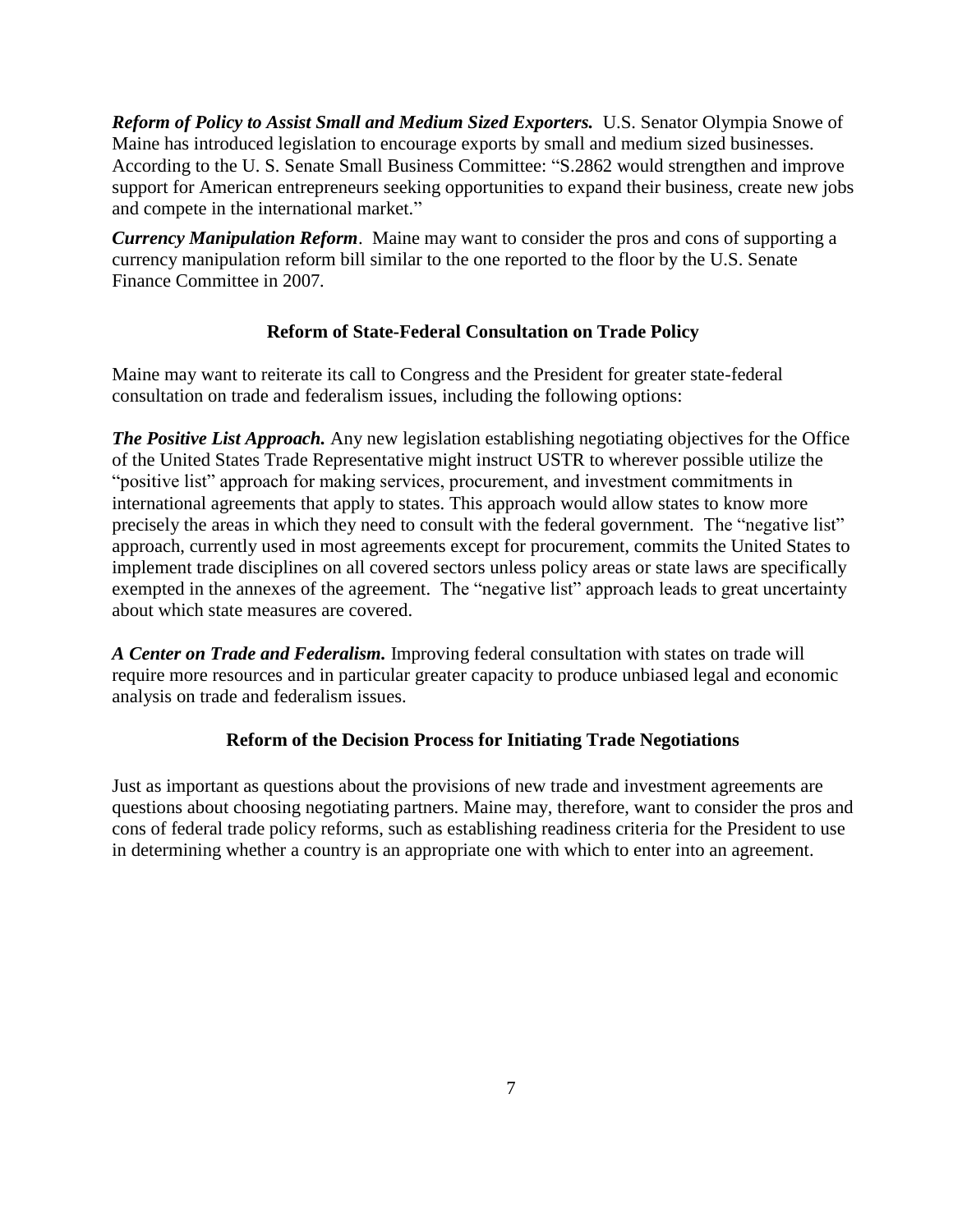

# **Assessment Maine Citizen's Trade Policy Commission, 2009**

*January 27, 2010*

## **Preface: Vague Standards, Unpredictable Tribunals, Missing Data**

The language of trade and investment agreements is vague, with the possible exception of international agreements on government procurement. International tribunal decisions are accordingly unpredictable. Especially without reference to the facts of a particular case or controversy, it is often difficult to identify specific state or municipal laws that are definitely free from potential conflict.

Similarly, the impact of international trade and investment agreements on workers and businesses in Maine and other jurisdictions is difficult to estimate because the U.S. does not collect the necessary state and local level data on exports, imports, and the balance of investment flows. As a consequence, analysis of the causal relationships between international agreements and economic growth and employment are often speculative or conditioned on the ideology of the analyst.

An important reform related to trade policy might be to require great specificity, more concrete detail, and far greater clarity in the terms of international trade and investment agreements. This could help states and municipalities to reach some reasonable conclusion about of how they are affected and how they want to advise the President and Congress to proceed.

Just as important, the rules governing dispute resolution by international tribunals might be reformed. Possible reforms include limiting the discretion of arbitrators and ensuring that arbitrators are free from conflicts of interest. Another reform could provide that arbitrators will not interpret agreements with a bias in favor of maximizing the volume and value of international commerce, at the expense of other competing values, such as local democracy, human and labor rights, and environmental responsibility.

Most important of all may be reforms that ensure that Maine and other jurisdictions in the United States have the detailed local import, export, and investment data. They also need the analytic capacity to develop reality-based, non-ideological trade and economic development strategies. Canada does this very well, which may explain why their trade and development strategy seems to be working effectively.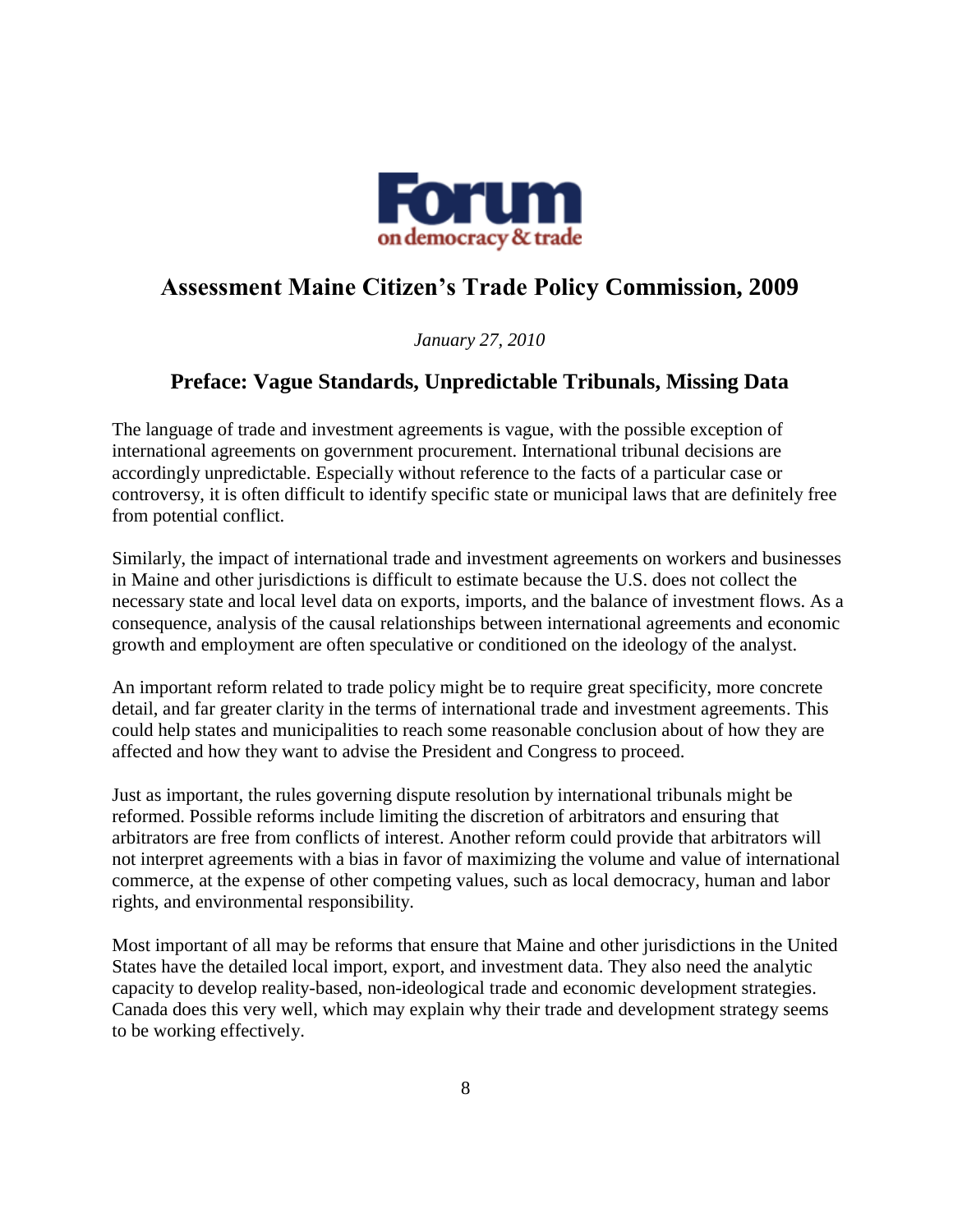## **Assessing the Impacts of International Trade Agreements on State and Municipal Laws in Maine**

The Maine Citizens Trade Policy Commission was established to evaluate "the impacts of international trade agreements on Maine's state laws, municipal laws, working conditions and business environment."<sup>2</sup> Since its founding in 2003 and over the 2008-2009 period covered by this assessment, the Commission has focused on issues of trade policy and state sovereignty and in particular the impacts of trade agreements on state laws and municipal laws. This is no doubt in recognition that the World Trade Organization (WTO), the North American Free Trade Agreement (NAFTA), and similar international agreements are designed to limit the authority of legislatures, agencies, and courts, at every level of government, in the interest of maximizing the volume and value of international commerce.<sup>3</sup>

The Commission's statutory charge also recognizes the impact of international trade policy on Maine's business environment and working conditions in the state.<sup>4</sup> Small and medium sized businesses in the state have been striving mightily to open new international markets for Maine goods and services. At the same time, some paper, timber, and other traditional industries in the state have been reducing capacity and laying off workers in the face of foreign competition, some of it unfair competition that may violate U.S. and international trade law.

The Maine Commission's focus on issues of trade law and state sovereignty has served as a model for other states, including the neighboring states of New Hampshire and Vermont, which have established similar commissions. The work of the Maine Commission has also influenced national associations of state officials. As stated in a policy resolution adopted by the National Conference of State Legislatures, "NCSL also believes that these [trade] agreements must be harmonized with traditional American values of constitutional federalism. ... [Measures] are necessary to ensure that international trade agreements do not adversely impact state budgets or constrain state regulatory authority."<sup>5</sup>

<sup>&</sup>lt;sup>2</sup> Public Law 2007 c 266, available at <u>http://maine.gov/legis/opla/citpolleg.PDF</u>.

 $3$  Prior to 1994, states had little reason to monitor the course of trade negotiations closely because they focused on tariffs, quotas and similar "at the border" discrimination against foreign products, almost always the business of the federal government. The post-1994 agreements deal not only with "at the border" discrimination, but also impose strict rules related to "behind the border" government regulation, taxation, purchasing and economic development policies that are regarded as non-tariff barriers to trade by the drafters of the agreements. Maine's policy jurisdiction is now affected by international law.

<sup>&</sup>lt;sup>4</sup> Public Law above.

<sup>5</sup> NCSL policy on Free Trade and Federalism (policy resolutions under the jurisdiction of the Labor and Economic Development Committee), available at [http://www.ncsl.org.](http://www.ncsl.org/)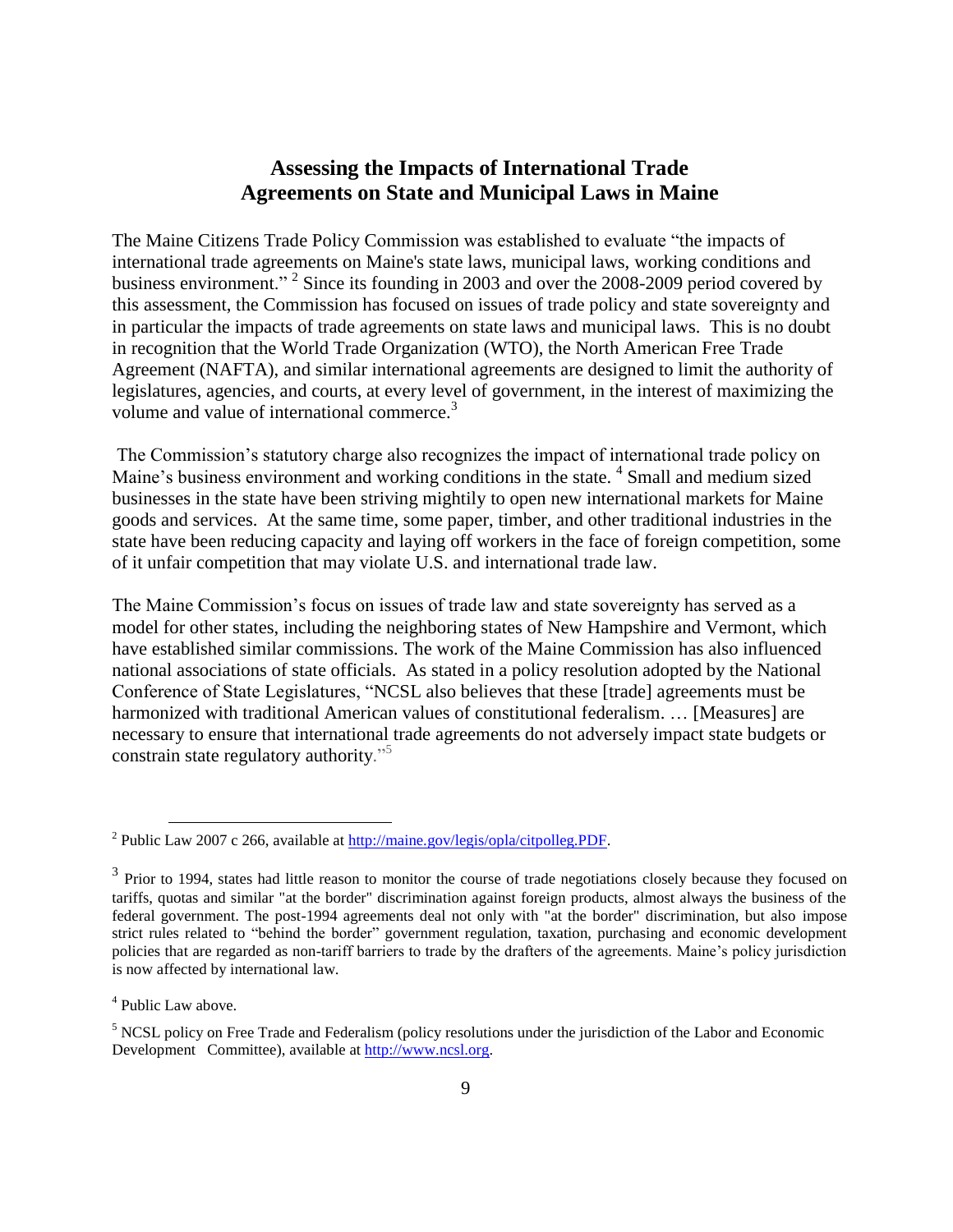Over the 2008-2009 period, the Maine Commission has effectively voiced its concerns to Congress and the U.S. Trade Representative on trade and federalism issues, including issues of state/federal consultation. For example, on March 11, 2009, the Maine commission sent a letter to Ambassador Ronald Kirk, the U.S. Trade Representative, concerning state/federal consultation on trade policy, which states in part: "...we request your consideration of the following: [1] The establishment of a *Federal-State International Trade Policy Commission,* and/or the creation of a *Center on Trade and Federalism,* supported by both the federal government and the states, with adequate personnel and resources to ensure that the major provisions of trade agreements and disputes that impact on states can be analyzed, and their findings communicated to and discussed with key state actors on trade. [And 2] *Changes in the structure and role of USTR trade advisory committees.* All state and local government input has been limited to a single committee, the Inter-Governmental Policy Advisory Committee (IGPAC); the membership of that committee was determined exclusively by USTR and not by the states themselves. IGPAC was designated few resources and a time line for input that resulted in no meaningful consultation for states. More than half of all states lack any representation on IGPAC."<sup>6</sup>

Over the past two years, members of the Maine Commission have also been spreading the word about trade and state sovereignty issues throughout the northeastern United States, participating in discussions at the Council of State Governments Eastern Regional Conference and at meetings of the Eastern Trade Council. On September 19, 2008 at Manchester, New Hampshire, members of the Maine Commission played a significant role in organizing and leading discussion at the third north-eastern regional meeting of state officials concerned about trade policy and state sovereignty. Participants included legislators and state officials not only from Maine, Vermont, and New Hampshire, but also Massachusetts and New Jersey.

Mainers and other northeastern legislators were also successful in 2009 in winning support at NCSL for a new resolution to lobby the Obama administration on issues related to trade policy and federal agency preemption. As the Progressive States Network reports, "...at their 2009 Legislative Summit, NCSL adopted a [new resolution](http://progressivestates.org/ncsl09/healthpolicyrecommendations.pdf) asking the Obama administration to extend its executive order to restrict preemption directly to the Office of the United States Trade Representative, which was not covered by the original order."<sup>7</sup>

Over the summer of 2009, Maine and other northeastern states were busy communicating their views to Congress and national associations on state/federal trade policy consultations and capacity building.Different states proposed different approaches to accomplishing this objective. [Vermont](http://www.forumdemocracy.net/article.php?id=531) called for a brand-new federal-state consultation process co-managed with USTR that is simple in structure, respects principles of state sovereignty, and allows for additional state access to trade data and texts.

<sup>&</sup>lt;sup>6</sup> Maine Citizens Trade Policy Commission, Letters on Trade agreements, [http://maine.gov/legis/opla/citpoltradedocs.htm.](http://maine.gov/legis/opla/citpoltradedocs.htm)

<sup>&</sup>lt;sup>7</sup> Progressive States Network, "Trade and the States: Promoting Collaboration on Negotiating and Implementing Trade Deals," available at http://www.progressivestates.org/mode/23322.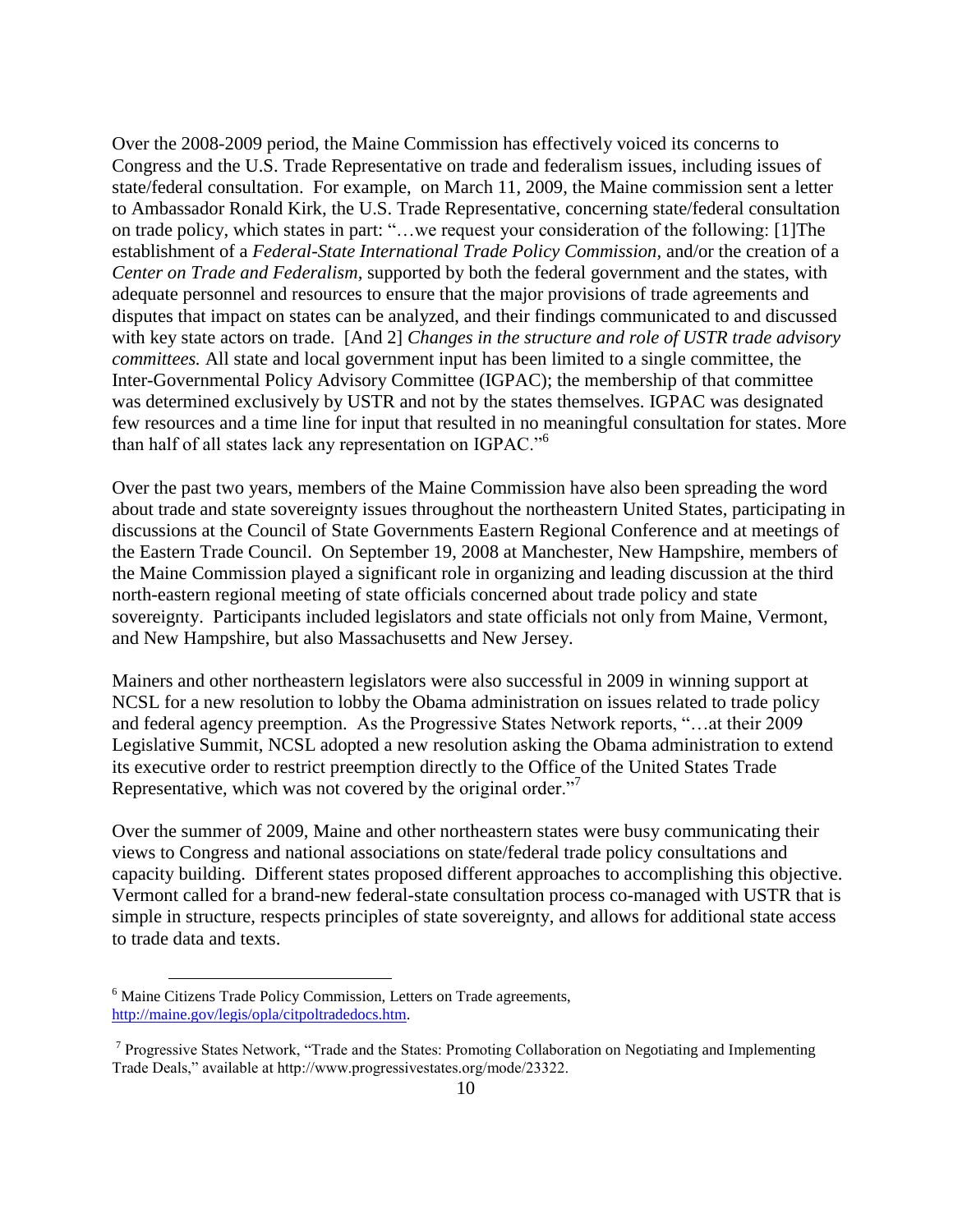Members of the Maine commission closely followed the 2009 re-introduction of the Trade Reform Accountability Development and Employment (TRADE) Act by a member of the Maine congressional delegation.<sup>8</sup> The TRADE Act, introduced by Representative Mike Michaud of Maine, envisions a top-to-bottom review of U.S. trade commitments.

#### **International Investment Agreements**

**Introduction:** International investment agreements<sup>9</sup>, such as chapter 11 of the North American Free Trade Agreement , establish systems of investor-to-state dispute resolution. The investorstate process allows foreign investors to circumvent domestic courts in Maine and other jurisdictions. It also allows foreign investors to file claims against national governments seeking money damages in compensation for economic regulation by state and local governments, including Maine.

As an alternative to domestic courts, international agreements, providing for investor-to-state dispute resolution, grant foreign corporations the right to challenge government policy, in Maine and other jurisdictions, before a tribunal of three arbitrators. International investment tribunals operate on the model of international arbitration of commercial contracts.<sup>10</sup> Each of the two parties to the dispute picks one arbitrator, and the third is either mutually agreed upon by both parties or appointed by a World Bank official. $^{11}$ .

 $\overline{a}$ 

<sup>10</sup> NAFTA allows an investor to submit a claim under one of three sets of arbitration rules: the International Centre for Settlement of Investment Disputes (ICSID) at the World Bank, the ICSID Additional Facility, also administered by the World Bank, or the United Nations Commission on International Trade Law (UNCITRAL). *NAFTA a*rt. 1120. ICSID and ICSID Additional Facility arbitrations are "administered" and UNCITRAL arbitration is "ad hoc." In other words, ICSID provides for a fee services and administrative support for the conduct of arbitration. UNCITRAL provides rules but no institutional support, thus putting an administrative burden on the tribunal and the parties, but potentially reducing costs. Clyde C. Pearce and Jack Coe, Jr. *Arbitration Under NAFTA Chapter Eleven: Some Pragmatic Reflections Upon The First Case Filed Against Mexico*, 23 Hastings Int'l & Comp. L. Rev. 311 (2000).

<sup>11</sup> Consider these characteristics of the arbitrators themselves:

- Arbitrators do not enjoy tenure and are not subject to confirmation by the legislative branch
- Arbitrators may alternately serve as arbitrators in one case and plaintiff's counsel in the next, thus raising questions of conflict of interest;
- Arbitrators may have little or no familiarity with the U.S. constitutional principles of federalism;

**<sup>8</sup>** Progressive States Network above.

<sup>&</sup>lt;sup>9</sup> The modern model for protecting foreign investments, embodied in NAFTA chapter 11, has its origins in the 1970s when the United States concluded bi-lateral investment treaties (BITS) with several developing countries. Among the distinguishing features of BITS are: (1) broad and largely undefined provisions for protecting the property rights of foreign investors, such as "indirect expropriation," (2) an investor-to-state dispute resolution mechanism, which provides standing for an individual foreign investor to invoke international arbitration against a nation-state, based on allegations that a governmental measure violates treaty provisions protecting foreign property rights, and (3) enforcement of international tribunal decisions with awards of money damages to foreign investors in compensation for such treaty violations. *See*, Matthew C. Porterfield. "International Expropriation Rules and Federalism," Stanford Environmental Law Journal, Vol. 23, No. 1, January 2004, pp.36-39.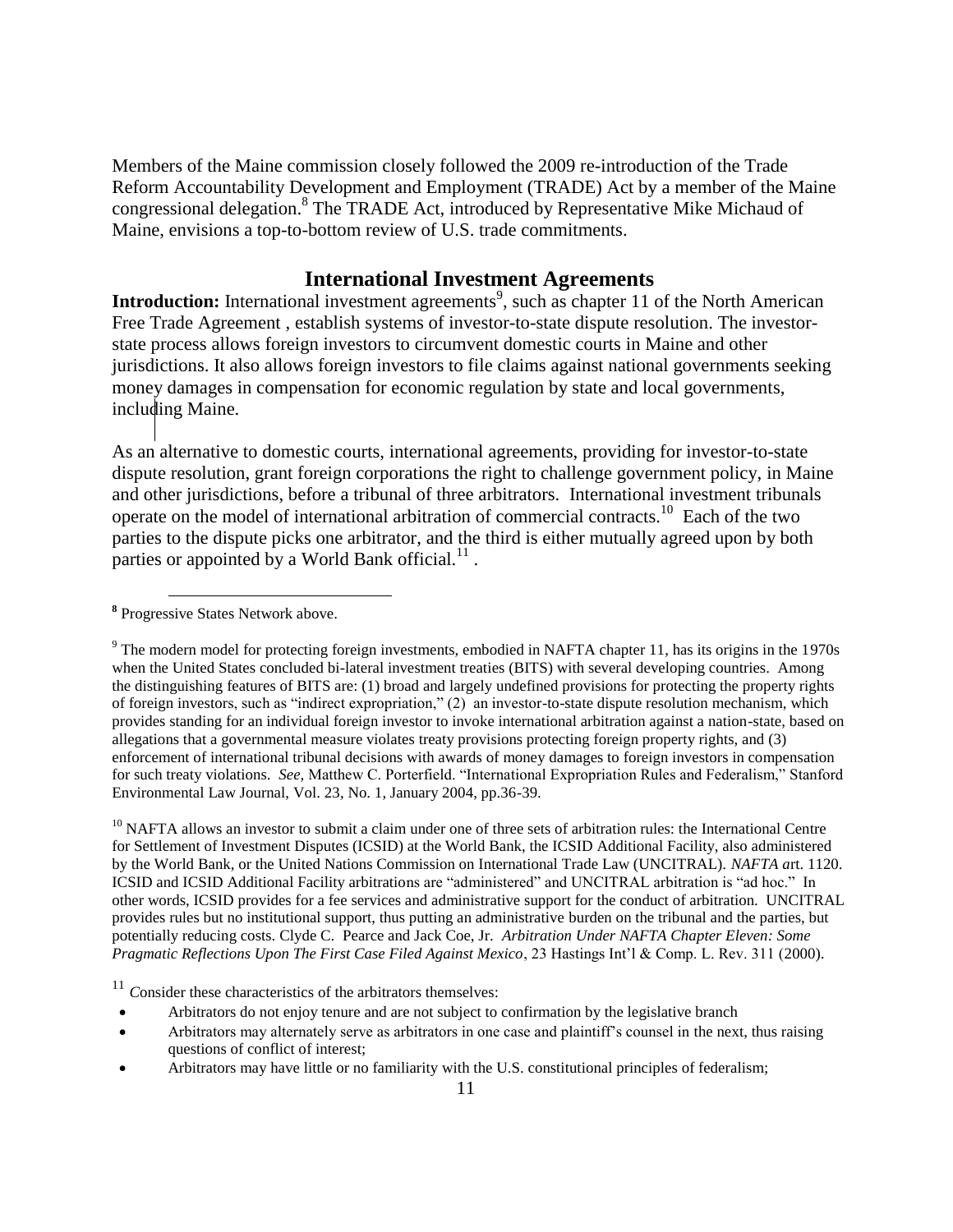International investment tribunals can effectively enforce their decisions by ordering the federal government to pay money damages to the foreign investor.<sup>12</sup> The federal government has refused, so far, to assure Maine or other states and localities that it will not seek reimbursement of any monies paid from the U.S. Treasury to satisfy international tribunal judgments. Moreover, the federal government is authorized to sue to preempt any state or local measure in Maine that is a violation of a tribunal decision or that is otherwise inconsistent with an international investment agreement.<sup>13</sup>

**General analysis.** IIAs place multinational corporations and other investors on an equal footing with nation-states. Investors are allowed to file claims against national governments seeking money damages in compensation for economic regulation and other government measures adopted by state or municipal government in Maine and other sub-national jurisdictions.

*Coverage: definition of investment.* IIAs signed by the United States contain complex definitions of investment that cover a broad range of economic interests. Large numbers of state and municipal laws in Maine are thus covered by IIAs. These definitions of investment are broader

 Arbitrators make their decisions based on the text of an international investment agreement and customary international law, both of which are to be interpreted in light of the purpose of the agreement to promote international investment (see NAFTA article 1131).

 $\overline{a}$ 

<sup>12</sup> NAFTA art. 1135; Any award by a NAFTA investment tribunal will be automatically appropriated. Congress has created a "judgment fund," a standing appropriation to pay damages resulting from the judgments of the U.S. Court of Claims, federal district courts, and international tribunals. It is a permanent and indefinite appropriation similar to that available to pay interest on the national debt. Payment of a judgment is automatic. 31 U.S.C. §1304 (1997); *see* U.S. General Accounting Office, Office of the General Counsel, Principles of Federal Appropriations Law (Nov. 1994) (GAO/OGC-94-33). Nonetheless it must be kept in mind that even if the foreign investor is awarded damages, the NAFTA panel ruling does not automatically result in preemption of state or local law. Nor is there any right of action for private parties to enforce panel rulings in U.S. courts. 19 U.S.C. §3312(c); 19 U.S.C. §102(c). If state officials are unwilling to amend policies that are popular with the public, federal officials may simply leave the state policy in place, pay damages to the investor, and hope the issue does not arise again as a NAFTA case. In the alternative, the federal government may seek to quietly resolve the issue. For example, federal officials acting behind the scenes might apply political or economic pressure on state officials to "voluntarily" bring state policy in line with the panel ruling. If the investor wins, the United States also has the option of suing to preempt the state law. Unlike private investors, the federal government can sue a state or locality at any time and seek the preemption of state or local measures that do not comply with NAFTA. State law is in an inferior position to federal law under NAFTA. If a dispute resolution panel finds that a federal law violates NAFTA's investment chapter, an act of Congress is required to comply with the ruling. North American Free Trade Agreement Implementation Act, Title I, §102 (a), 19 U.S.C. §3312 (1993).

<sup>13</sup> International investment agreements do not directly apply to U.S. states and localities as a matter of domestic law. Implementing legislation for executive-legislative agreements like NAFTA and CAFTA denies a right of action in U.S. courts for private parties to enforce investment agreement obligations against state and local governments (even though that may not be the case with treaties). Such implementing legislation, however, does authorize the U.S. Department of Justice to sue states and localities in domestic court and to seek preemption of any measures inconsistent with U.S. obligations under international investment agreements. *See,* North American Free Trade Agreement Implementing Act section 102 (c), 19 U.S. C. 3372(c) (1993).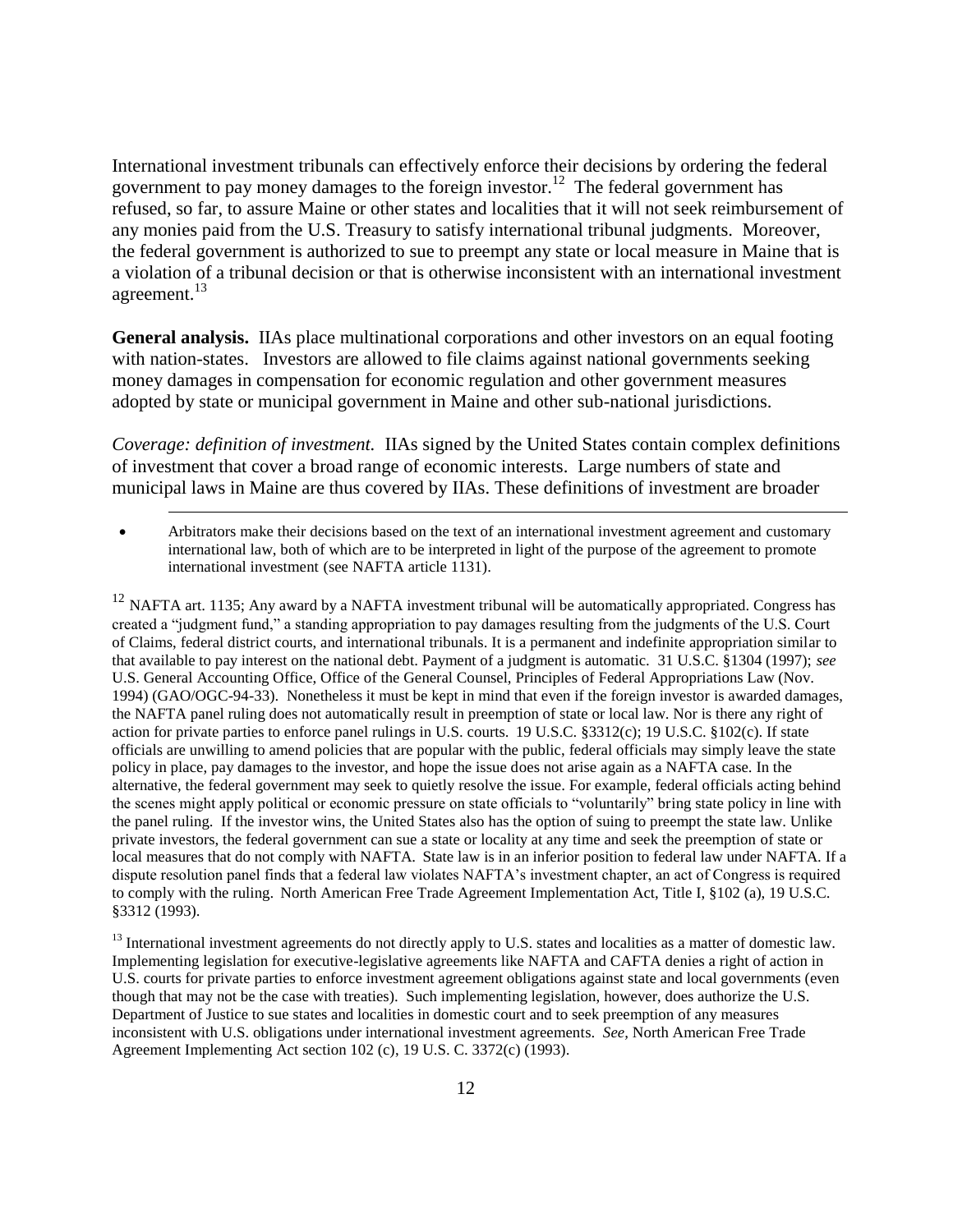than the constitutional standards used under domestic constitutional law in the United States. The U.S./Peru FTA definition, for example, includes "assets having characteristics of an investment" such as expected profits, assumption of risk, and the commitment of capital.<sup>14</sup> Forms of investment include not just enterprises, but also stocks, bonds, debts, contracts, resourceextraction concessions, and business licenses.

*Rules: expropriation.* Once it is determined that a Maine state law or municipal measure is covered by an IIA (and a large number of them are), then it is a question of whether the Maine state or local measure violates one of the rules or "obligations" under the agreement, including the "expropriation" article. International investment agreement (IIA) expropriation obligations are, in some respects, analogous to U.S Fifth Amendment takings law. The question is whether international expropriation law provides foreign investors with greater property rights than U.S. investors enjoy under the domestic ['takings' clause.](http://www.law.umkc.edu/faculty/projects/ftrials/conlaw/takings.htm) Tribunals set up to hear these investment cases do not agree on the scope of IIA expropriation. Arbitrators have room to read the vague language of IIAs broadly or narrowly. Thus, one tribunal following the rule in the *Methanex* case might find no expropriation violation, while a second tribunal could come to the opposite conclusion. The vague expropriation standard in U.S. IIAs combined with the broad discretion enjoyed by tribunals means that state and local governments in Maine will not be able to predict with certainty when their laws and other measures may be in violation.<sup>15</sup>

*Rules: minimum standard of treatment (MST).* The "minimum standard of treatment," which includes the right to "fair and equitable treatment," is also a vague standard that permits foreign investors to challenge government actions on the grounds that they are either procedurally or substantively unfair. Again, these vague concepts allow international investment tribunals considerable discretion in their deliberations. Because there are no specific criteria underpinning the concept of the "minimum standard of treatment," it is very difficult to predict when a Maine law or measure violates the MST obligation.<sup>16</sup>

<sup>&</sup>lt;sup>14</sup>See, e.g., section C., article 10.28, U.S./Peru Free Trade Agreement.

<sup>&</sup>lt;sup>15</sup> The NAFTA tribunal decision in *Methanex v. United States* reads the rule relatively narrowly, concluding that:"as a matter of international law, a nondiscriminatory regulation for a public purpose, which is enacted in accordance with due process and which affects…a foreign investor or investment is not deemed expropriatory or compensatory," unless specific commitments to refrain from regulation were made to the investor. *Methanex v. United States,* Final Award, part IV, chapter D, paragraph 7 (2005). In sharp contrast, the NAFTA panel in *Pope & Talbot* said economic regulation, even when it is an exercise of the state's traditional police powers, can be a prohibited indirect or ―creeping‖ expropriation under customary international law if it is ―substantial enough.‖ *Pope & Talbot v. Canada*, Interim Award by Arbitral Tribunal, In the Matter of an Arbitration Under Chapter Eleven of The North American Free Trade Agreement Between Pope & Talbot Inc. and The Government of Canada (April 10, 2001), pp. 33-34, *available at* << http://www.naftaclaims.com>>.

<sup>16</sup> *See generally* Matthew C. Porterfield, *An International Common Law of Investor Rights?* 27 U. Pa. J. Int'l Econ. L. 79 (2009). For examples of broad readings of MST consider the following cases: Azurix, a U.S. water services company won a multi-million dollar award against Argentina under the US-Argentina Bilateral Investment Treaty (BIT), based on the finding of the arbital tribunal that Argentine water regulators had violated the "fair and equitable" treatment" provisions of the minimum standard of treatment article in the U.S./Argentine BIT. Other examples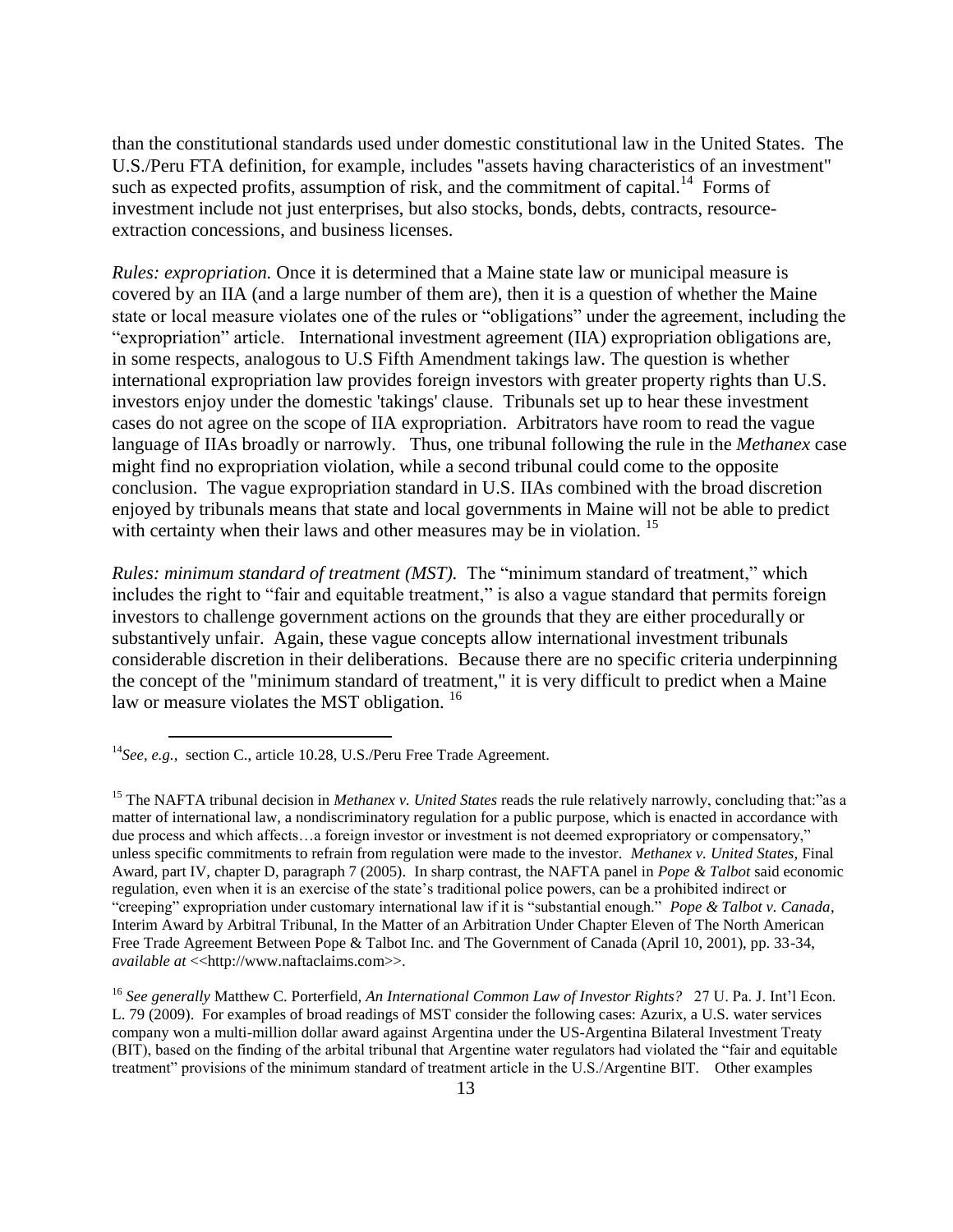*Exceptions.* The third stage of analysis is to determine whether a Maine measure, even though it is covered by the agreement and is in violation of an obligation, may nonetheless fall under an exception to the agreement. U.S. international investment agreements provide very few general exceptions. They provide exceptions only for essential security interests; for most (but not all) taxation measures; and for disclosure of confidential information.<sup>17</sup> Few state and municipal laws would be protected by these exceptions.

**Case study: Maine water policy.** NAFTA chapter 11, bi-lateral investment treaties, and similar international investment agreements (IIAs) cover groundwater measures. Water policy measures are a frequent topic of international investment litigation.

As state and local officials in Maine and from across the country have recognized for many years, IIAs raise serious sovereignty and federalism concerns.<sup>18</sup> Also, IIAs are a more likely basis for a

<sup>17</sup> *See* 2004 U.S. Model Bilateral Investment Treaty (BIT), articles 18, 19, 20, and 21, *available at ,*  [http://www.state.gov/documents/organization/117601.pdf.](http://www.state.gov/documents/organization/117601.pdf)

 $\overline{a}$ 

<sup>18</sup> State and local government groups that call for reform of international investment agreements in order to protect state sovereignty, include:

include *Saluka Investments BV v. Czech Republic,* UNCITRAL, Permanent Court of Arbitration, Award (Mar. 17, 2006), available a[t http://ita.law.uvic.ca/documents/Saluka-PartialawardFinal.pdf](http://ita.law.uvic.ca/documents/Saluka-PartialawardFinal.pdf) ; and *Occidental Petroleum Exploration and Production Co. v. Ecuador*, para. 191 (UNCITRAL Arb.) (2004). According to the United Nations Conference on Trade and Development: "On fair and equitable treatment, several recent decisions have upheld and reinforced a broad acceptance of the FET standard in line with the often-cited *Tecmed* award in 2003. In *LG&E v. the Argentine Republic*, for example, the tribunal affirmed that the "fair and equitable standard consists of the host State's consistent and transparent behaviour, free of ambiguity that involves the obligation to grant and maintain a stable and predictable legal framework necessary to fulfill the justified expectations of the foreign investor."This reading is in line with the other awards rendered in 2006 in *Azurix v. The Argentine Republic* and *Saluka v. The Czech Republic.*‖ UNCTAD, Latest Developments In Investor-State Dispute Settlement, IIA Monitor No. 4, United Nations, New York Geneva, 2006, p. 4 (on file).

*Intergovernmental Policy Advisory Committee.* IGPAC, the state and local advisory committee to USTR, filed its most recent comments on investment under the pending Colombia FTA. IGPAC urges U.S. negotiators to codify the holding of the *Methanex* panel to limit expropriation, limit the minimum standard of treatment to procedural due process and reject substantive due process, require investors to exhaust judicial remedies, and reimburse the states (CA, MA, MS, VA) that have been "heavily taxed" in defending investor-state disputes. IGPAC, *Advisory Committee Report to the President, the Congress and the United States Trade Representative on the US-Colombia Trade Promotion Agreement*, September 15, 2006, 3 and 20- 22.

*National Conference of State Legislatures.* NCSL opposes investor-state arbitration: "Trade agreement implementing language must include provisions that deny any new private right of action in U.S. courts or before international dispute resolution panels based on international trade or investment agreements." NCSL also calls for U.S. negotiators to: (1) "carve out" state laws that might be subject to challenge,  $(2)$  use a "positive list" approach to defining the scope of covered investments, and (3) enable states to "make adjustments" to limit coverage of state policies. NCSL, Free Trade and Federalism, 2008 - 2009 Policies for the Jurisdiction of the Labor and Economic Development Committee, available at [http://www.ncsl.org/standcomm/sclaborecon/sclaborecon\\_Policies.htm#FreeTrade](http://www.ncsl.org/standcomm/sclaborecon/sclaborecon_Policies.htm#FreeTrade).

**Conference of Chief Justices.** CCJ is concerned that investor-state arbitration "can undermine the enforcement and finality of state court judgments." CCJ, Resolution 26, adopted as proposed by the International Agreements Committee at the 56th Annual Meeting on July 29, 2004.

*Cities, mayors CSG.* National League of Cities, U.S. Conference of Mayors, Council of State Governments and National Conference of State Legislatures, joint letter to Ambassador Robert Zoelleck (September 23, 2003).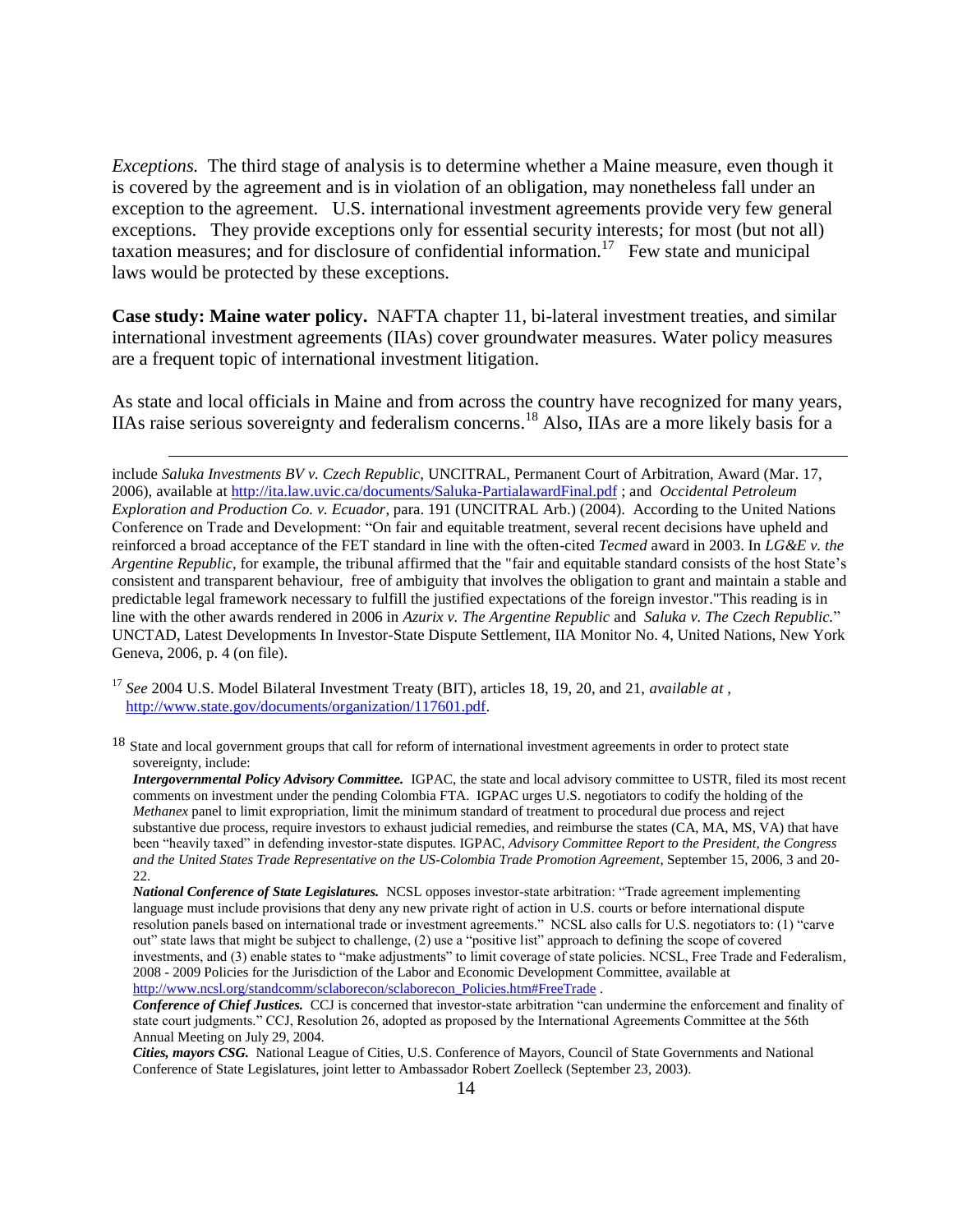suit than WTO agreements. As noted above, these problems arise in part because: (1) IIA coverage is broad because definitions of "investment" are very broad<sup>19</sup>; (2) IIA rules regarding what constitutes a violation as a result of an "indirect expropriation" or a failure to meet the "minimum standard of treatment under international law" including "fair and equitable treatment" are vague and are interpreted broadly by some international tribunals; (3) IIAs provide few exceptions that would protect Maine measures, and (4) Foreign investors can sue the United States directly, without the need for another nation-state to bring suit.

Given the broad definition of investment in IIAs, these sovereignty concerns clearly apply to many Maine water policy measures, and not surprisingly water policy issues are a frequent topic of international investment litigation. Most of these cases deal with challenges to governmental authority to regulate threats to health and safety resulting from pollution of groundwater or surface water (for example, *Methanex v. United States* and *Metalclad v. Mexico*) 20 or water utility privatization (for example, *Azurix v. Argentina*, *Aquas del Tunari v. Bolivia*, and *Biwater v. Tanzania*). <sup>21</sup> There is at least one example of bulk water transport case being filed under NAFTA

*National Association of Attorneys General.* NAAG asked Congress to "ensure that ... foreign investors shall receive no greater rights to foreign compensation than those afforded to our citizens." NAAG, Resolution, Spring Meeting, March 20-22, 2002, Washington, DC.

*Association of Towns and Townships.* Tom Haliki, Executive Director, NATaT, letter to U.S. Senators (April 4, 2002).

<sup>19</sup> 2004 U.S. Model Bilateral Investment Treaty, article 1 provides: "investment" means every asset that an investor owns or controls, directly or indirectly, that has the characteristics of an investment, including such characteristics as the commitment of capital or other resources, the expectation of gain or profit, or the assumption of risk. Forms that an investment may take include: (a) an enterprise;

(b) shares, stock, and other forms of equity participation in an enterprise;

(c) bonds, debentures, other debt instruments, and loans;

- (d) futures, options, and other derivatives;
- (e) turnkey, construction, management, production, concession, revenue-sharing, and other similar contracts;
- (f) intellectual property rights;

 $\overline{a}$ 

- (g) licenses, authorizations, permits, and similar rights conferred pursuant to domestic law; and
- (h) other tangible or intangible, movable or immovable property, and related property rights, such as leases, mortgages, liens, and pledges. *Available at,* [http://www.state.gov/documents/organization/117601.pdf.](http://www.state.gov/documents/organization/117601.pdf)

*See also,* U.S. Department of State, Report of the Subcommittee on Investment of the Advisory Committee on International Economic Policy Regarding the Model Bilateral Investment Treaty: Annex B, "As noted in the Subcommittee report, the definition of "Investment" in Article 1 of the Model BIT is much broader than the real property rights and other specific interests in property that are protected under the U.S. Constitution."

<sup>20</sup> *Metalclad v. Mexico*, *available at,* [http://naftaclaims.com/Disputes/Mexico/Metalclad/Metalcladfinalaward.pdf;](http://naftaclaims.com/Disputes/Mexico/Metalclad/Metalcladfinalaward.pdf) Award, *Methanex v. United States, available at,* [http://naftaclaims.com/disputes\\_us\\_methanex.htm.](http://naftaclaims.com/disputes_us_methanex.htm)

<sup>21</sup> Azurix, above. Investment Treaty News, 'Azurix Wins Claim Against Argentina ," International Institute for Sustainable Development, July 26, 2006, *available at [http://www.iisd.org/investment/itn.](http://www.iisd.org/investment/itn)*; Jim Schultz, "Bechtel v. Bolivia: The People Win" (Bechtel settles for only symbolic damages), Latin America Solidarity Centre, January 19, 2006, *available at,*  http://www.lasc.ie/news/bechtel-vs-bolivia.html.;Award, *Biwater Gauff Ltd. v. Republic of Tanzania*, *available at*  [http://www.worldbank.org/icsid/cases/awards.htm#awardarbo0522; Epaminontas](http://www.worldbank.org/icsid/cases/awards.htm#awardarbo0522;    Epaminontas) E. Triantafilou, "No Remedy for an Investor's Own Mismanagement: The Award in the ICSID Case Biwater Gauff v. Tanzania,"International Disputes Quarterly, White & Case, Winter 2009, *available at,* [http://www.whitecase.com/idq/winter\\_2009\\_4/.](http://www.whitecase.com/idq/winter_2009_4/)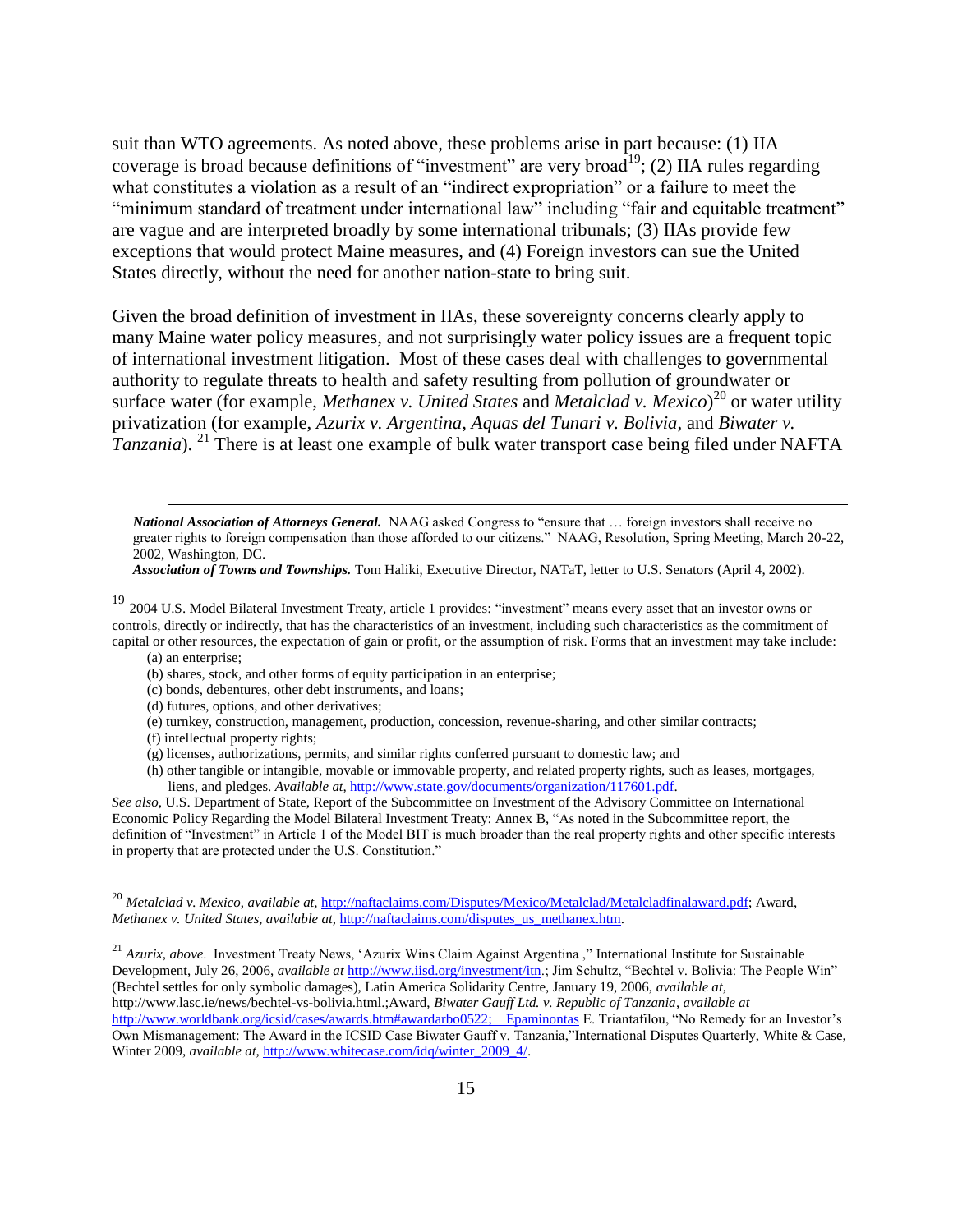chapter 11, although that claim has been alleged to be frivolous and never went to arbitration (*Sun Belt Water v. Canada*).<sup>22</sup>

**Recent developments.** Several recent developments provide opportunities for the Maine Citizens Trade Policy Commission to communicate its views to the Obama administration and Congress with some hope of achieving at least incremental reforms in IIA policy.

During the presidential campaign of 2008, Barack Obama made a promise to reform IIAs, using language that, while very general, seems to echo the very favorable investment tribunal ruling in *Methanex v. United States*. The Obama administration subsequently constituted a State Department advisory subcommittee to look at revision of the U.S. model Bilateral Investment Agreement (BIT). Interestingly, the Trade Subcommittee of the U.S. House Ways and Means Committee, generally regarded as defender of the status quo on this issue, also got into the act and held a hearing on IIA and BIT reform.

Perhaps the most significant and favorable development was the NAFTA investment tribunal decision in *Glamis Gold v. United States*. The tribunal firmly rejected the argument that the "fair and equitable treatment" element of the minimum standard of treatment (MST) obligation in NAFTA chapter 11 was breached in this case because the United States failed to provide a "stable legal and business environment."

The greatest area of uncertainty and concern relates to the investment chapters in the still pending free trade agreements with Colombia, Panama, and Korea and similar provisions that may be negotiated with China and other emerging Asian economic powers.

*2008 campaign promise by Barack Obama to reform international investment agreements.*  During the campaign, President Obama stated, "I will ensure that foreign investor rights are strictly limited and will fully exempt any law or regulation written to protect public safety or promote the public interest. And I will never agree to granting foreign investors any rights in the U.S. greater than those of Americans. Our judicial system is strong and gives everyone conducting business in the United States recourse in our courts."<sup>23</sup> Obama's campaign statement seems to echo in a more general way the favorable tribunal ruling in *Methanex v. United States,* in which the tribunal read NAFTA chapter 11's expropriation rule relatively narrowly, concluding that: "as a matter of international law, a nondiscriminatory regulation for a public purpose, which is enacted in accordance with due process and which affects … a foreign investor or investment is

 $22$  Notice of Intent to Submit a Claim to Arbitration, November 27, 1998 and Notice of Claim and Demand for Arbitration, *Sun Belt Water v. Canada*, October 12, 1999, *available at,* [http://sunbeltwater.com/docs.shtml.](http://sunbeltwater.com/docs.shtml)

<sup>&</sup>lt;sup>23</sup>Pennsylvania Fair Trade Coalition, 2008 Presidential Candidate Questionnaire, answer of Sen. Barack Obama, Question 10, available at

[http://www.citizenstrade.org/pdf/QuestionnairePennsylvaniaFairTradeCoalition040108FINAL\\_SenatorObamaRespon](http://www.citizenstrade.org/pdf/QuestionnairePennsylvaniaFairTradeCoalition040108FINAL_SenatorObamaResponse.pdf) [se.pdf](http://www.citizenstrade.org/pdf/QuestionnairePennsylvaniaFairTradeCoalition040108FINAL_SenatorObamaResponse.pdf) (viewed August 24, 2008); *see also* Barack Obama for President, *A Blueprint for Change*, Strengthening the economy: Trade, 13, available at<http://www.barackobama.com/issues/> .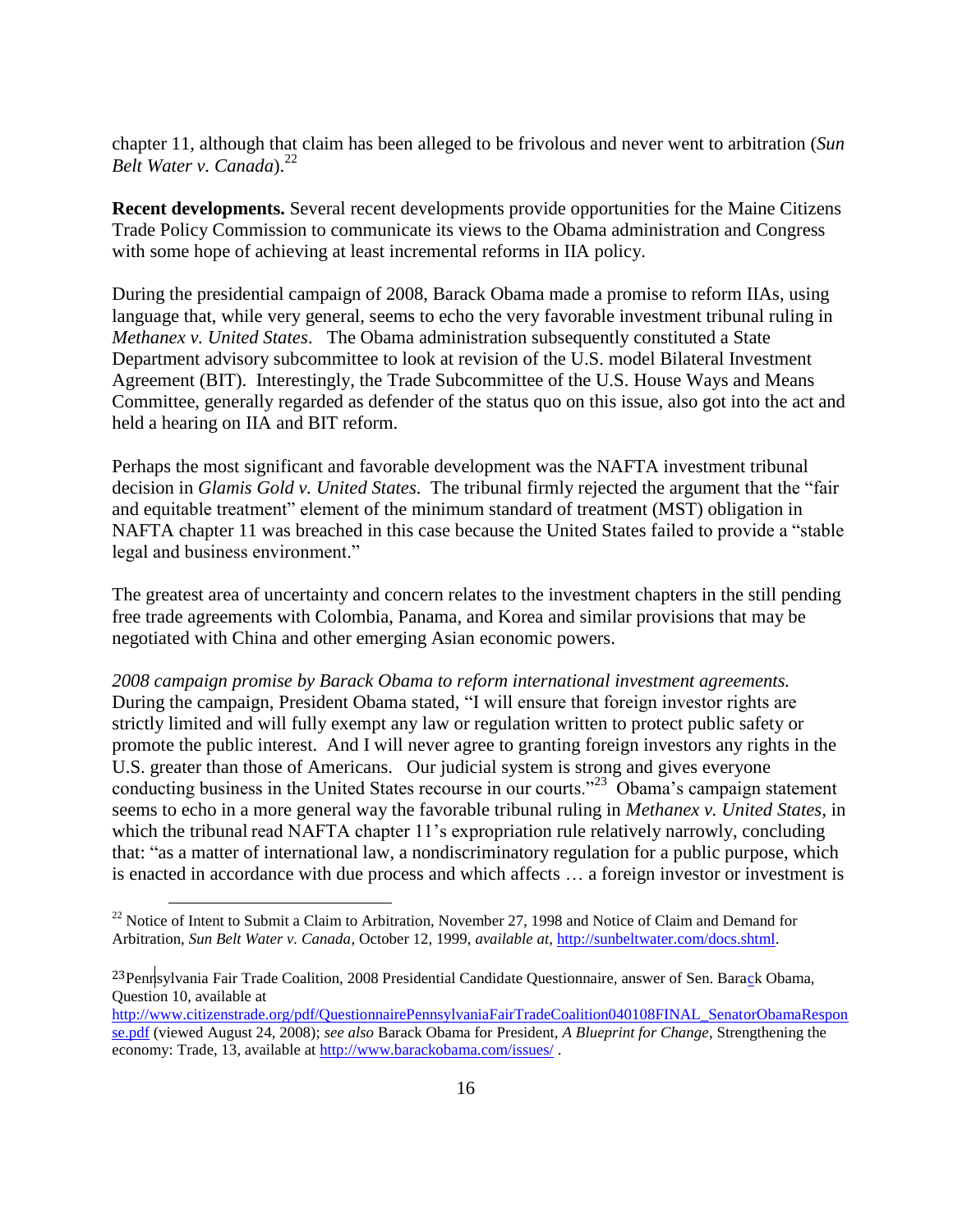not deemed expropriatory or compensatory," unless specific commitments to refrain from regulation were made to the investor. $24$ 

*U.S. House Ways & Means hearing on investment agreements, April 14, 2009.* The Trade Subcommittee of the U.S. House of Representatives for the first time in recent memory held a hearing in April at which critics as well as defenders of the current U.S. model for IIAs were allowed to testify. While a few members of the subcommittee like Rep. Lloyd Doggett (D-Texas) expressed concern about the effect of IIAs on government regulatory authority, there was no indication that a majority of the subcommittee felt likewise. Indeed, Republican members of the subcommittee argued for IIA reform that would make it easier for corporations to challenge environmental, labor and other governmental regulations. Nonetheless, the debate was spirited.<sup>25</sup>

*State Department BIT review committee report.* As the Institute for Policy studies reports, "In June 2009, the State Department and Office of the United States Trade Representative asked the Advisory Committee on International Economic Policy to review the Model BIT, the template document that the U.S. uses as a starting point when contemplating the negotiation of a new BIT. (BITs include rules similar to those in the investment chapters of U.S. trade agreements)…Acknowledging the absence of significant consensus within this diverse group, the Subcommittee made the decision both to make recommendations and also to expound on the various viewpoints. In addition to the Report on behalf of the whole, the particular viewpoints of several members of the Subcommittee are annexed to this report to provide a platform for the interests and suggestions that these individuals wished to bring to the attention of the administration."26

Eight subcommittee members, including Matt Porterfield from Georgetown Law's Harrison Institute, issued a joint report as an annex to the main subcommittee report, making recommendations for a general overhaul of the U.S. model for bi-lateral investment treaties (and implicitly investment chapters of free trade agreements like NAFTA chapter 11) in order to preserve government authority to protect the environment, maintain labor and human rights standards, and preserve a federal system of government.

*July 2009 ruling in Glamis Gold v. United States.* The tribunal in *Glamis Gold* ruled for the United States in this landmark case, in which Glamis, a Canadian corporation, sued under NAFTA's chapter 11 on investment for \$50 million in compensation for actions taken by the U.S. Department of Interior and the State of California to impose environmental and land use regulations on Glamis's proposed open-pit gold mine in the Imperial Valley of California.

<sup>24</sup> *Methanex v. United States,* Final Award, part IV, chapter D, paragraph 7 (2005).

 $25$  Notes of William Waren, Forum on Democracy and Trade, on file.

<sup>&</sup>lt;sup>26</sup> Report by Sarah Anderson, IPS, on file Harrison Institute, Georgetown University Law Center; Report of the Subcommittee on Investment of the Advisory Committee on International Economic Policy Regarding Model Bilateral Investment Treaty, September 30, 2009, available at, http;//www.state.gov/e/eeb/rls/othr/2009/131098.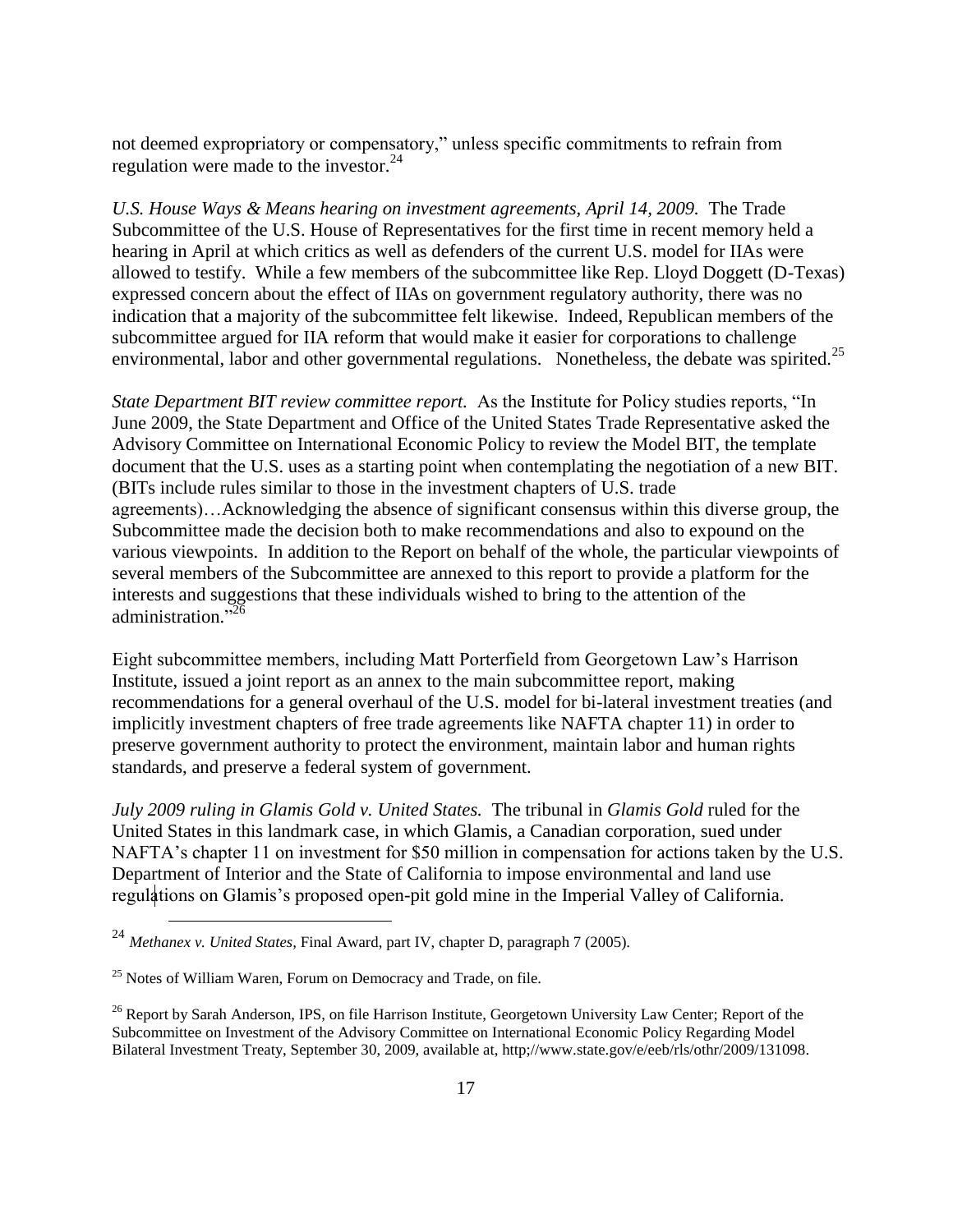Depending on the outcome of future cases, the tribunal decision in *Glamis may* represent an important advance when it comes to preserving governmental regulatory authority in the face of property rights protections in NAFTA's chapter 11.<sup>27</sup> The real significance of *Glamis Gold v*. *United States* is its narrow reading of article 1105 on the minimum standard of treatment, including the element of fair and equitable treatment. It is particularly noteworthy that Glamis argued that the "fair and equitable treatment" element of the minimum standard of treatment was breached in this case because the United States failed to provide a "stable legal and business" environment.‖ Glamis relied on a line of international investment tribunal decisions *not* involving the United States, *all of which* concluded that the minimum standard of treatment imposes a duty on governments not to change regulatory standards that were in effect when a foreign investment was made. This would have constituted an alarming departure from U.S. due process analysis and presumably is at odds with due process principles embodied in other legal systems. Governments are generally free to change regulatory standards in response to changed circumstances or priorities.

*Pending agreements.* The Obama administration is currently considering the adoption or negotiation of investment agreements with several countries. Among the most significant are the pending free trade agreements (FTAs) with Panama and Colombia, and agreements with the economic powerhouses of East Asia: including bi-lateral agreements with Korea and China, as well as a multi-member Asian regional agreement, called the Trans-Pacific Partnership.

*Colombia FTA investment chapter.* In February 2008, the Maine Citizens Trade Policy Commission unanimously adopted a resolution in opposition to the proposed U.S. / Colombia Free Trade Agreement. On March 24, 2008, the Commission wrote a letter to Senator Snowe, Senator Collins, Representative Michaud, and Representative Pingree opposing the Colombia Free Trade Agreement: "The Colombia FTA would continue to expand investor rights of foreign corporations by allowing them to challenge democratically established laws. This can force countries and states to weaken their environmental, labor and public health laws, among others, to avoid the potential of costly litigation thereby giving foreign corporations undue influence in shaping domestic public policy. The commission has established opposition to these investor-state rights and continues to oppose this infringement on state sovereignty.<sup>28</sup>

Representative Sharon Treat represented Maine at the spring 2008 National Conference of State Legislatures meeting where the NCSL Labor and Economic Development Committee soundly rejected a proposed resolution to endorse the Colombia FTA. Rep. Treat shared the Maine resolution with members of the NCSL committee. Rep. Treat emphasized that chapter 10 on investment in the Colombia agreement, just like NAFTA's investment chapter, gives foreign investors greater rights than U.S. investors enjoy under the U.S. constitution. Members of the

<sup>27</sup> Transcripts, submissions, and tribunal orders in *Glamis Gold v. United States* may be found at [//www.state.ghttp:oc/s/1/c10986.htm](http://www.state.goc/s/1/c10986.htm) .

<sup>&</sup>lt;sup>28</sup> Maine Citizens Trade Policy Commission, Letters above.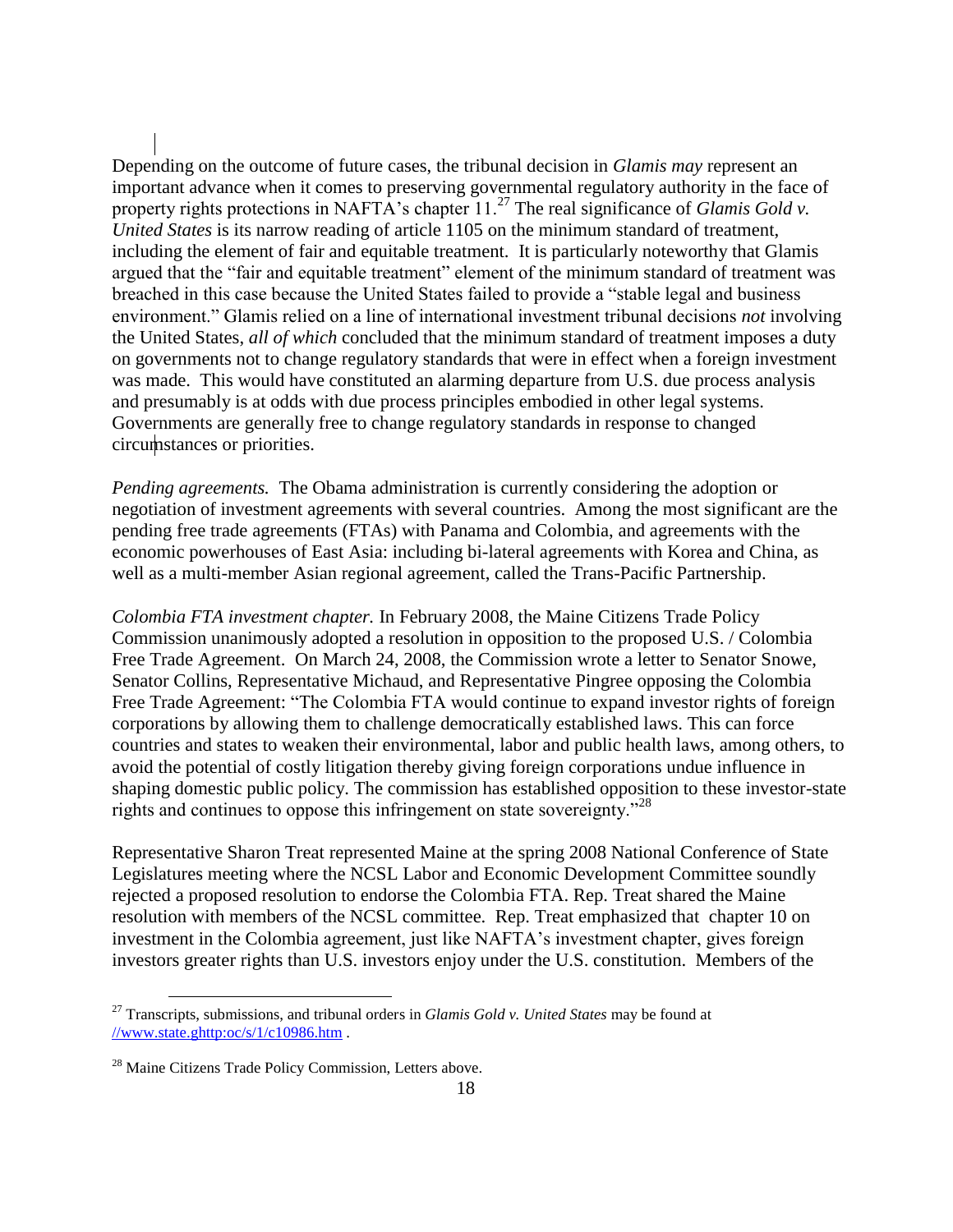NCSL committee noted that international tribunals may award money damages to corporations challenging state laws and that this is in contradiction to long-standing NCSL policy that such international investment tribunals have an "adverse impact on state sovereignty and federalism."<sup>29</sup> Rep. Steve Conway of Washington also pointed out that longstanding NCSL policy is clear that U.S. implementing legislation for agreements like the one with Colombia must include "provisions stating that neither the decisions of international dispute resolution panels nor international trade and investment agreements themselves are binding on the states as a matter of U.S. law." Again in direct contradiction to NCSL policy, implementing legislation for the Colombia trade promotion agreement authorizes the U.S. Department of Justice to sue to preempt any state law or policy that violates the agreement or that has been successfully challenged before an international investment tribunal. Finally, it was pointed out by Labor Committee members that longstanding NCSL policy insists that federalism protections must be included in U.S. implementing legislation for international trade and investment agreements like the Colombia deal to ensure that state budgets and state regulatory authority are not adversely affected. Without these protections, "NCSL will be unable to support such trade and investment agreements." The Colombia agreement does not contain these federalism protections. $30$ 

*The Panama FTA investment chapter* also raises serious concerns.Panama has a small economy, but it serves as the legal domicile of companies (over 350,000 as of 2006) that seek a tax or regulatory haven. So long as any of these companies do "substantial" business in Panama, they would be able to use their Panama subsidiaries to challenge domestic regulations in the United States under the Panama FTA investment chapter. In a June 3, 2009 letter to Senator Snowe, Senator Collins, Representative Michaud, and Representative Pingree, the Maine Citizens Trade Policy Commission expressed its opposition to the Panama Free Trade Agreement: "The Panama" FTA provides foreign-investors special privileges and a private enforcement system that promotes off-shoring and subjects our environmental, zoning, health and other public interest policies to challenge by foreign investors  $\ldots$ <sup>31</sup>

*The Korea Free Trade Agreement Investment Chapter*. The Citizens Trade Campaign argues that the Korea FTA investment chapter "still affords foreign investors greater rights than those enjoyed by U.S. investors. Not one word was changed in the Korea FTA's foreign investor chapters that promote off-shoring, and subject our domestic environmental, zoning, health and other public interest policies to challenge by foreign investors in foreign tribunals. The Korea

<sup>29</sup> Relevant section of NCSL policy on Free Trade & Federalism: *"* Following the passage of the North American Free Trade Agreement (NAFTA) in the 1990s, several foreign investors have used the "investor-state" provisions of that agreement to attack state laws and state court decisions before international tribunals. By providing access to international investment arbitration by foreign investors, NAFTA and various related Free Trade Agreements (FTAs) provide greater procedural rights for review of claims against U.S. law and policy than would be provided to a U.S. investor under similar circumstances. Consequently, the decisions of these tribunals have had an adverse impact on state sovereignty and federalism."

<sup>&</sup>lt;sup>30</sup> Notes of William Waren (on file).

<sup>&</sup>lt;sup>31</sup> Maine Citizens Trade Policy Commission Letters above.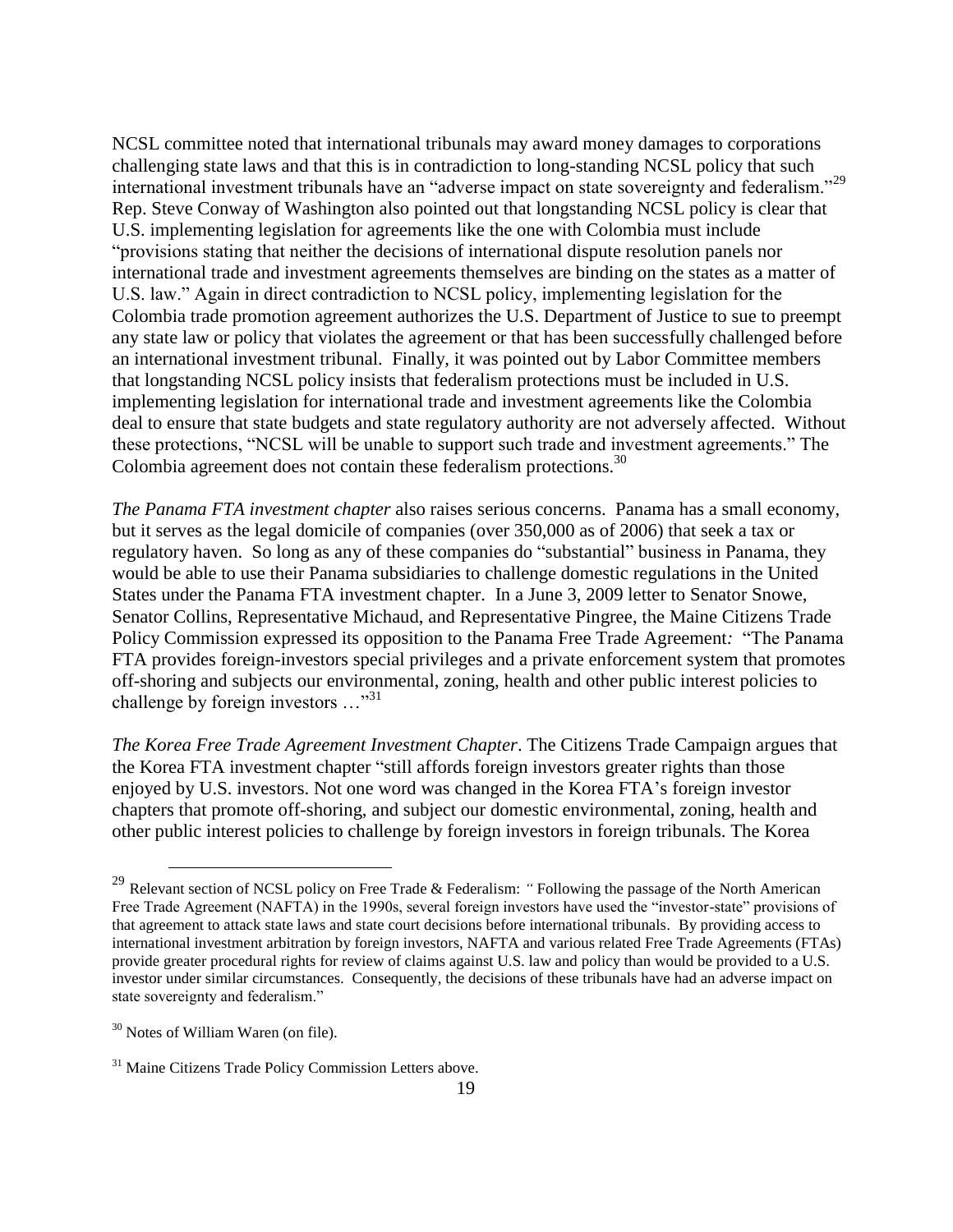FTA also allows challenges by foreign investors in foreign tribunals of timber, mining, construction and other concession contracts with the U.S. federal government.<sup>32</sup> The same can be said for the pending Colombia and Panama FTAs.

*The Trans-Pacific Partnership Agreement (TPP).* This is among the most ambitious being considered, although it is not clear as of today whether the President will make it a negotiating priority. The proposed TPP raises some troubling questions about investor-state dispute resolution vis-à-vis Australia. All recently-concluded regional and bi-lateral free trade agreements negotiated by the United States, with one exception, include provisions for "investorstate dispute resolution." The exception is Australia, an English-speaking country with a common-law legal system. U.S. negotiators had proposed an investor-state provision for the investment chapter of the U.S./Australia free trade agreement, but this move was opposed not only by U.S. state and local governments, but also by Australian states, which viewed investorstate arbitration as a deal breaker. Consequently, it was dropped. There was concern that Australian investors would aggressively file claims against the United States in the same fashion that Canadian investors sued under NAFTA chapter 11 after that agreement was approved. Australia has a large investor class with economic interests in the United States and a sophisticated international corporate bar that might pursue claims outside of the U.S. court system to protect Australian investments, particularly in mining, media, and services industries in the United States. <sup>33</sup>

*The China BIT:* the proposed negotiations with China on a bi-lateral investment treaty raise the most serious issues for Maine and other states. A U.S./China bi-lateral investment treaty would give Chinese firms the right to circumvent U.S. courts and to challenge state and local regulations before international investment tribunals. This is a particular concern because in about 35 years, the Chinese economy is projected to exceed the U.S. economy in size.<sup>34</sup> China's ownership of U.S. investments grew by 62 percent over the five years prior to the recession. China has invested its global trade surplus primarily in foreign exchange reserves such as U.S. Treasury Notes. Some analysts expect China to follow Japan's development path, which would shift from cash reserves to acquiring foreign firms that are part of its distribution chain. For example, China could be looking for a stake in companies like Wal-Mart, Target or Sears.<sup>35</sup>

<sup>&</sup>lt;sup>32</sup> Citizens Trade Campaign, US-Korea Free Trade Agreement, available at [http://citizenstrade.org/korea.php.](http://citizenstrade.org/korea.php)

 $33$  The Forum on Democracy & Trade, "Why an Investment Chapter at a Time of Financial Crisis," Comments to the U.S. Trade Representative Regarding the Proposed Trans-Pacific Partnership Free Trade Agreement, Docket Number USTR-2009-0002, March 10, 2009. (on file)

<sup>&</sup>lt;sup>34</sup> Albert Keidel, China's Economic Rise-Fact and fiction, Carnegie Policy Brief 61 (July 2008), Table 2 at p. 6.

<sup>&</sup>lt;sup>35</sup> Robert Stumberg, Reform of Investor Protections, Testimony before the U.S. House Committee on Ways and Means, Subcommittee on Trade, May 14, 2009, p.2.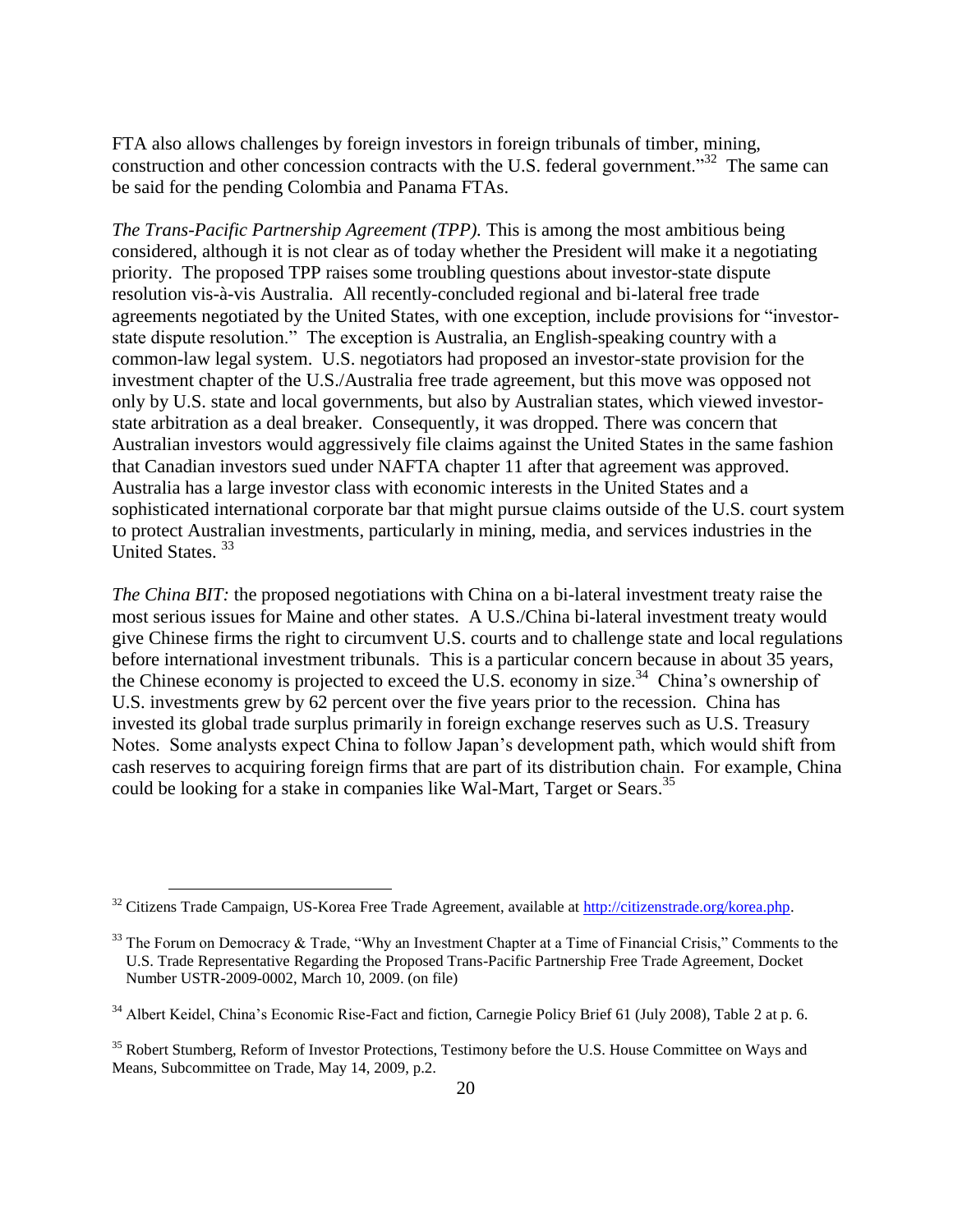### **International Services Agreements.**

**Introduction.** Ratified in 1994 as part of the Uruguay Round accord, the General Agreement on Trade in Services (GATS) is one of 20 international trade agreements administered by the World Trade Organization. Prior to 1994 and the creation of the WTO, the centerpiece of international trade law was the General Agreement on Tariffs and Trade (GATT), which was primarily largely related to trade in goods, like cars, radios, computers, or as it is often said, anything you can drop on your foot. With the addition of GATS, the scope of international trade law was substantially broadened to include trade in services, such as banking, insurance, telecommunications, transportation, and other state regulated service industries.<sup>36</sup>

The GATS agreement is also unusual in that it establishes a framework for what amounts to ongoing negotiations at the WTO in Geneva to add new rules and to add new sectors of the service economy under the coverage of the agreement.<sup>37</sup>

#### **General analysis.**

*Coverage.* GATS covers state and local measures in Maine and other jurisdictions that affect trade in services, except services supplied under "government authority." Only some government services are excluded: those that are neither commercial (free) nor in competition with another supplier. Some GATS rules cover measures in all sectors, and some cover measures in selected sectors ("commitments"). The United States has commitments in the many sectors that would cover state and municipal laws in Maine that manage or affect the environment, including waste water, solid waste, hazardous waste, electricity, pollution control, construction and engineering, to name a few. GATS is the most local global agreement because it covers so many services that are regulated by states like Maine and provided by local governments.<sup>38</sup>

When the Uruguay Round of GATS negotiations ended in 1994, the most controversial proposals were deferred through a built-in agenda for future negotiations, including: (1) sector commitments, and (2) domestic regulation. The first GATS sector commitments took effect in 1995. GATS builds in successive rounds of "progressive liberalization," negotiations to expand the number of sectors that are covered by market access and national treatment obligations. On a separate track of progressive liberalization, GATS authorizes negotiations to create new "disciplines" on domestic regulation (article VI). Negotiations on these disciplines began in 2000

<sup>&</sup>lt;sup>36</sup> World Trade Organization, Services Rules for Growth and Investment, available at [http://wto.org/english/thewto\\_e/whatis\\_e/tif\\_e/agrm6\\_e.htm.](http://wto.org/english/thewto_e/whatis_e/tif_e/agrm6_e.htm)

 $37$  Id.

<sup>&</sup>lt;sup>38</sup> World Trade Organization, The General Agreement on Trade in Services (GATS): Objectives, Coverage, Disciplines, available at http;//wto.org/English/taptop\_e/serv\_e/gatsqa\_e.htm.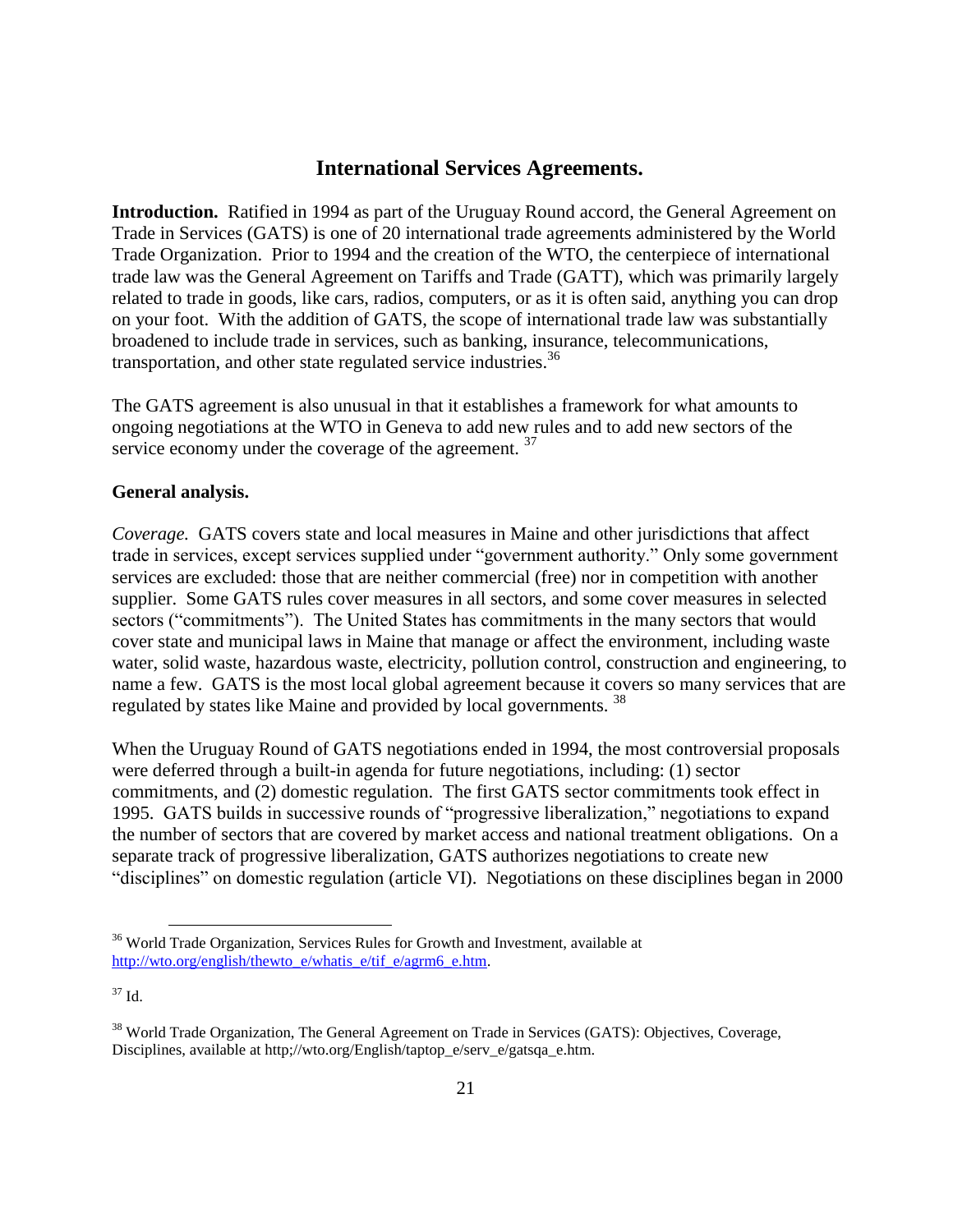and are now far advanced. These domestic regulation rules will likely apply to those sectors where there is a commitment under market access or national treatment.<sup>3</sup>

*Rules.* Significant GATS rules include: (1) *most favored nation,* which prohibits discrimination for/against certain countries <sup>40</sup>; (2) *national treatment,* which prohibits discrimination in favor of domestic suppliers, including laws that change conditions of competition, even if they do not formally discriminate<sup>41</sup>; and (3) *market access*, which prohibits quantitative limits on service suppliers such as monopolies, number of suppliers, volume of service and legal status of supplier. $42$ 

*Exceptions*. GATS excuses conflict with a trade rule if purpose of the measure is: (1) necessary to protect public morals; (2) necessary to protect human or animal health; (3) necessary to protect privacy or prevent fraud; and (4) necessary (in the view of each country) to safeguard essential security interests. $43$ 

**Case study: Maine water policy.** It is uncertain whether the WTO General Agreement on Trade in Services covers groundwater regulation. A strong argument, nonetheless, can be made that any regulation of water distribution by Maine and its subdivisions is covered by GATS, even if regulation of drinking water utilities remains beyond the scope of the agreement. In any case, the biggest concern should be the on-going WTO negotiations on GATS obligations related to "domestic regulation."

The Secretariat of the World Trade Organization strongly denies that GATS restricts public water services or public interest regulation of privately-supplied water services: "The number of Members which have so far made GATS commitments on water distribution services is zero. If such commitments were made, they would not affect the right of governments to set levels of quality, safety, price, or any other policy objectives as they see fit, and the same regulations would apply to foreign suppliers as to nationals. A foreign supplier which failed to respect the terms of its contract or any other regulation would be subject to the same sanctions under national law as a national company, including termination of the contract. … It is of course inconceivable that any government would agree to surrender the right to regulate water supplies... $^{44}$ 

<sup>39</sup> Id.

 $^{40}$  All sectors, article II, GATS text available at http://wto.org/rnglish/docs\_e/legal\_e/26-gats\_01\_e.htm

<sup>41</sup> Committed sectors, GATS article XVII.

<sup>42</sup> Committed sectors, GATS article XVI.

<sup>&</sup>lt;sup>43</sup> GATS article XIV.

<sup>&</sup>lt;sup>44</sup> WTO, "GATS: Fact and Fiction: The WTO is not after your water," *available at*, [http://www.wto.org/english/tratop\\_e/serv\\_e/gats\\_factfiction8\\_e.htm.](http://www.wto.org/english/tratop_e/serv_e/gats_factfiction8_e.htm)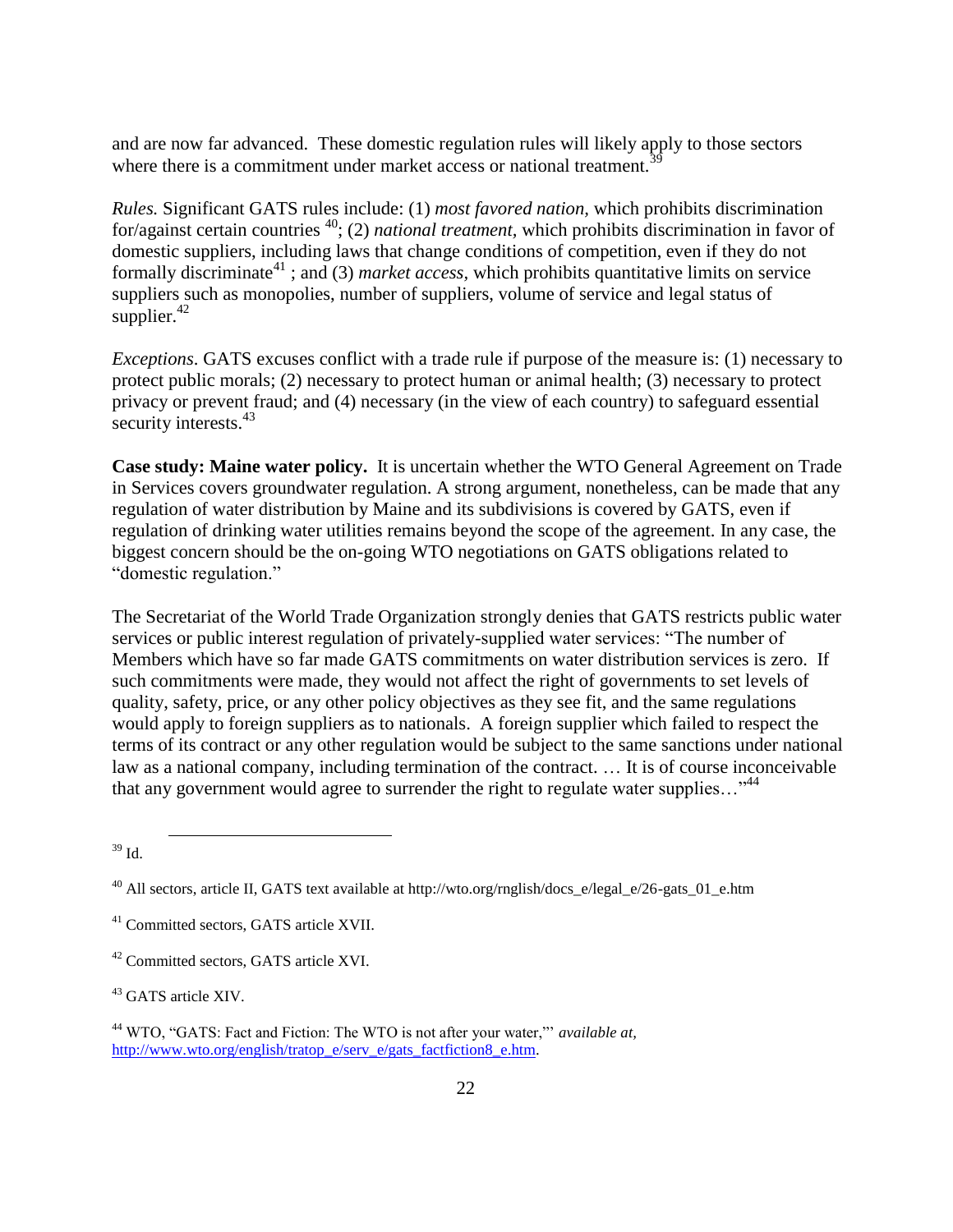The WTO statement, itself, reveals reasons not to be entirely reassured.

First, while no country has made a commitment on water distribution services *per se*, they may choose to do so in the future.

Second, the United States has made or in the future may make commitments for distribution services, transport services and other service sectors that might result in GATS litigation *affecting* regulation of groundwater pumping and transport.<sup>45</sup> In other words, the WTO statement can be read to apply only to drinking water services provided as a public utility, and to be irrelevant to the issue of whether regulation of large-scale groundwater pumping and transportation violates other GATS obligations of the United States (rail transport of freight or distribution services related to wholesale trade).

Third, it is entirely conceivable, contrary to the WTO Secretariat's expectation, that a government might intentionally or unintentionally surrender its right to regulate water supplies. This could happen as a result of a public-private relationship between government officials and the foreign suppliers, or simply as a result of being unfamiliar with international trade law or of being "outlawyered" by a foreign supplier.

Finally, the WTO statement on water services is only the view of the Secretariat and is not legally binding or even certain to be persuasive with a WTO tribunal deciding an actual case.

At the very least, the capacity of Maine to adopt groundwater measures and manage water resources in light of potential conflicts with the GATS bears watching. In particular, GATS negotiations on domestic regulation and the future interpretations of U.S. commitments related to distribution and transportation services that might *affect* trade in water should be monitored closely.

This is despite the European Union's decision not to seek inclusion of "water for human use" as a sector of economic activity that should come under the scope of GATS regulation of wastewater

[http://www.citizen.org/trade/forms/gats\\_results.cfm?s\\_id=91.](http://www.citizen.org/trade/forms/gats_results.cfm?s_id=91)

<sup>45</sup> For example, the United States has made a GATS sectoral commitment for rail freight transport, *available at [http://www.citizen.org/trade/forms/gats\\_sector\\_list.cfm.](http://www.citizen.org/trade/forms/gats_sector_list.cfm)* The U.S. sectoral commitment for rail freight transport is to be understood in light of the services classification scheme of the United Nations Statistics Division, which at subclass 71122 includes transportation by railway of bulk liquids under class 7112 freight transportation, *available at*, http://unstats.un.org/unsd/cr/registry/regcst.asp?C1=9&Lg=1&Co=71122. With respect to distribution services at wholesale trade, Global Trade Watch appropriately notes that, "The WTO Secretariat explains that 'Wholesale trade services consist in selling merchandise to retailers, to industrial, commercial, institutional or other professional business users, or to other wholesalers;' and notes further that "[the United Nations]CPC 6222 covers wholesale trade in mineral water and corresponds to ISIC code 5122, which covers: "Bottling and labelling simple (tap) water (Wholesale of food, beverages and tobacco),if performed as a part of buying and selling at wholesale, and in class 7495 (Packaging activities), if performed on a fee or contract basis.‖ The United States has committed both wholesale distribution services and packaging services." Available at,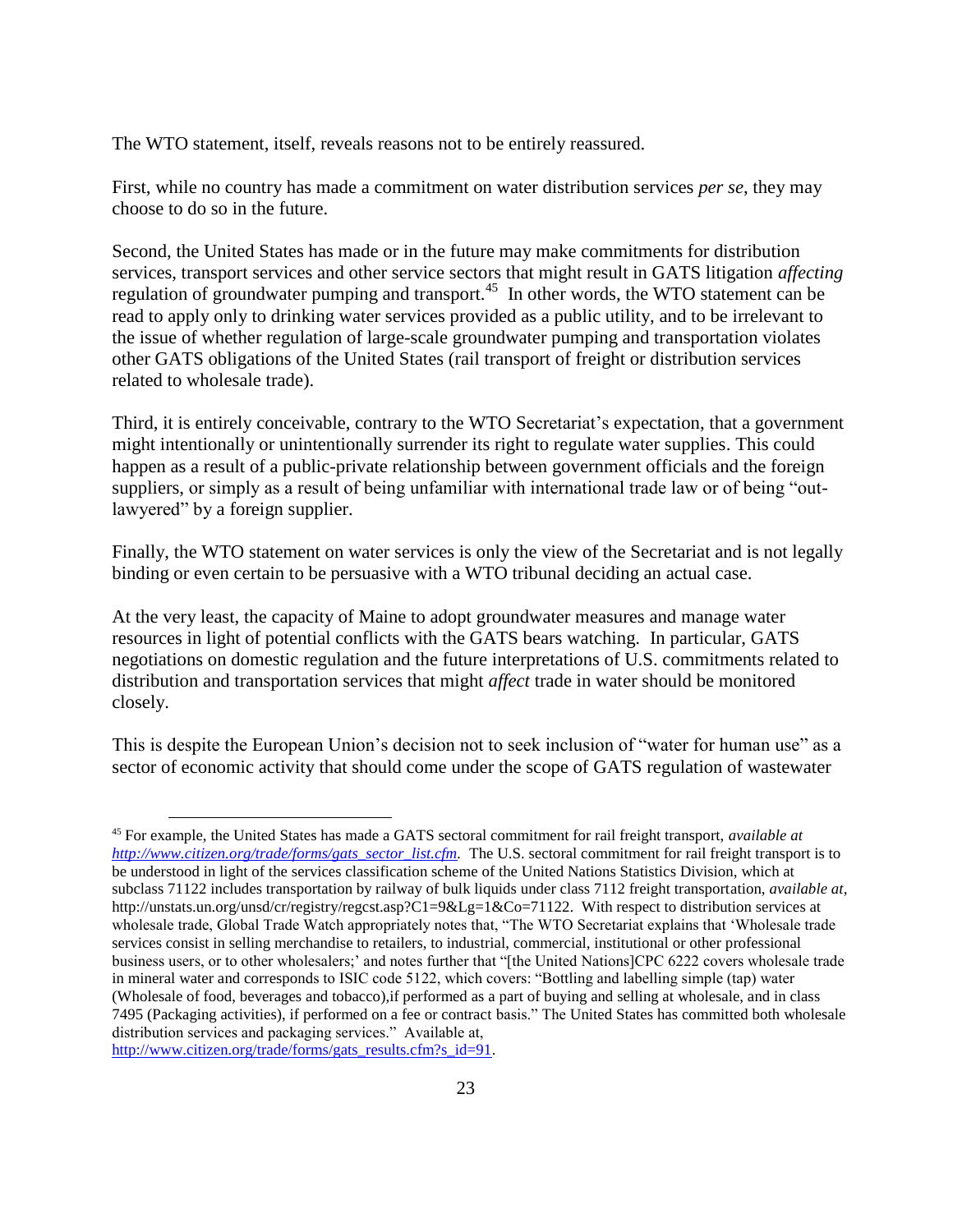services and despite the fact that the United States has not made a commitment to subject drinking water services to GATS disciplines, up to this point.  $46$ 

The United States Trade Representative (USTR) has assured states that the United States has no current plans to make a commitment on water services. But, could those plans change if such a compromise could restart Doha Round negotiations in ways that would be favorable to the United States in other sectors? Moreover as noted above, "water distribution services" might be understood narrowly to cover only drinking water utilities.

Of even greater concern to Maine should be the on-going WTO negotiations on GATS obligations related to "domestic regulation." The potential intrusiveness of obligations covering domestic regulations will depend on the test for when they constitute a barrier to trade. It was originally proposed that these standards, requirements and procedures should be "not more burdensome than necessary.<sup>47</sup><sup>,</sup> Such a necessity test could have put a range of water policy measures and a range of other measures in the State of Maine and in other jurisdictions at risk of conflict with GATS obligations. $48$ 

The outcome of negotiations within the Working Group on Domestic Regulation will be vital for Maine and all other U.S. states and localities engaged in water policy and other forms of natural resources, public health, and public utility policy. <sup>49</sup>

 $\overline{a}$ 

<sup>47</sup> "The chairman's fourth draft continues to leave out the proposal from Australia, Hong Kong and New Zealand that requires domestic regulations to be "no more burdensome than necessary to ensure the quality of a service." This is no doubt due to resistance from the United States, Brazil and other nations who view the necessity test as incompatible with domestic regulatory authority. The strongest statement to date on this issue has been the March 2007 outline of negotiating principles by the United States Trade Representative (USTR)." Memorandum to Kay Wilkie, Chair, Intergovernmental Policy Advisory Committee (IGPAC) from: Robert Stumberg**,** February 12, 2008, re: WPDR chairman's fourth draft on domestic regulation, dated 23 January 2008, p.3, *available at,*  [http://www.forumdemocracy.net/downloads/Stumberg/WPDRdraftJan-08.](http://www.forumdemocracy.net/downloads/Stumberg/WPDRdraftJan-08)

<sup>48</sup> If something similar to the necessity test is agreed upon in Geneva, the Center for International Environmental Law identified several areas where water policy could be threatened, including among others: qualifications of water service providers; the use of licenses, permits, and technical regulations and standards related to pollution discharges, operating permits, and other water policy measures; the use of environmental criteria related to water services in awarding concession contracts or assessing licensing fees; and requirements for water sustainability impact assessments before issuing licenses. CIEL (document on file, Harrison Institute for Public Law, Georgetown University Law Center) p.2.

<sup>&</sup>lt;sup>46</sup> According to the European Federation of Public Service Unions, "In its recent plurilateral requests on environmental services, EC [European Commission] and other demandeurs have categorically excluded "water for human use" as a result of strong civil society pressure. However water is still involved in many other areas of WTO negotiations that can be of equal threat to our demand for access to water as a basic human right. This is of concern to waste water treatment for example." *Available at*, [http://www.epsu.org/a/1865.](http://www.epsu.org/a/1865)

<sup>&</sup>lt;sup>49</sup> The Intergovernmental Policy Advisory Committee (IGPAC) Services Working Group (representing state and local governments in the USTR advisory process) has highlighted several of these disciplines as posing a significant risk of conflict with state regulations that neither discriminate nor limit market access. For example, the IGPAC group expressed: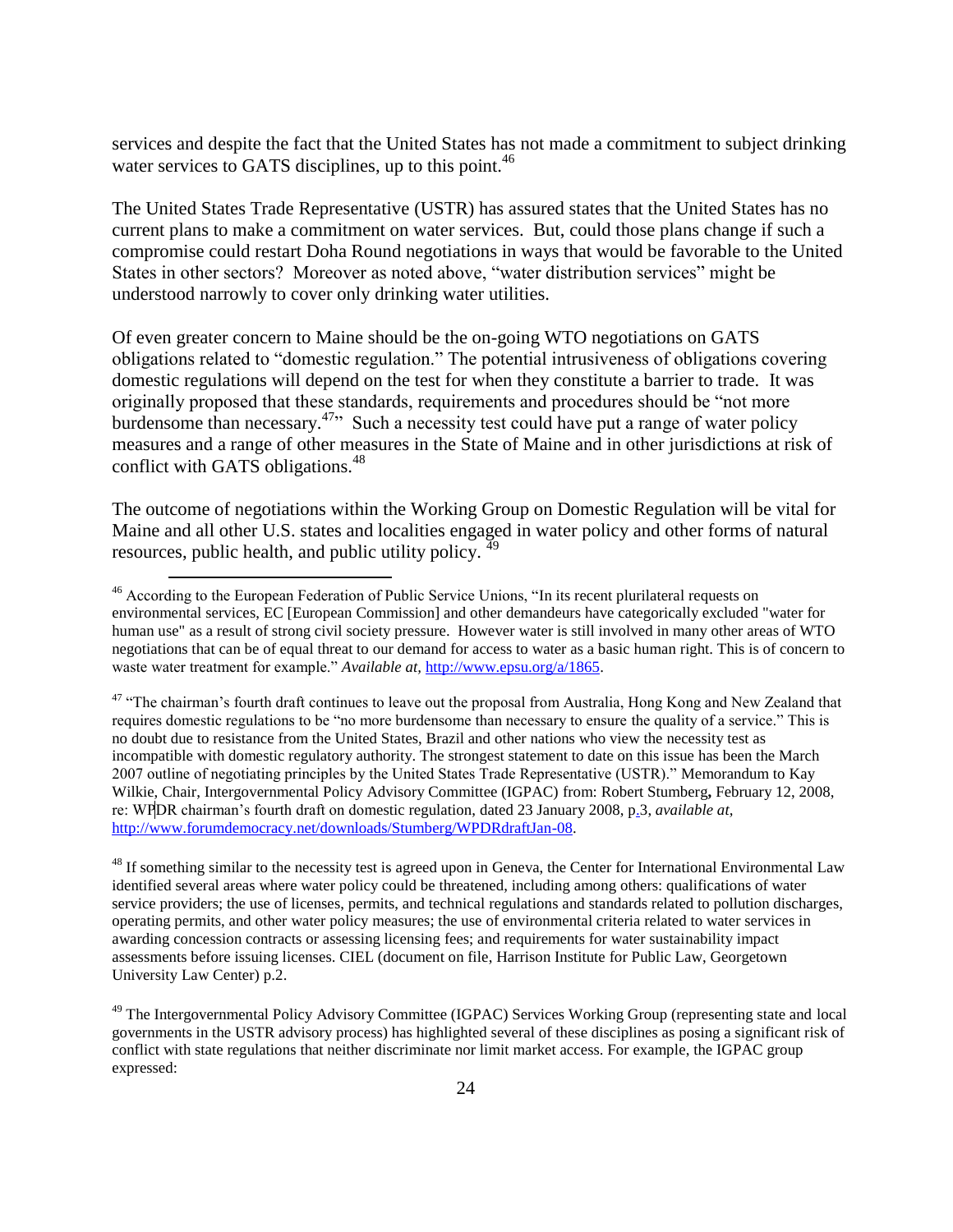In summary, whether groundwater regulation and related water policies are covered by GATS is uncertain. Rebecca Bates, an Australian trade law scholar observes that, "The existence ... of continuing debate and uncertainty as to the interpretation of the agreement means that the power and impact of GATS will not be wholly known until it is applied to the water and sanitation market in a real world situation … greater certainty may be achieved through specifically excluding water and sanitation services from the scope of the agreement. The essential nature of water and sanitation for human health and survival sets this service area apart from many others when discussing liberalization of a service area and the existence of a human right to water means that extra care must be taken before water in any form is subject to free trade obligation.<sup>50</sup>

#### **Recent developments.**

 $\overline{a}$ 

*March 20, 2009 release of chairman's most recent draft WTO Working Party on Domestic Regulation (WPDR).* The chairman's most recent draft continues to leave out the proposal from Australia, Hong Kong and New Zealand that requires domestic regulations to be "no more burdensome than necessary to ensure the quality of a service." This is no doubt due to resistance from the United States, Brazil and other nations who view the necessity test as incompatible with domestic regulatory authority. <sup>51</sup>

While the chairman's recent draft of proposals fortunately took the "necessity test" off the table, the fourth draft states that one purpose is to ensure that regulations "do not constitute disguised restrictions on trade in services.<sup> $\frac{1}{2}$ </sup>This purpose would inform how dispute panels interpret the

Memo from Kay Wilkie, chair of the Intergovernmental Policy Advisory Committee, Services Working Group, to Daniel Watson, Office of the U.S. Trade Representative (February 12, 2008).

<sup>50</sup> Rebecca Bates, 31 Sydney Law Review, 121, 142 (2009).

<sup>51</sup> Memorandum to Kay Wilkie, Chair, p3 , *available at,*  [http://www.forumdemocracy.net/downloads/Stumberg/WPDRdraftJan-08.](http://www.forumdemocracy.net/downloads/Stumberg/WPDRdraftJan-08)

<sup>(1) &</sup>quot;Serious concern [about disciplines that require domestic regulations to be] 'pre-established, based on objective criteria and relevant...' given the potential for unacceptable constraints on the scope and exercise of state/local regulatory authority, particularly related to complex and emerging industries." IGPAC is referring to the fact that a term like "objective" has been interpreted by the WTO in ways that are inconsistent with regulatory practice in the United States, and

 $(2)$ <sup>"</sup>Active opposition to the extremely objectionable omission of any mention of sub-federal policy objectives from [the section that states a principle of deference to legitimate national policy objectives].‖ Instead, the IGPAC services working group recommends the following language: "National policy objectives include objectives identified at national or sub-national levels."

<sup>&</sup>lt;sup>52</sup> Id.. See also, Working Party on Domestic Regulation (WPDR), Revised Draft, Disciplines on Domestic Regulation Pursuant to GATS Article VI:4, Informal Note by the Chairman, 23 January 2008 (Room Document), available at http://www.tradeobservatory.org/library.cfm?refID=101417 .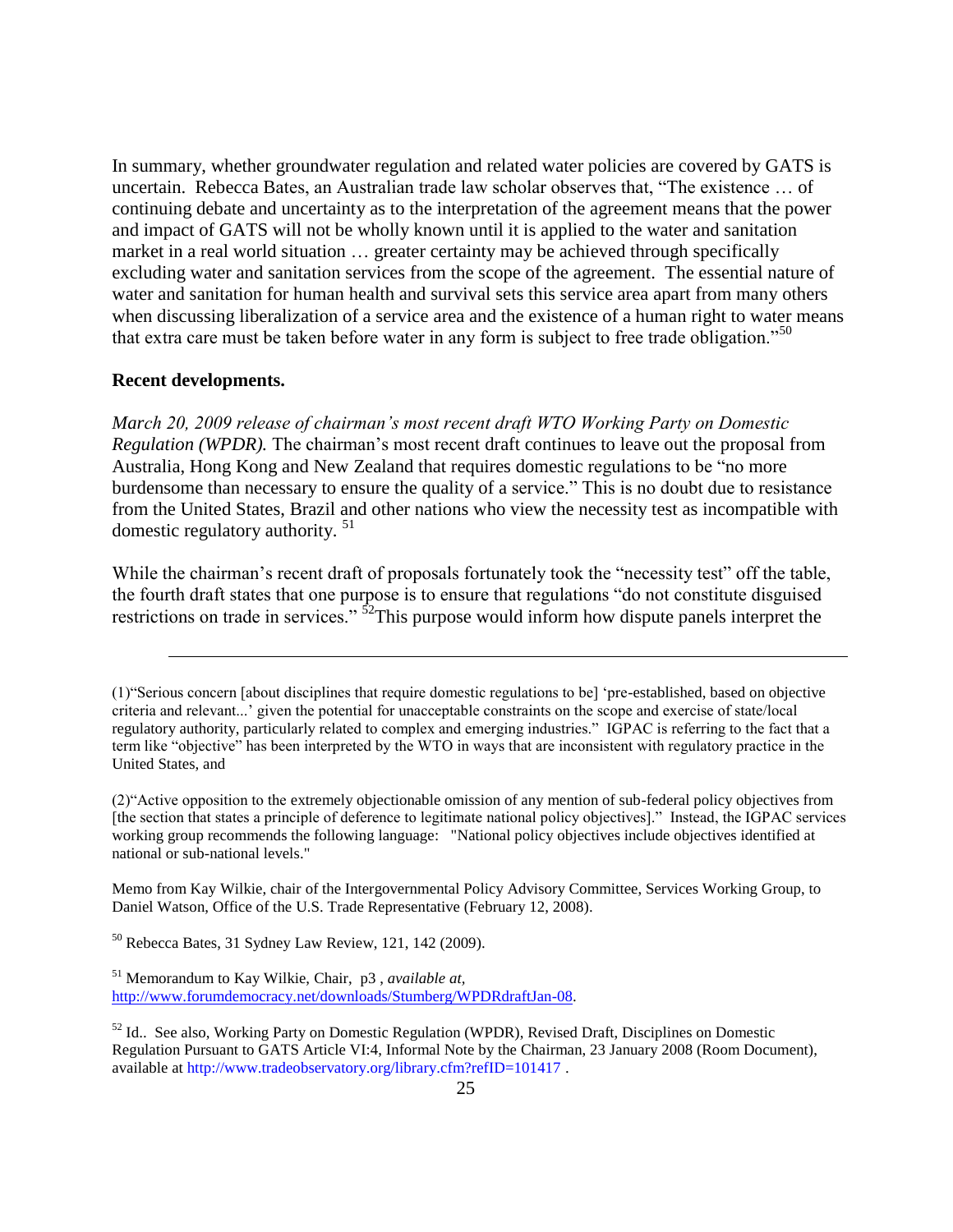disciplines. In recent disputes, the WTO has found disguised restrictions when countries have failed to consult and seek less-trade-restrictive alternatives in response to complaints that measures violate trade rules. In other words, avoiding "disguised barriers" could have a meaning that is similar to the necessity test."<sup>53</sup>

Like prior versions, the chairman's March 2009 draft recognizes the "right to regulate  $\ldots$  in order to meet national policy objectives." However, the draft deleted language that referred to subnational governments, and the third draft had weakened the previous version, which included the right to regulate in order to meet "domestic" policy objectives. To come within the GATS right to regulate, states would have to seek an endorsement of state policy from the federal government."<sup>54</sup>

The latest draft retains disciplines from the prior drafts. Among the most significant proposals, several create a spectrum of possible meanings. For example:

*A relevance test* could exclude criteria that are external to the quality of a service being supplied, criteria such as environmental, historical or aesthetic impacts;

*A pre-established test* could affect the law of when development rights or property rights vest, meaning at what point in time regulatory changes are applicable;

*An objectivity test* could exclude subjective standards such as "just and reasonable" authority that legislatures delegate to public utility commissions to regulate in the public interest;

*A simplicity test* could affect licensing and standards of operation in the most complex service industries, where typically, procedures reflect a balance of regulator vs. industry needs. <sup>55</sup>

*June 3, 2009 Maine Citizens Trade Policy Commission letter to President Barack Obama. "We* strongly support Maine's ability to regulate the siting and operation of LNG [liquefied natural gas] facilities in Maine without those regulations being subject to WTO challenges in foreign tribunals where WTO rules, not U.S. law, apply and the basic due process rights provided in our courts do not exist. We encourage USTR not to submit this service sector under the General Agreement to Trade and Services (GATS)."<sup>56</sup>

 $53$  Another change in the recent draft is where it defines an obligation on governments to publish 'detailed information' on regulations. Mandatory details include applicable technical standards, appellate process, monitoring, public involvement, exceptions and normal time frames.

<sup>&</sup>lt;sup>54</sup> Memorandum to Kay Wilkie, pp.3-4.

<sup>55</sup> Memo from Kay Wilkie, above.

<sup>56</sup> Maine Commission Letters, above.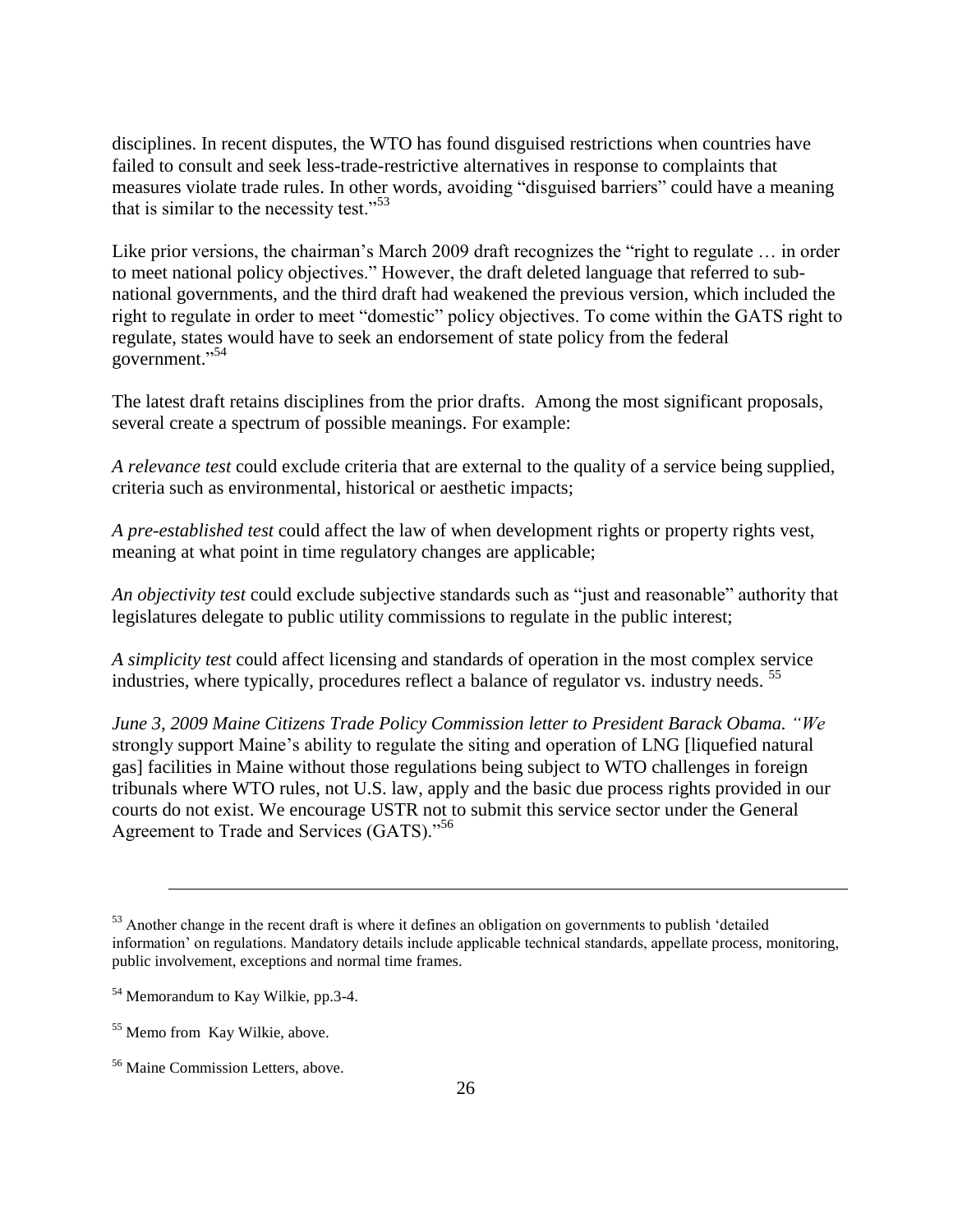*June 6, 2008 Maine Citizens Trade Policy Commission letter to Christopher Melly and Daniel*  Watson, directors of services trade negotiations, Office of the U.S. Trade Representative. The letter expressed concerns about the effect on U.S. federalism and Maine's ability to regulate in the public interest in light of continuing GATS negotiation on domestic regulation and sectoral commitments related to Maine's capacity to regulate the siting of liquefied natural gas facilities.<sup>57</sup>

With respect to the WTO Working Party on Domestic Regulation, the Maine commission urged USTR to continue to reject any proposal for a "necessity test," and to seek the broadest definition of what regulatory measures relate to the "quality of the service," including the external impact of the service on people, commerce, and the environment. The commission also expressed its "extreme concern about the deletion of deference to sub-federal policy objectives as legitimate exercises of the right to regulate. Finally, the commission urged USTR to continue to safeguard state oversight of professional licensing.<sup>5</sup>

## **Agreement on Technical Barriers to Trade (Notification Provisions)**

**Introduction.** The U.S. has an evolving system for dealing with its WTO transparency obligations on domestic regulation under the Agreement on Technical Barriers to Trade (TBT). The term "technical regulation" refers to a "document which lays down product characteristics or their related processes and production methods..."<sup>59</sup> Through its established inquiry point, the U.S. monitors and alerts the WTO Secretariat to proposed domestic technical regulation on nonagriculture products that could potentially affect trade.<sup>60</sup> In addition to that, the U.S. federal government has an obligation to report U.S. technical regulations to other WTO members if those U.S. regulations potentially affect trade.<sup>61</sup>

**General analysis.** The United States government's official inquiry point for the TBT is the National Center for Standard and Certification Information (NCSCI), a division of the U.S. Department of Commerce. NCSCI serves as the central national collection facility for information relating to standards, technical regulations, conformity assessment procedures and standards-related activities.<sup>62</sup>

<sup>&</sup>lt;sup>57</sup> Maine Commission Letters, above.

<sup>58</sup> Maine commission letters, above.

<sup>&</sup>lt;sup>59</sup> World Trade Organization, text of Agreement on Technical Barriers to Trade (TBT Agreement), Annex 1, available at http://wto.org/english/docs\_e/legal\_e/17-tbt\_e.htm.

<sup>60</sup> TBT Agreement, Article 3.2.

<sup>61</sup> TBT Agreement, Article 10.

<sup>62</sup> 19 United States Code (USC) 2544.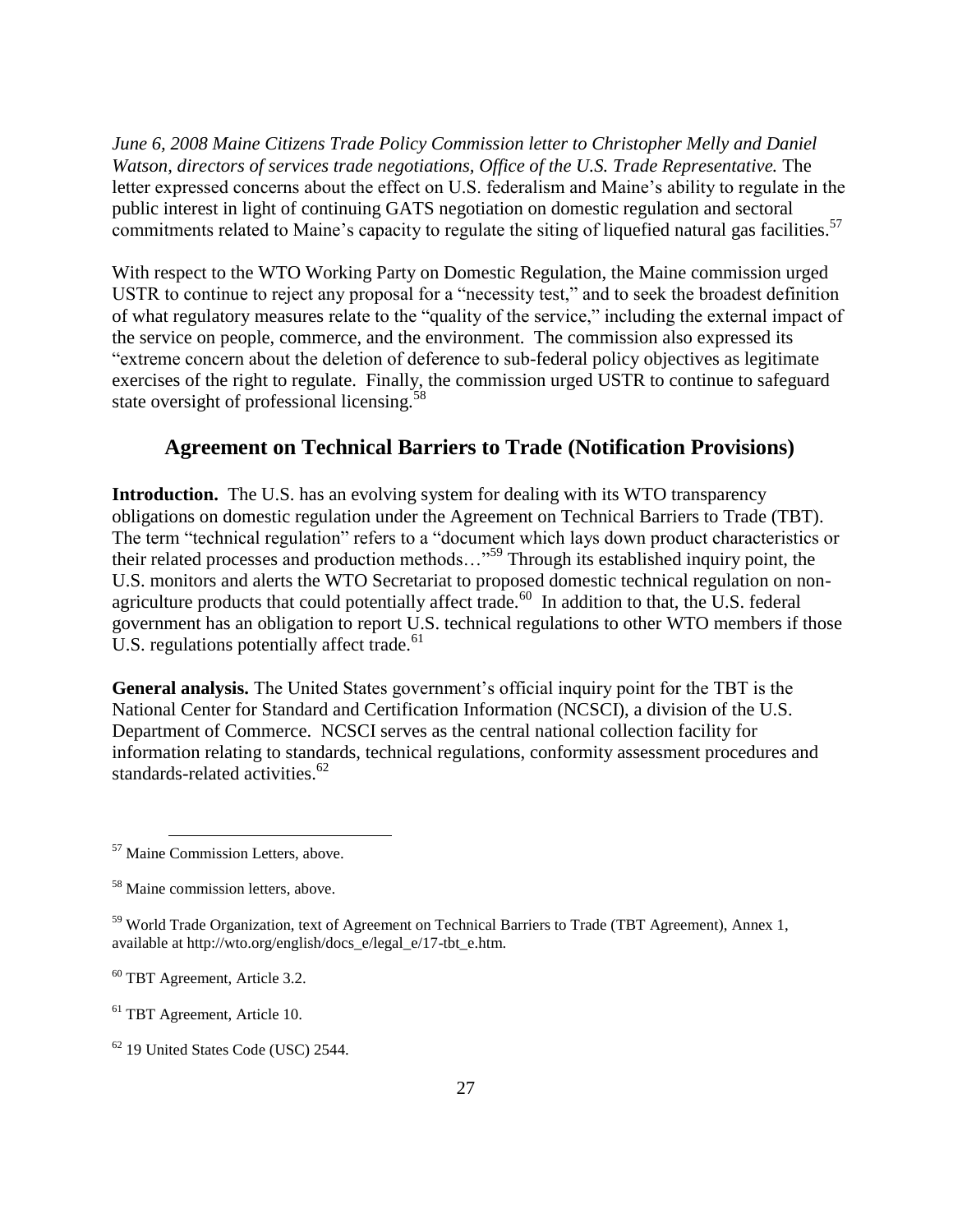When NCSCI is alerted to a proposed technical regulation, a notice is sent to the WTO Secretariat in Geneva. The notification to the WTO is required to be made "at an early appropriate stage, when amendments can still be introduced and comments taken into account.<sup> $.63$ </sup> The WTO Committee on TBT then assigns the proposed regulation a unique coding number and circulates it to the 150 official inquiry points established by WTO members.

NCSCI, like its counterpart inquiry points in other WTO member states, is designated to receive all comments to WTO notifications on U.S. technical regulation of manufactured non-agriculture products. Comments in response to the proposed technical regulation from other WTO members are received by NCSCI and disseminated to the relevant federal regulatory agency, USTR, and the Department of Commerce's International Trade Administration (ITA).

If the WTO notification affects a proposed federal regulation, USTR forwards comments received directly to the relevant federal agency so that it can be considered within the deliberative process as required under the U.S. Administrative Procedure Act (APA).<sup>64</sup>

The process for disseminating comments relating to proposed technical regulation at the state level is not as clearly defined as the federal APA process. USTR has discretion to determine the manner in which comments to WTO notifications on proposed state technical regulations are shared with interested parties. However, there is no binding authority, similar to the APA that requires USTR to do so. $65$ 

**Case study: Chinese objection to proposed state product safety and electronic waste legislation.** On the basis of the provisions in the TBT agreement outlined above, the Peoples' Republic of China in 2008 demanded that bills in the Maryland and Vermont legislatures must be "cancelled" or "revised."<sup>66</sup>

The People's Republic of China sent a fax transmission to the Maryland General Assembly on January 30, 2008, in which it objected to Maryland House Bill Number 8 (HB 8), a bill introduced in 2007 by Delegate Jim Hubbard. HB 8 would have restricted the sale of lead-

<sup>&</sup>lt;sup>63</sup> TBT Agreement, Article 2.9.2.

 $^{64}$  See Administrative Procedure Act, www.archives.gov/federal register/public laws/acts.html#apa; The APA requires that federal agencies go through a "notice and comment" process open to all interested parties, both foreign and domestic. Before agencies can issue a final regulation, they must respond to the comments, give equal treatment to all comments received, and make sure that the final regulation follows logically from the proposal and the public record, and is not arbitrary or capricious. The public record may be used by the courts in settling any challenge to the regulations brought by interested parties.

<sup>65</sup> Memorandum from Ingrid White, Harrison Institute of Public law (on file).

<sup>&</sup>lt;sup>66</sup> The Chinese communications are on file at the Harrison Institute, Georgetown University Law Center.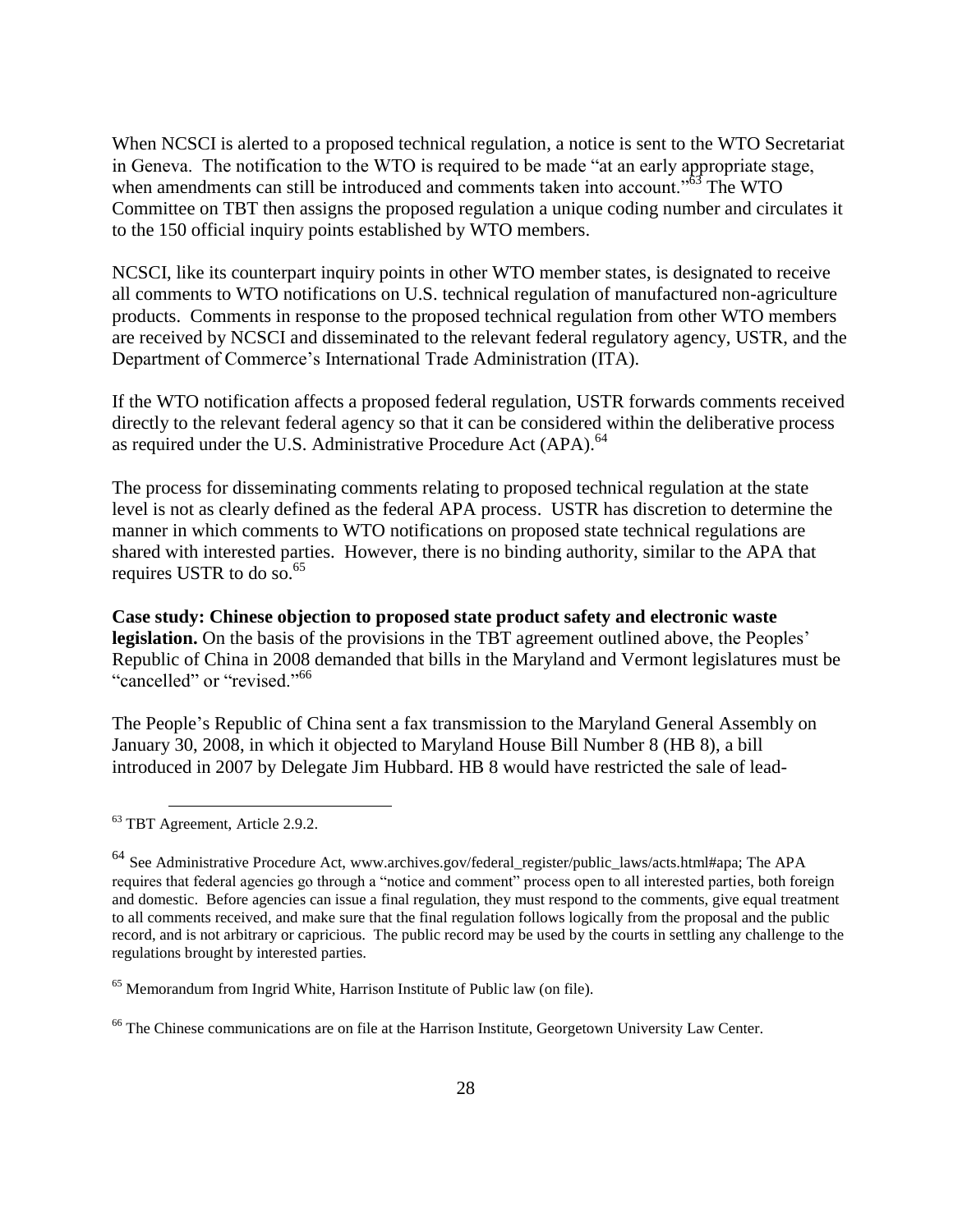adulterated consumer products and toys in order to protect the public health and the health of children in Maryland in particular. The Chinese complaint about the Hubbard bill remains of concern to Maine because in 2009 it enacted the "Kids Safe Product Law," regulating toxic chemicals in children's products (Title 38, 1609). $^{67}$ 

Similarly, Vermont State Senator Virginia Lyons received a letter in the spring of 2008 from the People's Republic of China (PRC) demanding that she "cancel" or "revise" her bill related to control and disposal of electronic waste (S. 256). Electronic products, such as computers and televisions, contain lead, mercury, cadmium, and similar hazardous materials. Senator Lyons says. "My bill simply provides a system for the recycling of electronic products as a means of limiting the release of these dangerous heavy metals from landfills and thereby protecting the environment and public health in Vermont."<sup>68</sup> Again, Maine remains concerned because it adopted legislation similar to the Lyons bill, requiring that electronic waste must be recycled or disposed of safely with proper reporting (Title 38, 1610). $^{69}$ 

In response to such complaints, on October 22, 2008, a senior U.S. trade negotiator told state officials that his office would modify its procedures for notifying the World Trade Organization (WTO) about pending state legislation that regulates trade in goods. Jeff Weiss, Director for Technical Barriers to Trade (TBT) in the Office of U.S. Trade Representative (USTR), made these assurances in a meeting with the NCSL Labor and Economic Development Committee and in a conference call with various state officials.

China was responding to notices of pending state legislation sent by the U.S. Department of Commerce to the WTO Secretariat in Geneva, Switzerland. Mr. Weiss explained that the TBT Agreement requires such notice under two conditions when a government (at any level) proposes to regulate trade in goods: (1) when the proposal is not based on international standards and (2) the proposal could have a significant impact on trade with even one country. "The bar is low," said Mr. Weiss. He explained that the notice to the WTO is designed to back up trade rules that require regulations to be "not more trade restrictive than necessary" and to be based on relevant international standards.

After observing that the Commerce Department had not been sending the WTO notice of pending bills in Congress, Mr. Weiss said that sending notice of state bills in Vermont and Maryland had been "inadvertent." In the future, he said that his office at USTR would screen out all notices of proposed legislation. This would limit notices to agency rulemaking – both state and federal – after legislation has been adopted. Mr. Weiss said that at the agency level, "we try to notify everything … to be as transparent as possible. We want to see other countries become

 $67$  Report of Sarah Bigney to the Maine Citizens Trade Policy Commission (on file).

<sup>68</sup> On file, Harrison Institute.

<sup>&</sup>lt;sup>69</sup> Report of Sarah Bigney, above.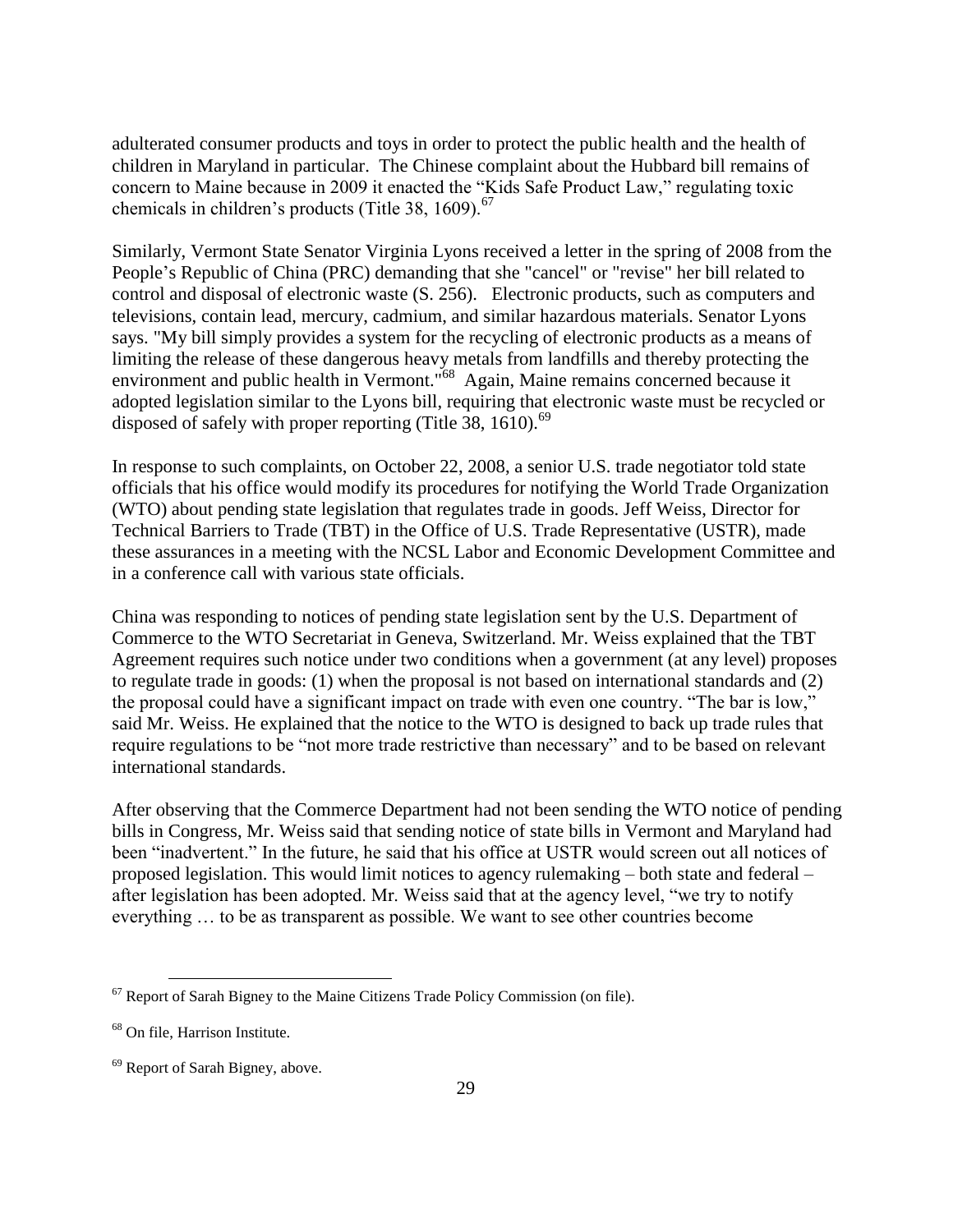transparent.‖ It is also clear that the Commerce Department will continue to notify the WTO of state legislation that has been enacted.<sup>70</sup>

**Recent Developments Regarding the TBT Agreement.** The Maine Citizens Trade Policy Commission was especially active in 2008 in addressing the issue of U.S. Commerce Department notification of the WTO and WTO members like China about pending state legislation. This effort was successful, thanks in large part to the leadership of Maryland, Vermont and Maine. Delegate Jim Hubbard of Maryland even appeared on the nationally broadcast Lou Dobbs show on CNN. Pending state bills will not be subjects of notification. Here are examples of Maine's leadership on this issue.

*NCSL resolution on China TBT issue.* Vermont Senator Virginia Lyons introduced a policy resolution at the July 2008 annual meeting of the National Conference of State Legislatures (NCSL) condemning China's challenge to state law-making authority in Maryland and Vermont, with the support of the Maine delegation to the meeting. The Lyons resolution was approved by the NCSL Labor and Economic Development Committee at the July 2008 meeting, but was unexpectedly re-referred in the NCSL Steering Committee to the NCSL Communications, Financial Services, and Interstate Commerce Committee and held over for consideration at the NCSL 2008 Fall Forum, thus denying the full membership of NCSL a chance to consider the resolution at the annual business meeting. Senator Lyons was unable to attend the NCSL fall forum, but Maine Representative Sharon Treat then took the lead in successfully steering the Lyons resolution through the Interstate Commerce Committee and the Fall Forum business meeting, where it was adopted unanimously. The resolution provides in part that: "NCSL deplores China's interference in the normal exercise of state lawmaking authority by raising the specter of possible trade challenges to state measures that are designed to limit the exposure of children to possible carcinogens and toxic chemicals. Also disquieting is the evidence that USTR provided China the information necessary for the PRC to prepare its written challenges—which in one case even included the home address of a state legislator." The resolution concludes with a very strong warning to USTR: "At a minimum, NCSL seeks a statement from USTR affirming that states' abilities to pass laws and regulations protecting human health and the environment should not be abridged, and that USTR will aggressively defend states' regulatory powers as a matter of U.S. federalism $^{771}$ 

*Maine Citizens' Trade Policy Commission/Vermont Commission on International Trade and State Sovereignty, December 24, 2008 letter to Kay Alison Wilkie, Chair, USTR Intergovernmental Policy Advisory Committee:* According to the letter: "We know that you share many of our concerns about the communications by the Peoples' Republic of China to the Vermont and Maryland legislatures related to pending legislation that would regulate toxic toys and e-waste

<sup>&</sup>lt;sup>70</sup> Peter Riggs, USTR Says It Will Limit WTO Notification, October 22, 2008, available at, http://www.forumdemocracy.net/article, php?id=520.

 $71$  NCSL resolution on file.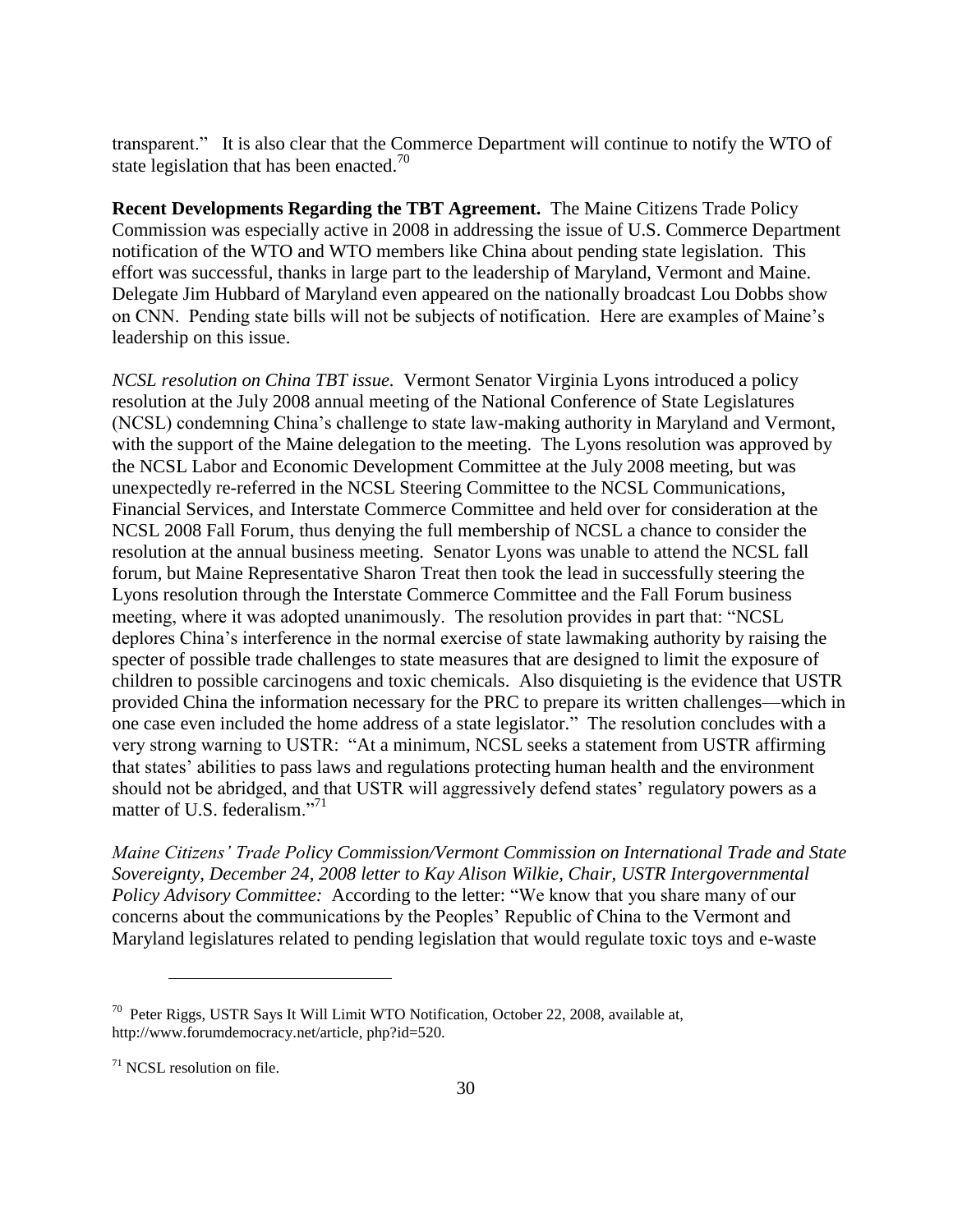disposal, and we thank you for creating the opportunity to discuss these issues with USTR staff. The PRC's actions, putting Maryland and Vermont "on notice" as a matter of international trade law, are perceived as intrusions on the state legislative process, albeit ones that are sanctioned by the TBT agreement. While the notification issues are important, our primary concern remains the extent to which trade agreements restrict state legislative authority. **China's notices reference two of the most powerful restrictions on state legislative authority incorporated into the TBT agreement: (1) the requirement that technical standards not be more trade restrictive than necessary, and (2) the presumption that state technical standards ought to conform to international and national standards.** [emphasis added] The PRC's actions are also a matter of concern, as you know, because the TBT notification process and restrictions on legislative authority are models for some of our trading partners in ongoing WTO negotiations related to domestic regulation of services. $172$ 

*April 22, 2008 letter to Ambassador Susan C. Schwab, United States Trade Representative:* The Commission requested information about the process by which the U.S. federal government informs the World Trade Organization (WTO) of impending state legislation. According to the Commission letter: "This issue came to our attention after the People's Republic of China (PRC) challenged legislation proposed by Maryland (House Bill 8) to regulate lead in toys and other products likely to be handled by children. We were alarmed by the fact that the PRC appeared to be applying pressure on the Maryland General Assembly to not pass this law. The commission members feel this is an absolutely unwarranted intrusion into the decision-making processes of states<sup>"73</sup>

*December 24, 2008, joint letter of the Maine Citizens Trade Policy Commission and the Vermont Commission on International Trade and State Sovereignty to Ambassador Susan Schwab, the United States Trade Representative.* "We would like to thank you and Senior Director Jeff Weiss for convening an open conference call with states to discuss the notification process under the Technical Barriers to Trade agreement. … At a joint meeting conducted on September 19 in Manchester, New Hampshire and conference calls on October 14 and November 12, the trade policy oversight commissions of Maine, New Hampshire, and Vermont resolved to work cooperatively to communicate our concerns about the PRC's action and the federalism implications of the TBT agreement to the U.S. Trade Representative, the U.S. Secretary of Commerce, and IGPAC. We are therefore writing at this time to ask for your help in establishing formal federal/state consultations on the TBT process in the coming year.<sup> $74$ </sup>

 $\overline{a}$ 

 $74$  Id.

<sup>72</sup> Maine Commission Letters above.

<sup>73</sup> Id.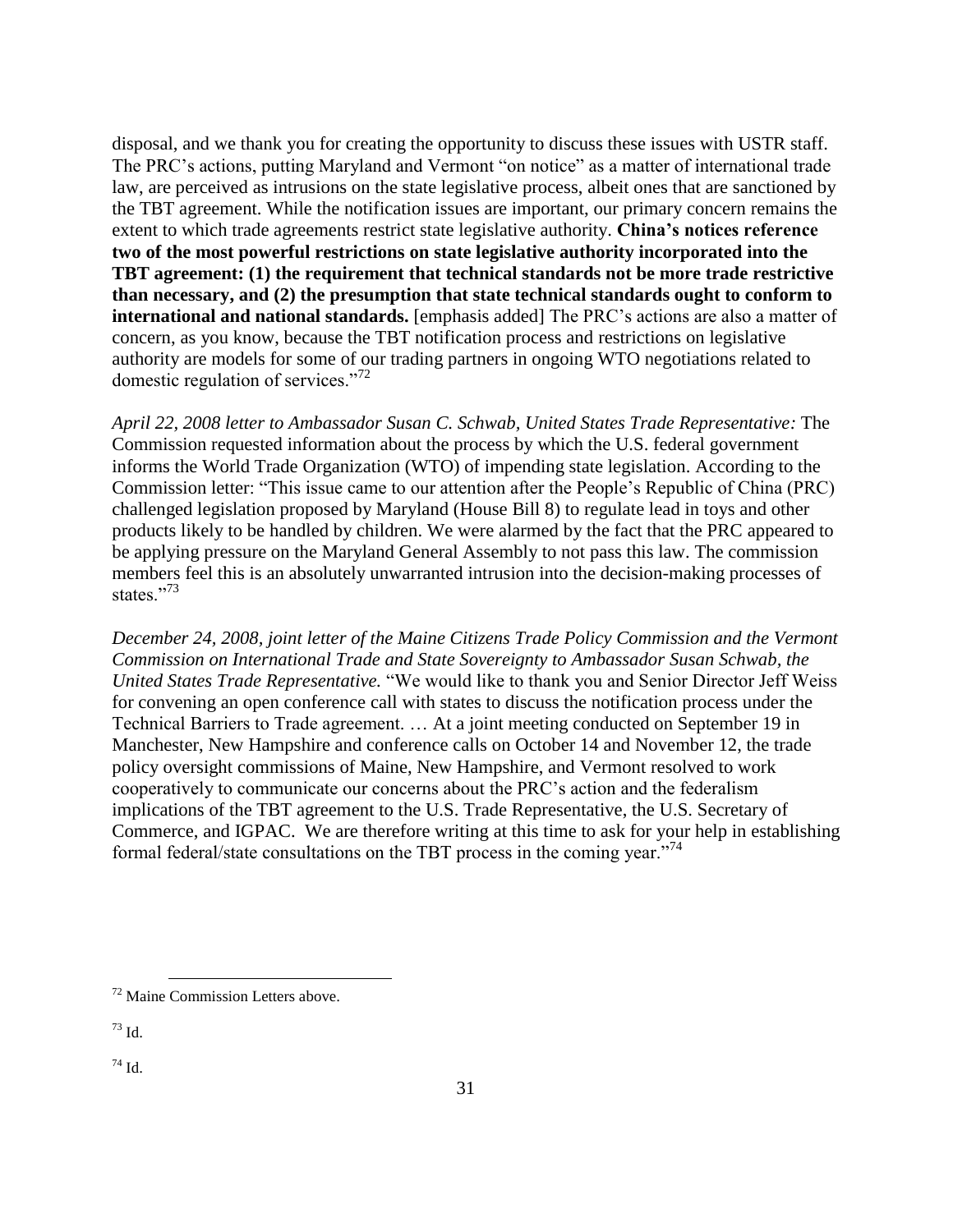## **International Subsidies Agreements**

**Introduction.** The WTO Agreement on Subsidies and Countervailing Measures (SCM) is a key component of the global economic system, and its provisions penetrate deeply into questions of tax and industrial policy.

Use of the SCM agreement by the European Union has already led to changes in U.S. tax law. The SCM is at the heart of the U.S. - EU battle over the fates of the globe's two largest aircraft companies.

The purpose of the SCM is to curb government financial contributions to domestic industries that disadvantage foreign industrial and agricultural competitors (the SCM covers not only industrial producers but also agricultural producers to the extent the WTO agreement on agriculture is not controlling). The SCM aims to restrain subsidy programs that distort the efficiency of international markets. For example, the SCM is a potential tool for correcting unfair competition from Chinese and other foreign industrial firms. The SCM agreement allows the U.S. to take such enforcement action through WTO dispute resolution or through unilateral imposition of countervailing duties.<sup>75</sup>

### **General analysis.**

 $\overline{a}$ 

*Coverage.* The Subsidies and Countervailing Measures agreement breaks its definition of a subsidy into three parts:

- A financial contribution;
- By a government or any public body within the territory of a WTO member;
- Which confers a benefit.

Examples of subsidies listed in the SCM include: (1) direct transfers of funds; (2) foregone government revenue, such as tax credits; (3) grants of goods and services, excluding infrastructure; and (4) entrustment of the transfer or granting of funds, goods, or services to a third party.  $76$ 

Good Jobs First reports that Maine localities may provide such subsidies for commercial development in the form of tax increment financing, while state subsidies may be in the form of business equipment tax reimbursement or employment tax increment financing plans.<sup>77</sup>

*Rules.* The SCM agreement prohibits certain narrowly-defined export and local content subsidies and allows other subsidies to be challenged if a complaining country can meet a rigorous standard of proof that its interests have been adversely affected.

<sup>&</sup>lt;sup>75</sup> Peter Riggs, Subsidies and Taxation, available at http://forumdemocracy.net/article.php?list=type&type=118.

<sup>&</sup>lt;sup>76</sup> World Trade Organization, Agreement on Subsidies and Countervailing Measures (SCM), part I, article 1, available at http://www.wto.org/english/docs\_e/legal\_e/24-scm\_01\_e.htm.

 $77$  Good Jobs First, "Wal-Mart Subsidies Report for Maine,"available at, http://www.walmartsubsidywatch.org/state\_detail.html?state=ME.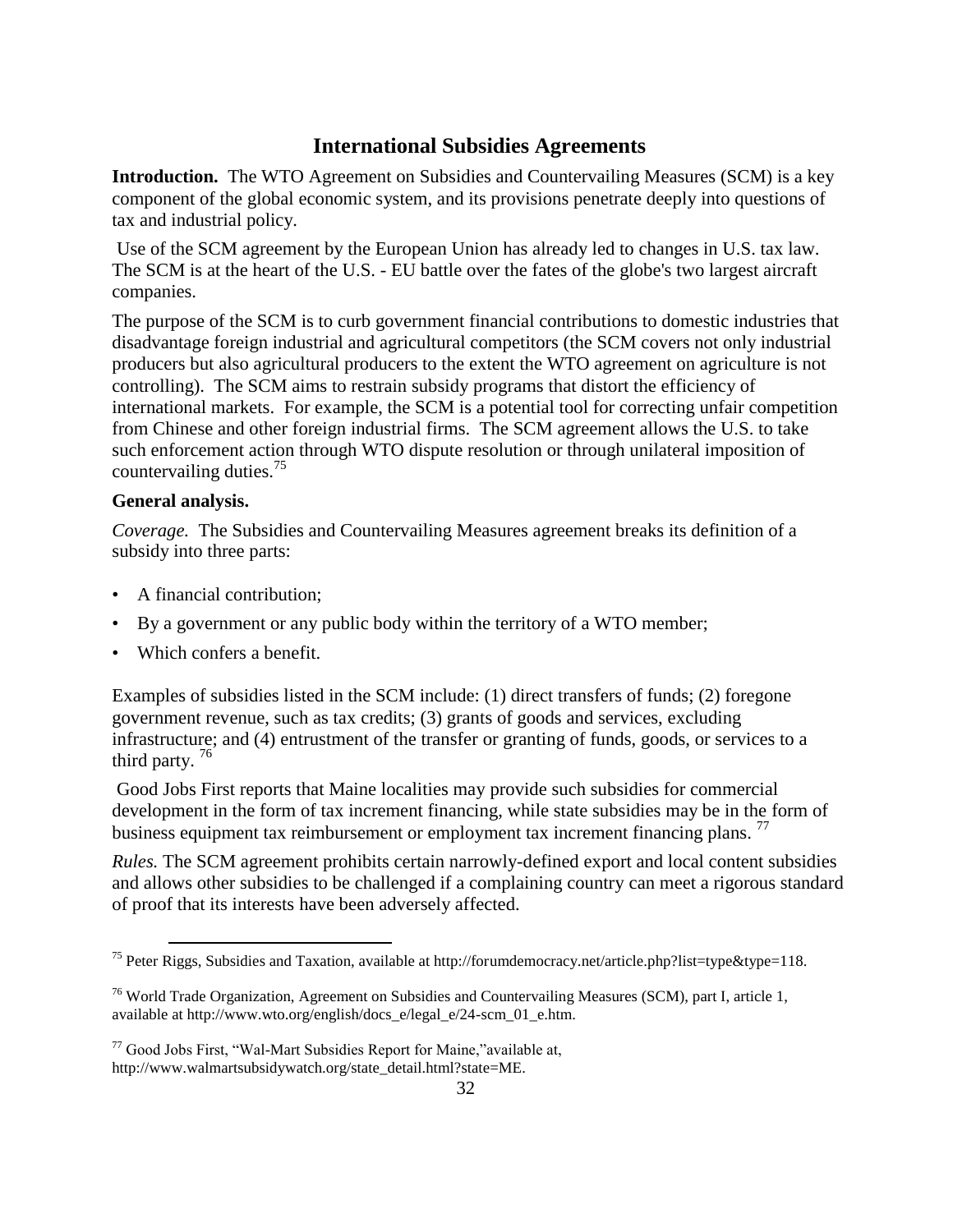*Prohibited subsidies*: Prohibited or red light subsidies are of two narrow types: (1) *export subsidies* that aid domestic companies contingent on export performance, or (2) *local content subsidies* that provide a preference for the use of domestic over imported goods.<sup>78</sup>

*Actionable subsidies:* Actionable or yellow light subsidies are not prohibited. They are however *subject to challenge*, either in WTO dispute resolution or through countervailing measures, if they are specific and if they are proved to adversely affect another WTO member. Proving that a subsidy adverse affects the interests of another country can be difficult, usually requiring quantities of detailed information and sophisticated economic analysis. A causal link must be established between the subsidy and the injury.<sup>79</sup>

**Case study: The Foreign Sales Corporation case.** U.S. tax law formerly allowed U.S. firms to reduce their tax liability on profits from exports by setting up an off-shore subsidiary called a [‗foreign sales corporation.](http://www.ncseonline.org/nle/crsreports/international/inter-61.cfm)‖ In 1999, the European Union sued the U.S., claiming the foreign sales corporation provision in the internal revenue code violated the WTO's agreement on Subsidies and Countervailing Measures. In March 2000 the WTO appellate tribunal found that the FSC provision was a prohibited export subsidy under the SCM. Later that year, Congress repealed the FSC provision but also adopted the Extraterritorial Income Exclusion Act that allowed U.S. corporations to avoid some U.S. taxes on overseas earnings. The E.U. sued again, and the WTO tribunal again found that the new U.S. overseas income exclusion law was a prohibited export subsidy. Under threat of retaliatory trade sanctions, on May 11, 2006, the U.S. Congress passed a tax bill that included provisions repealing the Extraterritorial Income Exclusion Act. This whole process has been dispiriting for U.S. exporters like Boeing that relied on the FSC and the ETI to remain competitive in world markets with European and other exporters. Under European systems of taxation, manufacturers are allowed rebates on Value Added Taxes (VAT) on their exports. 80

**Recent Developments: The Boeing/Airbus litigation***.* The WTO case pits the world's two largest commercial aircraft companies against each other. The European Union and the United States [submitted dueling complaints](http://seattlepi.nwsource.com/business/194149_tradewar07.html) to the WTO in the fall of 2004. In September 2009, the WTO issued an interim report finding that Airbus received billions in SCM illegal subsidies from European countries. A second interim report on a European Union complaint that U.S. federal and state governments illegally subsidized Boeing is expected shortly. A ruling on the EU complaint will have implications for state and local governments in the United States that provide tax and financial incentives designed to attract or retain industry. Critical to state and local governments is whether the WTO will take up the 'legality' (WTO-compliance) of state-local incentive programs. The European Union alleges that state and local governments in Washington, Illinois and Kansas provided billions of dollars in subsidies to Boeing in violation of the WTO agreement on Subsidies and Countervailing Measures (SCM).

<sup>78</sup> SCM, Part II, articles 4,5.

 $79$  SCM, Part III, articles 5,6,7; for non-actionable subsidies, see SCM part IV.

<sup>&</sup>lt;sup>80</sup> Forum on Democracy and Trade, Subsidies and Taxation, above.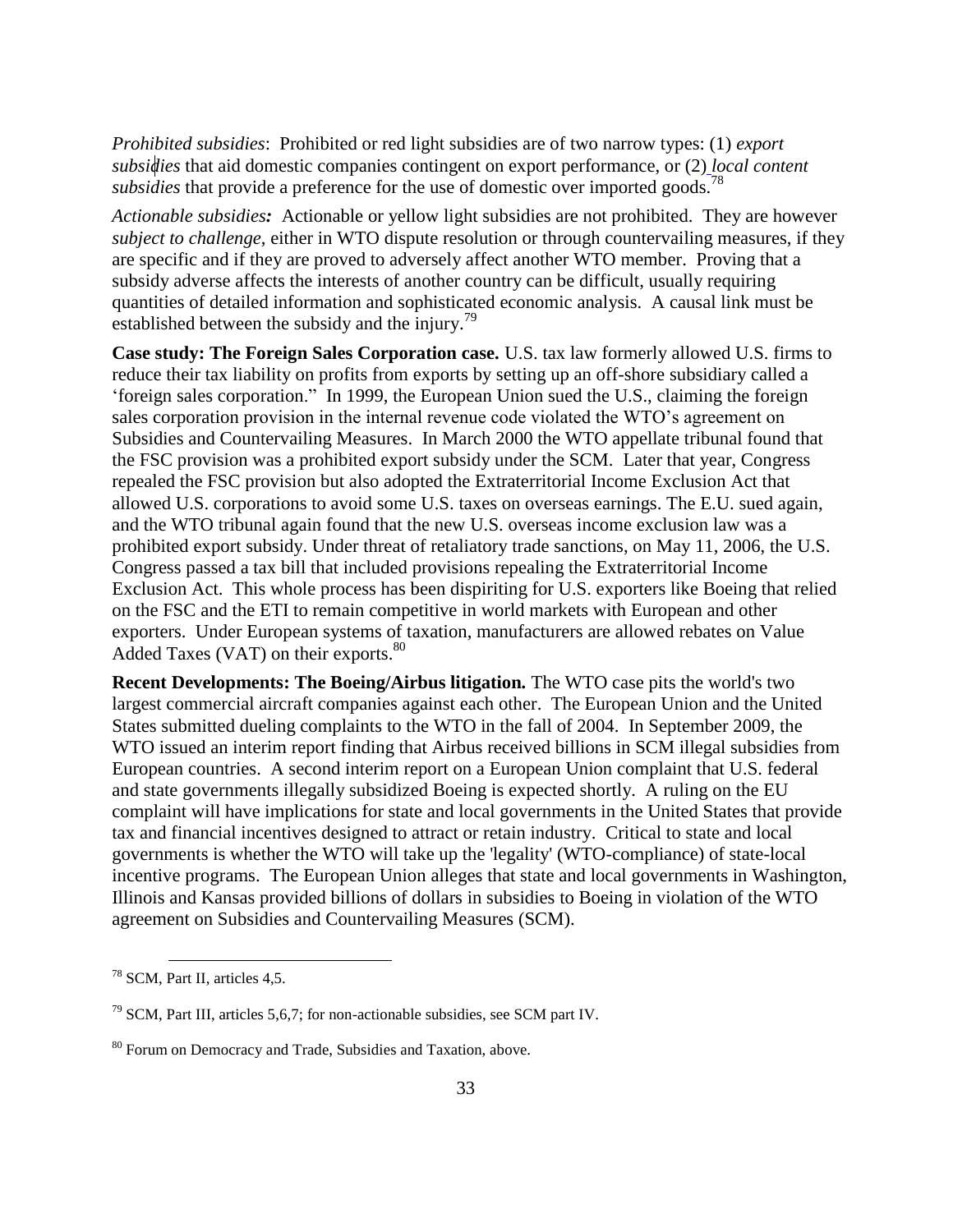According to the Office of the U.S. Trade Representative, Airbus over its 35 year history has benefited from massive amounts of EU member state and EU subsidies that have enabled the company to create a full product line of aircraft. ... Every major Airbus aircraft model was financed, in whole or in part, with EU government subsidies taking the form of ‗launch aid' financing with no or low rates of interest, and repayment tied to sales of the aircraft. If the sales of a particular model are less than expected, Airbus does not have to repay the remainder of the financing. EU governments have forgiven Airbus debt; provided equity infusions; provided dedicated infrastructure support; and provided substantial amounts of research and development funds for civil aircraft projects. USTR claims that EU subsidies to Airbus are "prohibited export subsidies" and "actionable subsidies adversely affecting the United States," in violation of the SCM agreement.

The core of the EU's challenge is the research and development support provided by the U.S. Department of Defense and NASA through various means, as well as Boeing-specific support provided at state and local levels, such as subsidy packages tailor-made for Boeing in the states of Washington, Kansas and Illinois. The EU alleges that the State of Washington gave Boeing \$3.4 billion in tax incentives; the City of Everett gave Boeing \$67.5 million in tax reductions; and state and local governments in Washington provided another \$395 million in other subsidies including workforce training, infrastructure improvements, and assumption of legal costs, among others. The EU also alleges that the City of Wichita, Kansas, provided tax breaks to Boeing worth \$783 million; and, the State of Kansas pays the interest on bonds financing aircraft production facilities worth another \$122 million to Boeing. The EU alleges that the State of Illinois, the City of Chicago, and Cook County provided tax incentives and direct payment of relocation and other costs to Boeing worth  $$24.8$  million.<sup>81</sup>

## **International Procurement Agreements**

**Introduction.** Government procurement is regulated by the World Trade Organization's Government Procurement Agreement (GPA). <sup>82</sup> And, state purchasing has also been covered by recent free trade agreements. All of this is controversial because states are beginning to build labor, human rights, and environmental criteria into their purchasing decisions that might or might not run afoul of international rules.

For example, in 2001, the State of Maine passed landmark 'anti-sweatshop' legislation. According to Peace through Interamerican Community Action:

The Maine Anti-sweatshop Purchasing Law, the first of its kind for a state, requires businesses seeking contracts to sell footwear, apparel and textiles to the Maine state government to sign an affidavit that to the best of their knowledge

 $81$  Forum on Democracy & Trade, Subsidies and Taxation, available at http;//www.forumdemocracy.net/article.php/list=type&type=118.

 $82$  World Trade Organization, text of Agreement on Government Procurement, available at http://www.wto.org/english/docs\_e/legal\_e/gpr-94\_01\_e.htm.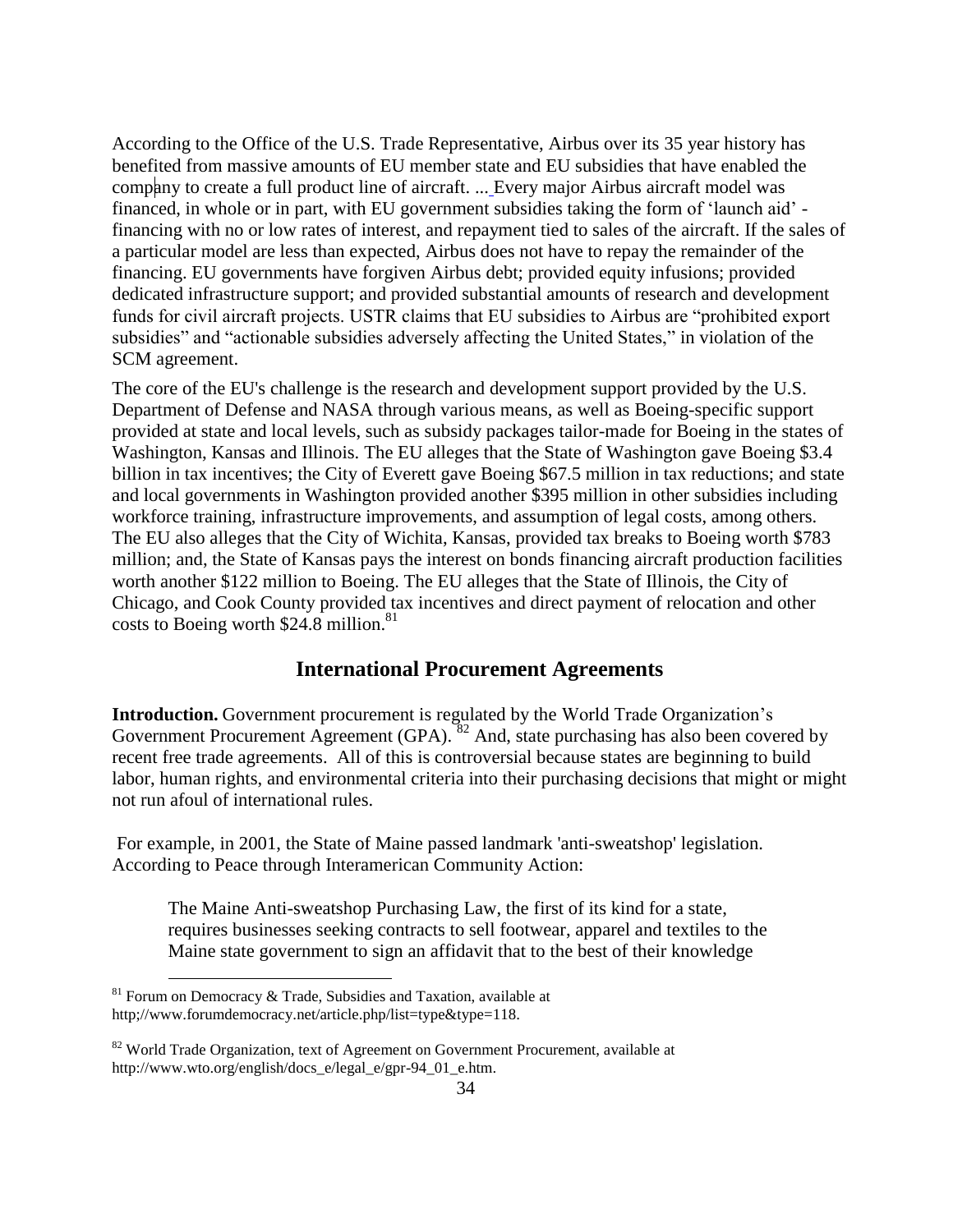products they supply to the state were not made in a sweatshop as defined by the Purchasing Code of Conduct. Businesses need to make a good faith effort to learn about working conditions. The Code of Conduct is defined as compliance with all applicable laws at the site of assembly as well as with international human rights and labor rights treaties which both the U.S. and the country in which the goods are assembled have signed. The law is crafted to withstand legal challenges similar to those that overturned the Massachusetts law barring state purchases of products from Burma.<sup>83</sup>

Similarly, environmental procurement preferences such as preferences for recycled content that have been adopted for the State of Maine and Maine localities that are based on the environmental implications of how products are made, could violate provisions in international procurement agreements requiring the use of performance-based standards.

#### **General analysis**

*Coverage.* The WTO Agreement on Government Procurement applies to any law, regulation, procedure or practice regarding procurement of goods or services above a certain threshold amount.<sup>84</sup> Maine is covered under the GPA, in the view of the WTO, because the Governor of the State of Maine made a commitment at the time of the ratification of the Uruguay Round Agreement establishing the WTO.

*Rules***.** Maine and other committed jurisdictions must ensure: (1) that it does not treat a locally established supplier less favorably than another locally established supplier on the basis of degree of foreign affiliation or ownership; (2) that it does not discriminate against locally established suppliers on the basis of the country of production of the good or service being supplied, provided that the country of production is a party to the Agreement on Government Procurement; and (3) that technical specifications are based on performance, not design or descriptive standards. <sup>85</sup>

*Exceptions.* Nothing in the GPA may be construed to prevent any party from taking any action or not disclosing any information which it considers necessary for the protection of its essential security interests relating to the procurement of arms, ammunition or war materials, or to procurement indispensable for national security or for national defense purposes.<sup>86</sup>

<sup>86</sup> GPA, article XXIII.

<sup>&</sup>lt;sup>83</sup> GEO Newsletter, 2001, Riverdale, Maryland, available at [http://www.geo.coop/archives/nosweat.html;](http://www.geo.coop/archives/nosweat.html) see also Campaign for Labor Rights, Sweat Free Communities, May 2003, available at, http://clrlabor.orgindex,html/mau03/1-5.html.

<sup>&</sup>lt;sup>84</sup> GPA, Article I (scope and coverage).

<sup>&</sup>lt;sup>85</sup> GPA, Article III national treatment (non-discrimination); article IV rules of origin; article VI technical specifications.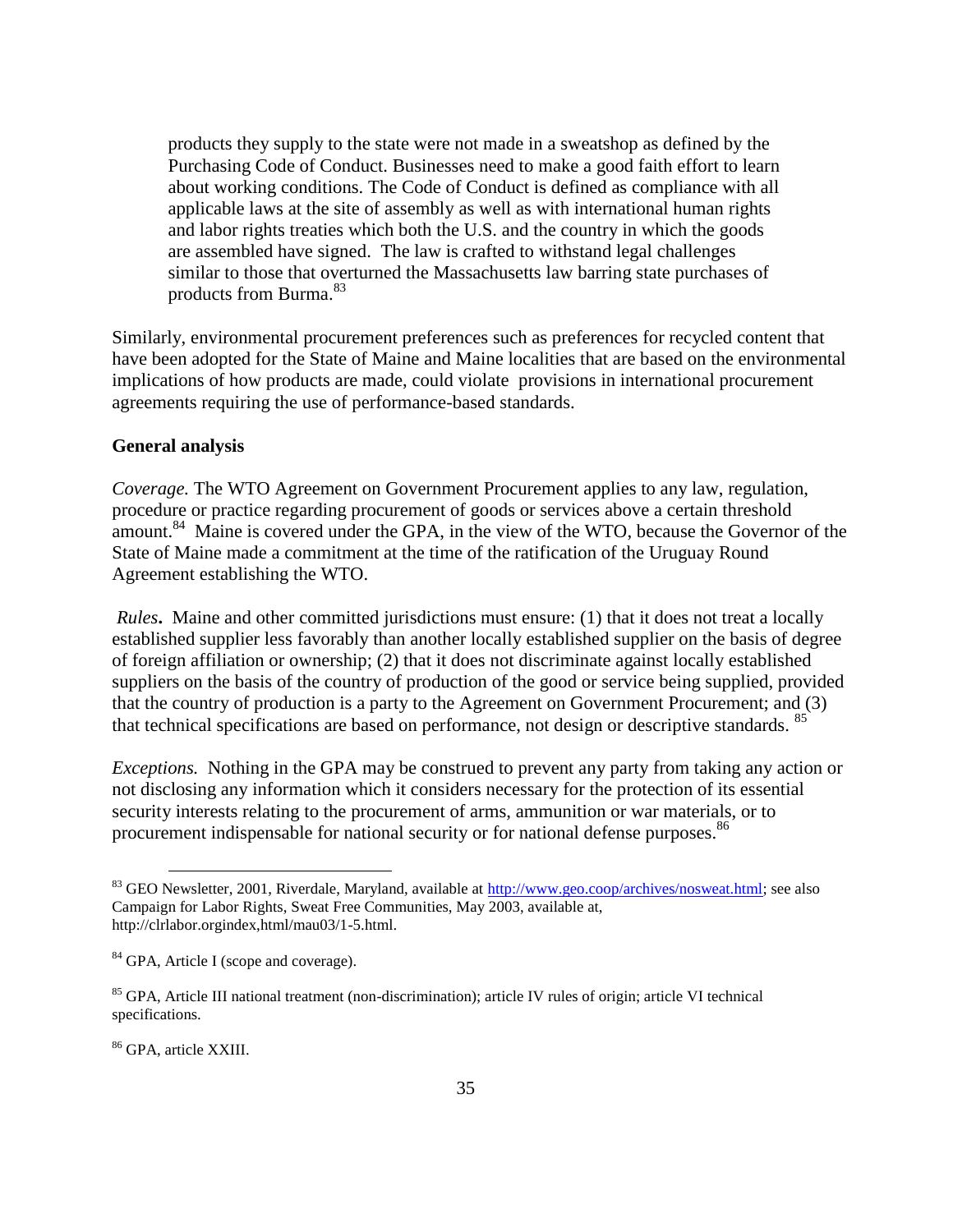Also, provided that they are not an arbitrary or unjustifiable discrimination between countries where the same conditions prevail or a disguised restriction on international trade, nothing prevent a party from imposing or enforcing measures: necessary to protect public morals, order or safety, human, animal or plant life or health or intellectual property; or relating to the products or services of handicapped persons, of philanthropic institutions or of prison labor.<sup>87</sup>

**Case study: Examples of Impact of GPA on Maine Purchasing Policy.** In March of 2004, Peace through Interamerican Community Action (PICA) published an analysis of potential conflicts between Maine procurement policies and international trade procurement rules. The analysis identified three major areas of Maine procurement policy that are at risk of being found in conflict with international procurement agreements.<sup>88</sup>

*Environmental purchasing preference not based on product performance*. "The State Division of Purchases cannot require products of a certain design or content unless that design and content is directly linked to the performance of the product. Since products without recycled, composted, or organic materials can perform as well as products with such content, and since vehicles that are not fuel efficient can perform as well as those that are, Maine's preferential purchasing policies to protect the environment are at risk."

*Preferences for companies that uphold labor and human rights.* "The State Division of Purchases" cannot treat products differently depending on who made them, or in what conditions they were produced or harvested. Since requiring that products not be made with sweatshop labor, or taking into account health and retirement benefits provided to employees go beyond looking at the suppliers' "legal, technical and financial abilities" to fulfill a procurement, Maine's preferences for products made by businesses that uphold labor and human rights are at risk."

*Policies that ban state contractors from shipping jobs overseas or other local development policies aimed at creating jobs in Maine.* "The State Division of Purchases cannot provide preferences to in-state or domestic suppliers. For example, 15% price preferences for domestic suppliers in publicly funded construction projects (LD 608) would violate the nondiscrimination rule since such preferences constitute more favorable treatment for domestic than foreign suppliers. Legislation to ban state contractors from shipping jobs overseas or other local development policies aimed at creating jobs in Maine would also violate the nondiscrimination rule."

#### **Recent developments.**

*Maine adopts LD 1257 regarding state commitments to trade agreements.* On June 24, 2009, Sarah Edelman of Global Trade Watch reported in the Eyes on Trade blog: "Last Friday, Maine" became the fifth state to safeguard democratic decision-making in international trade negotiations.

 $^{87}$ Id.

<sup>&</sup>lt;sup>88</sup> Peace through Interamerican Community Action, Open letter: Maine's Obligations Under the Procurement Rules in New Trade Agreements, March 23, 2004, available at, http://www.citizen.org/documents/maine\_pica\_letter.pdf.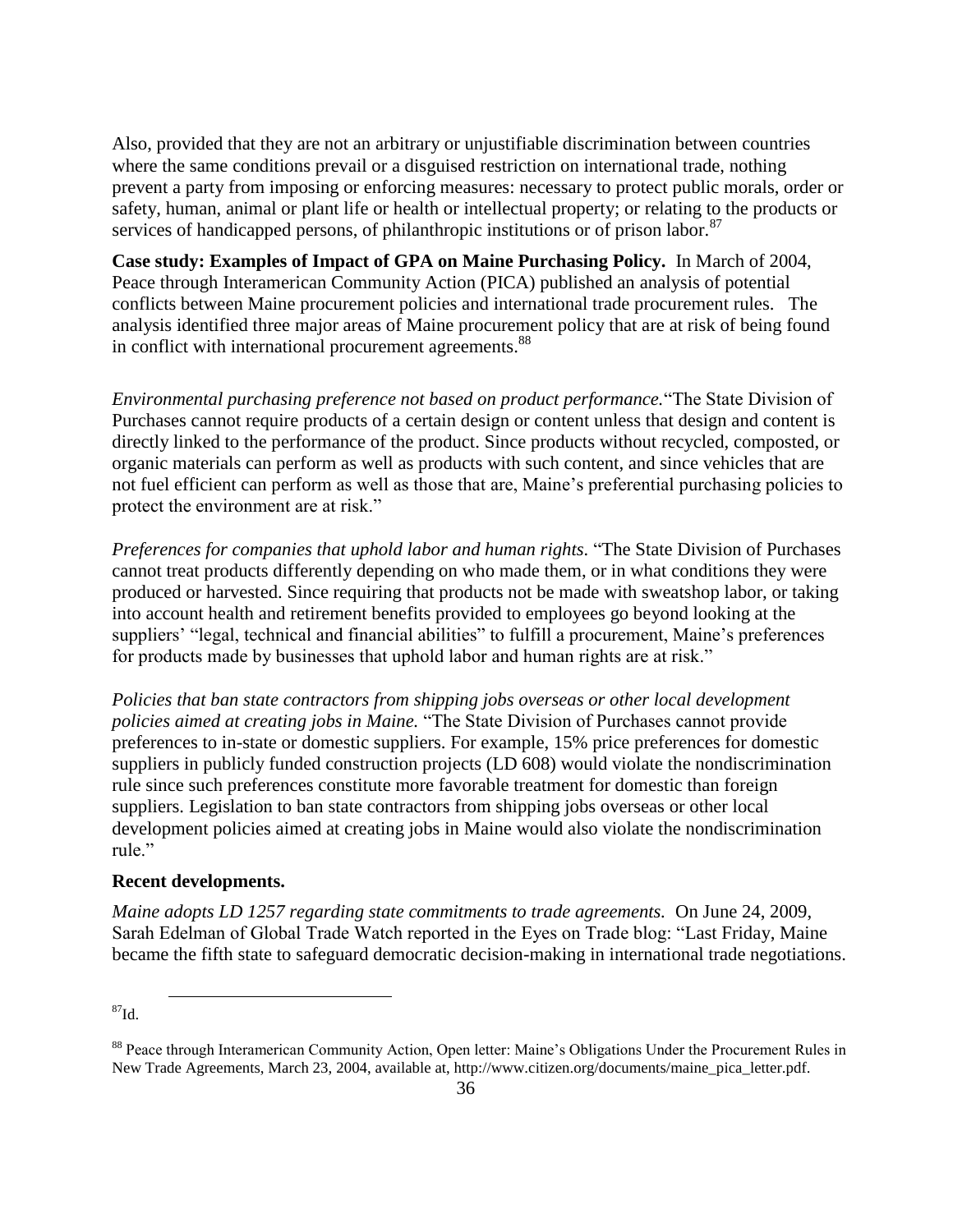[LD 1257,](http://www.mainelegislature.org/legis/bills/bills_124th/billpdfs/HP087601.pdf) introduced by Rep. Sharon Treat (D-Hallowell), passed unanimously by the legislature, and signed into law by Governor Baldacci on June 12, establishes a sensible process for responding to requests from the United States Trade Representative regarding state commitments to non-tariff provisions of trade pacts like sub-federal procurement provisions. In short, since committing to these provisions of trade pacts has the potential to affect state laws, the state government has decided to let the Maine legislature make the call … a Governor cannot bind the state to [an international trade agreement or treaty] … without specific legislation authorizing that action. … Maryland, Rhode Island, Hawaii, and [Minnesota](http://citizen.typepad.com/eyesontrade/2008/12/minnesota-makes.html) are the other states that have established legislative approval processes similar to Maine."<sup>89</sup>

## **International Agreements on Trade in Goods**

**Introduction.** The General Agreement on Tariffs and Trade (GATT) sets the basic rules for international trade in goods.<sup>90</sup>

Growth in trade was one of the original goals of the 1948 GATT agreement. The architects of the agreement believed that the trade wars and protectionism of the 1920s and 1930s were underlying causes of the Great Depression and ultimately World War II. They theorized that GATT would lay the foundation for an expanding world economy and an increasing economic interdependence and unity among nations.

The Uruguay Round Agreement built upon the GATT and created the WTO. Congress approved the new GATT by passing implementing legislation in 1994. The Uruguay Round Agreement is the most ambitious attempt, to date, at international trade liberalization. The Uruguay Round Agreement focused as never before on nontariff barriers to trade.

The GATT standards for nondiscrimination contrast with the traditional U.S. constitutional standards. The Commerce Clause and Foreign Commerce Clause bar states from discriminating against out-of-state and foreign commerce. But, the Constitution also establishes a system of federalism. U.S. constitutional law has developed, through 200 years of Supreme Court decisions, a careful balance of federalism and free trade values.

A good example of the potential unpredictability of GATT nondiscrimination standards and how they may differ from U.S. constitutional law is presented by the *Beer II* decision (rendered by a GATT panel before the adoption of the Uruguay Round accord). In February 1992, a GATT panel issued its report on Canada's challenge to U.S. federal and state laws providing for the regulation and taxation of the beer industry. Many, perhaps most, of the challenged state laws clearly discriminated against out-of-state or foreign commerce and would have been quickly struck down

 $89$  At the summer meeting of Maine Citizens' Trade Policy Commission an update was provided on LD 1257  $\textdegree$ An Act to Require Legislative Consultation and Approval Prior to Committing the State to Binding International Trade Agreements." Rep. Sharon Treat gave a summary of the legislation that she submitted. A motion made by Cynthia Phinney to support the legislation and seconded by John Patrick was adopted unanimously by the commission.

 $90$  The text of the GATT may be found at http://www.wto.org/english/docs\_e/legal\_e.htm.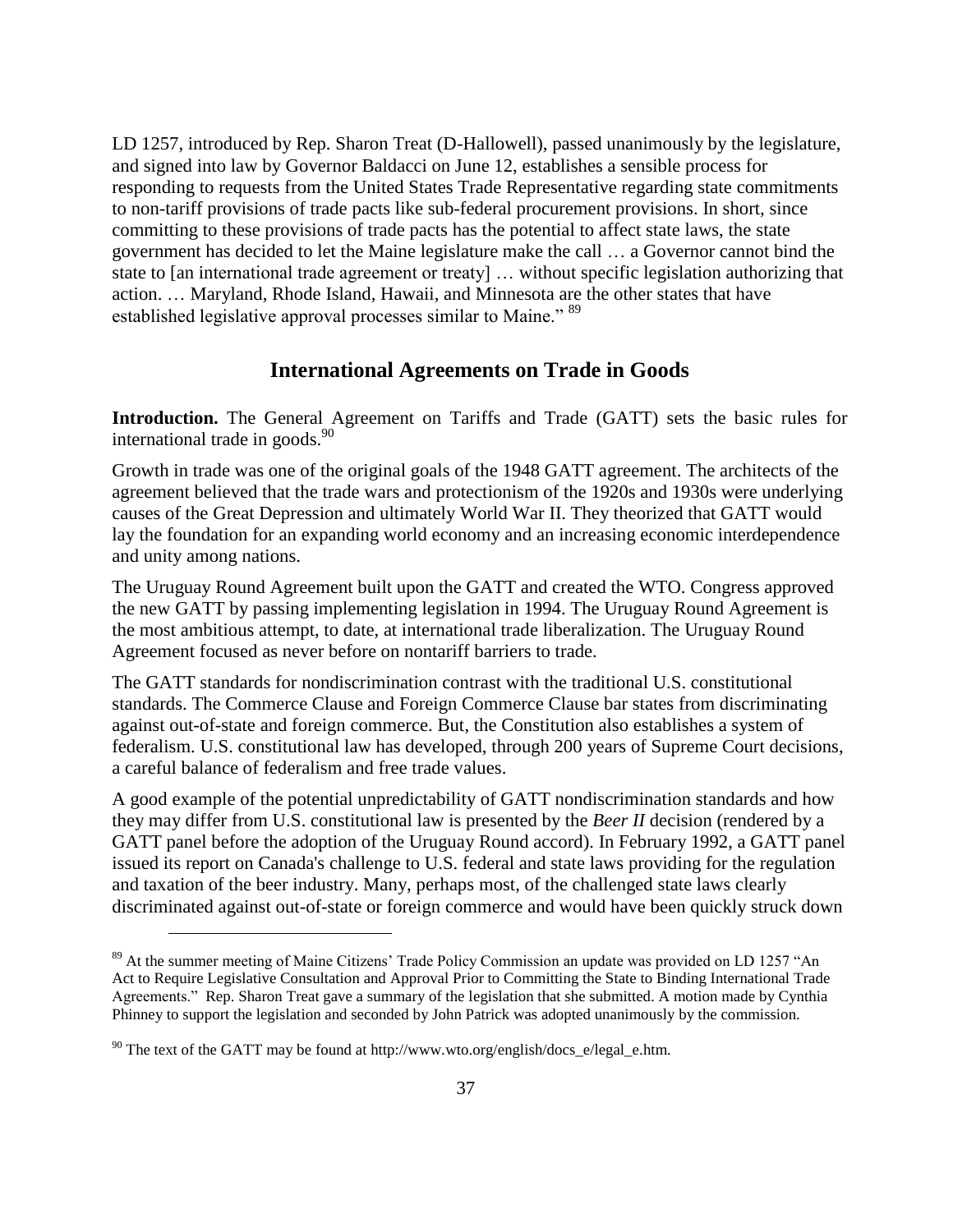in a U.S. court under the Commerce Clause or Foreign Commerce Clause. But not all of the state laws found to be discriminatory under GATT would have been regarded as discriminatory under U.S. constitutional law. For example, the GATT panel found against a Minnesota statute offering favorable [excise tax](http://financial-dictionary.thefreedictionary.com/excise+tax) treatment of microbreweries*.* Favorable tax treatment was conditioned solely on the size of the brewery. Minnesota's statute was absolutely neutral with respect to whether the microbrewery was located in Minnesota, another state, Canada or anywhere else. Yet the dispute resolution panel in Geneva found the Minnesota tax preference discriminated against large Canadian producers. It is unlikely that a U.S. court would have reached a similar finding. What the GATT panel did, in effect, was view Minnesota's law in terms of the economic competition between microbrewers, primarily in the United States, and large Canadian breweries, both of whom target the same market of upscale beer drinkers. *Beer II* alerted state officials to the possible effect of trade agreements on state sovereignty and American federalism.<sup>91</sup>

#### **General analysis**

 $\overline{a}$ 

*Coverage:* The GATT does not clearly define the term "good."<sup>92</sup> But it is generally agreed that a "good" is "a product that can be produced, bought, and sold, and that has a physical identity."<sup>93</sup>

*Rules*. The next step in analyzing the potential risk of a successful international lawsuit is to determine whether a specific rule or "obligation" has been violated. Among the relevant provisions here are:

- GATT article I on "most favored nation" treatment provides that "... any advantage, favour, privilege or immunity granted by any contracting party to any product originating in or destined for any other country shall be accorded immediately and unconditionally to the like product originating in or destined for the territories of all other contracting parties"; $^{94}$
- GATT article III on "national treatment" requires non-discrimination between domestic and foreign products:<sup>95</sup>
- GATT article XI on market access provides that, "No prohibitions or restrictions other than duties, taxes or other charges, whether made effective through quotas, import or

<sup>&</sup>lt;sup>91</sup> See Ruth Wallick, GATT and Preemption of State and Local Laws, Government Finance Review, October 1, 1994, available at [http://www.allbusiness.com/Finance-insurance/475880-1.html.](http://www.allbusiness.com/Finance-insurance/475880-1.html)

 $92$  The text of the GATT may be found at http://www.wto.org/english/docs\_e/legal\_e.htm.

<sup>93</sup> Definition of good, Deardorff's Glossary of International Economics, *available at* [http://www](http://www-personal.umich.edu/alandear/glossary/g.html)[personal.umich.edu/alandear/glossary/g.html;](http://www-personal.umich.edu/alandear/glossary/g.html) For published book, see Alan V. Deardorff, Terms of Trade: Glossary of International Economics, World Scientific Publishers, October 2006.

 $94$  Available at [http://www.wto.org/english/docs\\_e/legal\\_e.htm.](http://www.wto.org/english/docs_e/legal_e.htm)

<sup>95</sup> Available at [http://www.wto.org/english/docs\\_e/legal\\_e.htm.](http://www.wto.org/english/docs_e/legal_e.htm)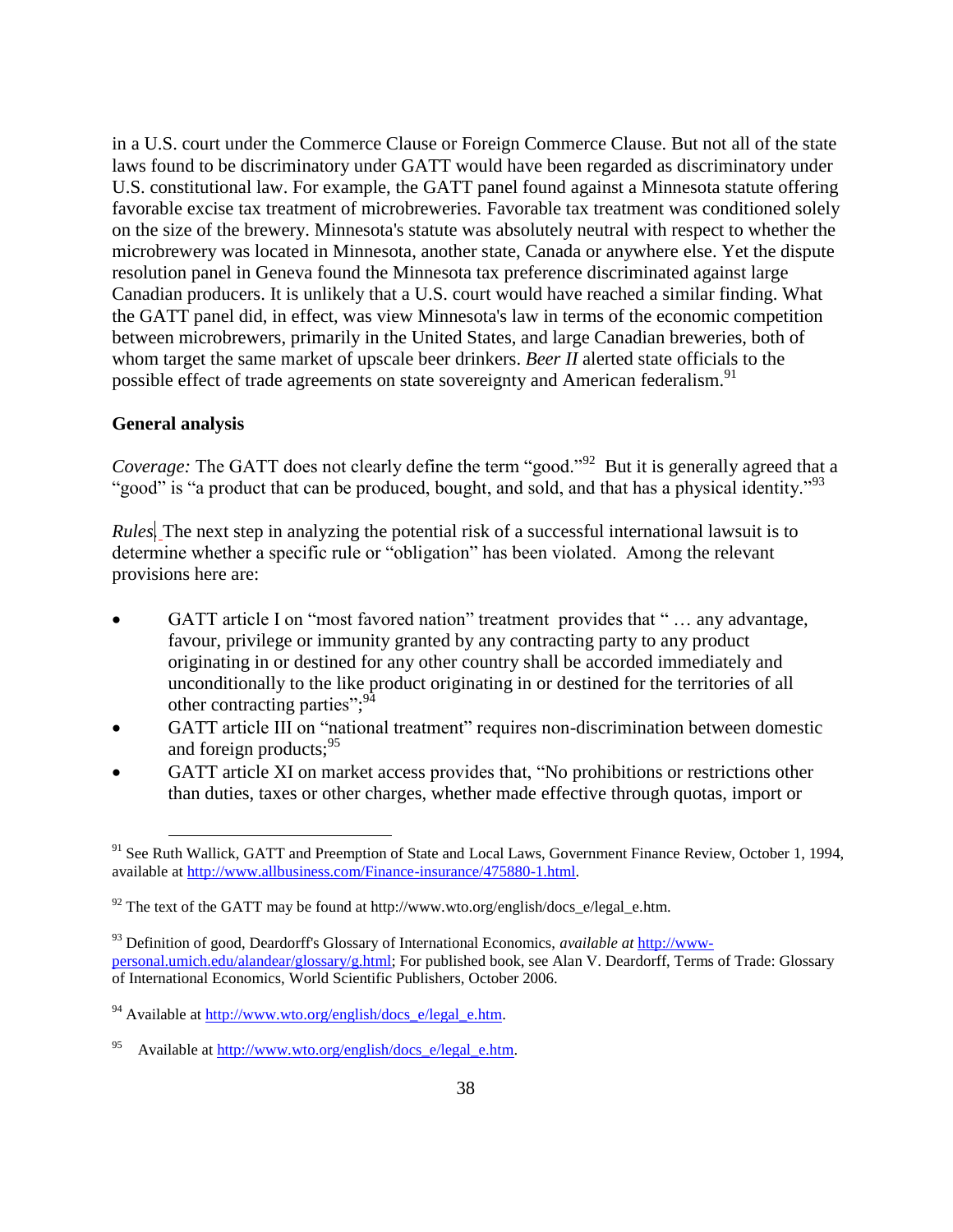export licenses or other measures, shall be instituted or maintained by any contracting party on the importation of any product of the territory of any other contracting party or on the exportation or sale for export of any product destined for the contracting party.<sup>96</sup>

*Exclusions.* Even if there is a violation of a specific rule (obligation), the third step in the analysis is to determine whether an exclusion, exception, or annex reservation (grandfathering particular existing measures) applies regardless of the violation of an obligation. Particularly relevant in this case are the general exceptions at article XX(b) (life and health of humans, animals and plants) and article  $XX(g)$  (conservation of natural resources).<sup>97</sup>

#### **Case study: Maine water policy**

 $\overline{a}$ 

*Bottled water:* Trade in bottled water is covered by the GATT.<sup>98</sup> Bottled water is produced (bottled), and it enters into the stream of commerce; it is 'bought and sold." According to Howard Mann, a leading expert on trade and the environment, "It is well understood that bottled water, for example, is covered by trade law, and that restrictions on exports of bottled water are, therefore, significantly limited."<sup>99</sup>

Given that bottled water is covered by the GATT and similar agreements on trade in goods (or products), the next question is what "disciplines" or limitations on government action are imposed. As noted above, in the case of the GATT, the "most favored nation" discipline at article

<sup>98</sup> *For general background,* Edith Brown Weiss, *Water Transfers in International Trade Law, in* Edith Brown Weiss, Laurence Boisson de Chazournes, & Nathalie Bernasconi-Osterwaler, Fresh Water and International Economic Law. Oxford University Press, 2005.

<sup>99</sup> Howard Mann, "Implications of International Trade and Investment Agreements for Water and Water Services: Some Responses from Other Sources of International Law," a paper prepared for Agua Sustentable and funded by the International Development Research Center, Ottawa, Canada, May 2006, p. 9 (on file); According to Alix Gowlland Gualtieri, "The most common form in which water can be traded occurs after its transformation or removal from a natural or bulk state. This concerns most prevalently bottled water and other drinks containing water such as soft drinks and juices. An increasingly lucrative international market in bottled water has emerged as a consequence of growing demand for the good, with Nestlé, Danone, Coca Cola and Pepsi Cola as leading corporations in the field."Legal Implications of Trade in 'Real" and 'Virtual" Water Resources, IELRC Working Paper 2008-02, International Environmental Law Research Center, Geneva, Switzerland, p.2., *available at [http://ielrc.org.content/w0802.pdf.](http://ielrc.org.content/w0802.pdf)*

 $96$  Available at at http://www.wto.org/english/docs\_e/legal\_e.htm.

 $97$  GATT Article XX. General Exceptions. Subject to the requirement that such measures are not applied in a manner which would constitute a means of arbitrary or unjustifiable discrimination between countries where the same conditions prevail, or a disguised restriction on international trade, nothing in this Agreement shall be construed to prevent the adoption or enforcement by any contracting party of measures: … (*b*) necessary to protect human, animal or plant life or health;  $\ldots$  ( $g$ ) relating to the conservation of exhaustible natural resources if such measures are made effective in conjunction with restrictions on domestic production or consumption; World Trade Organization, Legal Texts: GATT 1947, *available at,* http://www.wto.org/english/docs\_e/legal\_e/gatt47\_02#articleXX.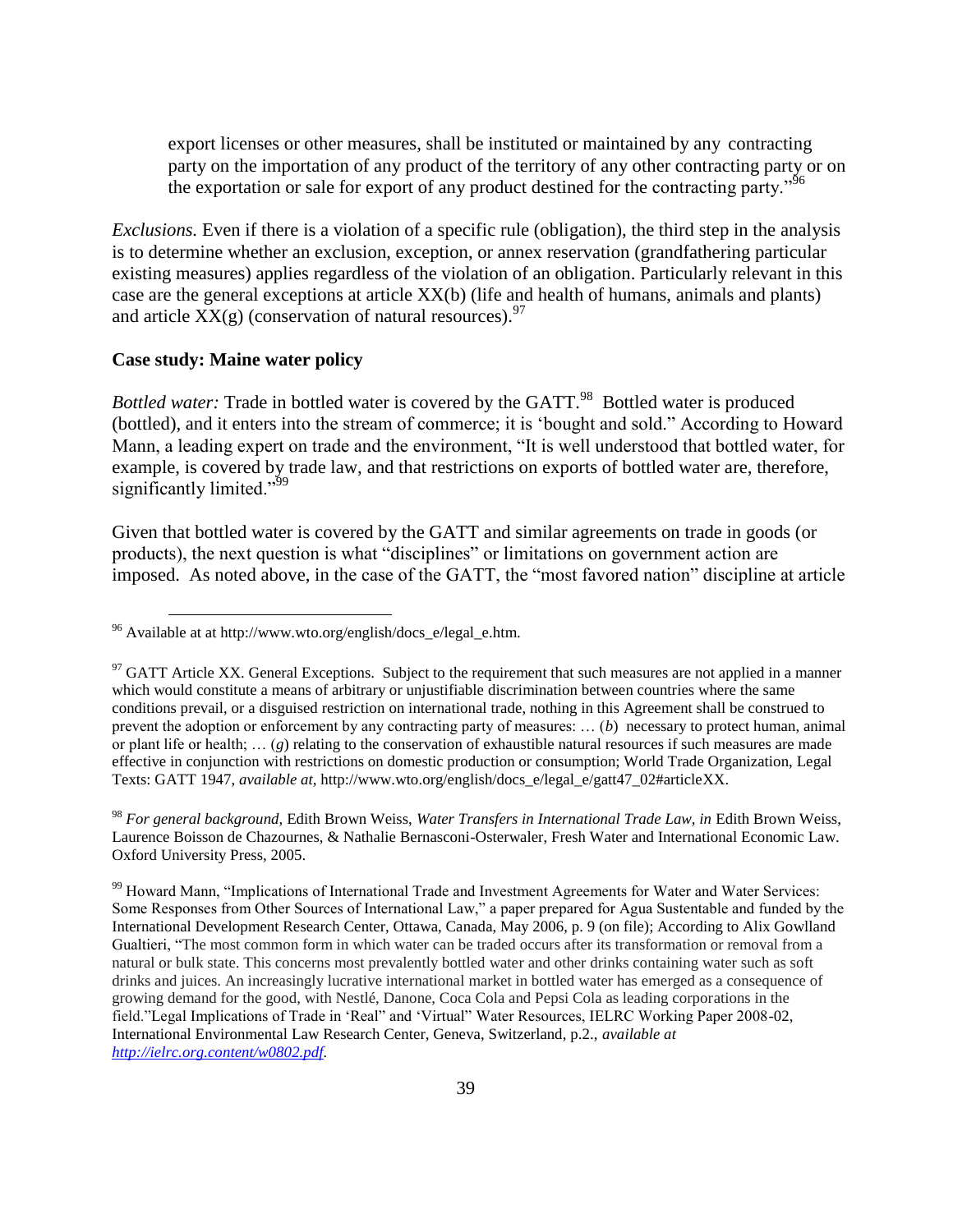I requires governments that accord "any advantage, favor, privilege or immunity" to any product destined for one country must accord that same benefit to like products destined to all countries belonging to the World Trade Organization. Similarly, article XI of the GATT bars governmental measures, other than taxes, duties, or similar charges, on the "exportation or sale for export of any covered product, absent an exemption."

So, what exemptions in the GATT would allow application of a government measure to a covered good or product such as bottled water in spite of the disciplines imposed by article XI, article III, and/or article I? Again, articles  $XX(b)$  and  $XX(g)$ , for example, allow governments to impose measures that would otherwise be prohibited if the measures are "necessary to protect human, animal, or plant life or health" or if they relate to "the conservation of exhaustible natural resources if such measures are made effective in conjunction with restrictions on domestic production or consumption." These two exceptions in article XX, however, are available only where governmental measures "are not applied in a manner which would constitute a means of arbitrary or unjustifiable discrimination between countries where the same conditions prevail, or a disguised restriction on international trade."

In parsing the text of articles  $XX(b)$  and (g), it becomes clear that article  $XX(b)$  is more narrow and subjective in many respects than article  $XX(g)$ . For example, a WTO tribunal will decide when a measure to protect human, animal, or plant life is "necessary" under article  $XX(b)$ . Does that mean the measure must be no more trade restrictive than necessary? Furthermore, under both  $XX(b)$  and  $XX(g)$ , a tribunal will make the subjective judgment about when a measure is a disguised restriction on international trade.

In summary, bottled water is clearly covered by the GATT. What is unclear is how a groundwater measure would violate "most favored nation" or other obligations under the GATT (such as export restrictions under GATT article XI or a de facto violation of article III) with respect to trade in bottled water. It might well require strong evidence that groundwater regulation was intended to operate as a disguised or discriminatory restriction trade in bottled water. And even then, the groundwater regulation might be permissible under an Article XX general exemption.

*Bulk Water:* Commentators disagree about whether bulk water exports are covered by GATT and by trade in goods chapters in free trade agreements such as NAFTA. One school of thought is that bulk water is not a covered good or product. The other school of thought is that while the language of the agreements may not be specific about whether bulk water is covered, given the modern commercial practice of treating water as a commodity, the logic of the GATT agreement leads to the conclusion that bulk water is covered.

The traditional view is that bulk water, in its "natural state," is not a good or product. For example, with respect to trade – but not investment issues – the parties to NAFTA (Canada, Mexico, and the United States) issued a joint statement in 1993 declaring that "water in its natural state … is not a good or product, is not traded, and therefore is not and never has been subject to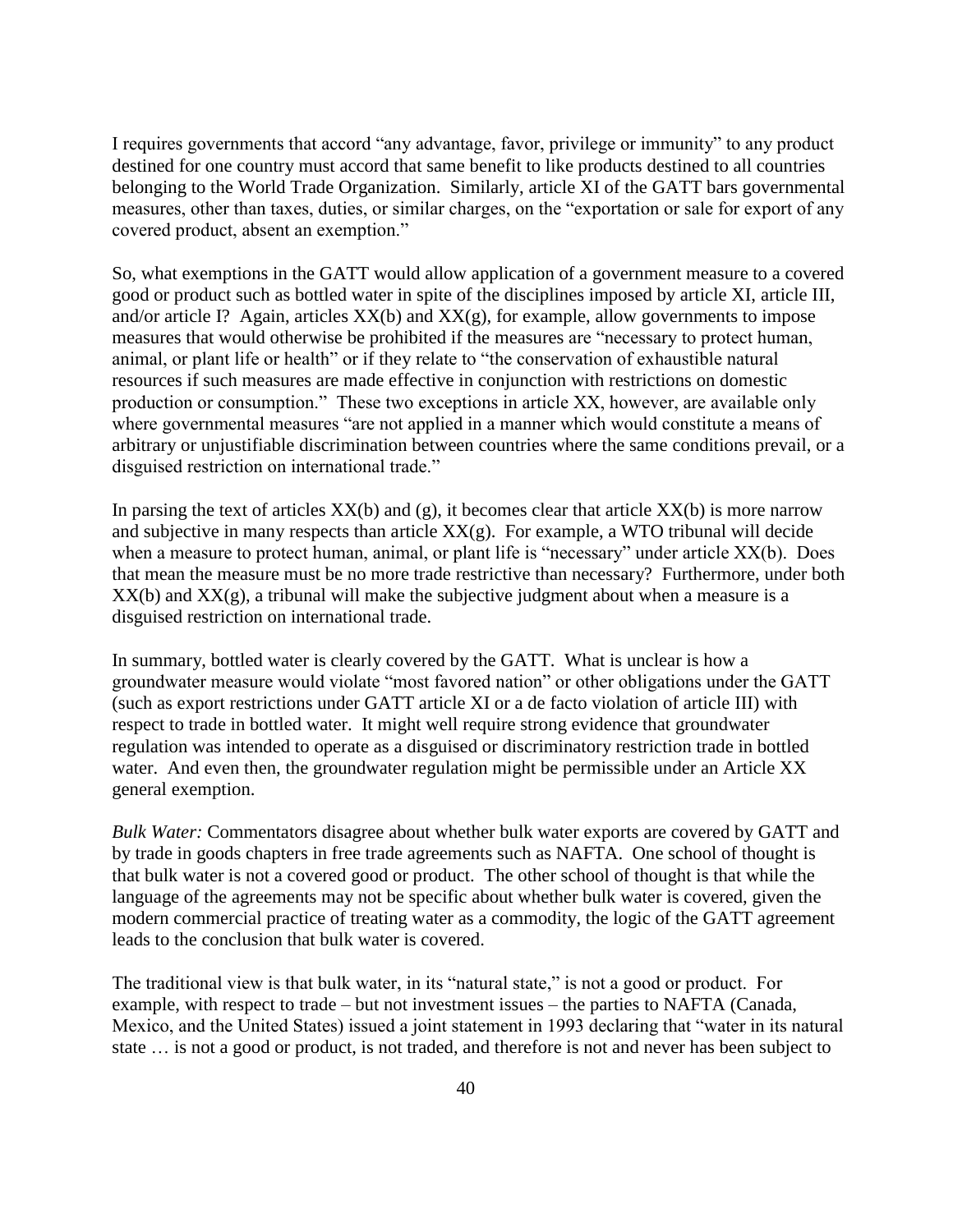the terms of any trade agreement."<sup>100</sup> With respect to the GATT, the argument is that bulk water is not a good or product to which the agreement applies.<sup>101</sup> Water in its natural state, it is argued, is not "produced." As one commentator argues, the GATT implies that "something must be done to water to make it a product, and that mere diversion, pumping, or transfer does not suffice. $102$ 

Dissenters from this view ask how is it that water does not fit under the GATT definition of a product, when the common practice is to regard other unrefined natural resources as products and goods in international trade.<sup>103</sup> They also argue that as a matter of recent commercial practice, water is being exported as a commodity, just like crude oil, and that tribunals could find this to be a commercial reality that must be recognized. As a report of the International Environmental Law Research Centre notes, "New bulk storage and transfer technologies have now been developed to make it possible to move large volumes of water across long distances for commercial purposes, including trough massive pipelines, supertankers, or giant sealed water bags."<sup>104</sup> In other words, a distinction must be made by an international tribunal between "water in its natural state" and ―bulk water.‖ The process of transferring or transporting bulk water in large containers like tanker trucks, rail cars, ships, or maybe even pipelines might be regarded as the equivalent of a production process, with the result that bulk water that is in the stream of commerce and that has been transported in this way is a product covered by GATT. According to Matthew Porterfield, Senior Fellow at Georgetown's Harrison Institute, it is significant that "water is included within the tariff classification system used by the WTO.<sup> $105$ </sup> If water is a "product," then government groundwater regulation in certain fact situations might violate GATT obligations related to nondiscrimination and export restrictions, unless article XX applies.

As Howard Mann explains," while common sense and some history indicates trade law cannot compel the trade in freshwater resources, the matter is not without doubt, doubt created at least in

 $102$  Smith, pp.4-6.

 $\overline{a}$ 

<sup>103</sup> Smith, *pp.4-6.*

<sup>&</sup>lt;sup>100</sup> 1993 Statement by the Governments of Canada, Mexico, and the United States (on file).

<sup>&</sup>lt;sup>101</sup> Bryant Walker Smith, "Water as a Public Good: The Status of Water Under The General Agreement on Tariff and Trade, 2009, *available at* : http://works.bepress.com/bryant\_walker\_smith/2 pp.4-6

 $104$  Gualtieri, p.4; the author also notes on p.6, that "There is no information on the intent of the parties when negotiating the GATT relevant to the applicability of the [GATT] Agreement to bulk transfers of water, and this question has indeed never been discussed in the framework of the WTO. Indeed, the absence of an explicit exclusion of water from the GATT has been read as arguing for the applicability of the Agreement to trade in this resource. On the other hand, water might not be mentioned because trading large amounts of water between states was not envisaged until recent years."

<sup>&</sup>lt;sup>105</sup> "The General Agreement on Tariffs and Trade is the centerpiece of the WTO system. It covers trade in goods. There's been a vigorous debate whether water in its "natural state" -- lakes, streams, aquifers -- constitutes a good or "product" and is therefore covered under the GATT. Water is included within the tariff classification system used by the WTO.", *available at,http://forumdemocracy.net/article.*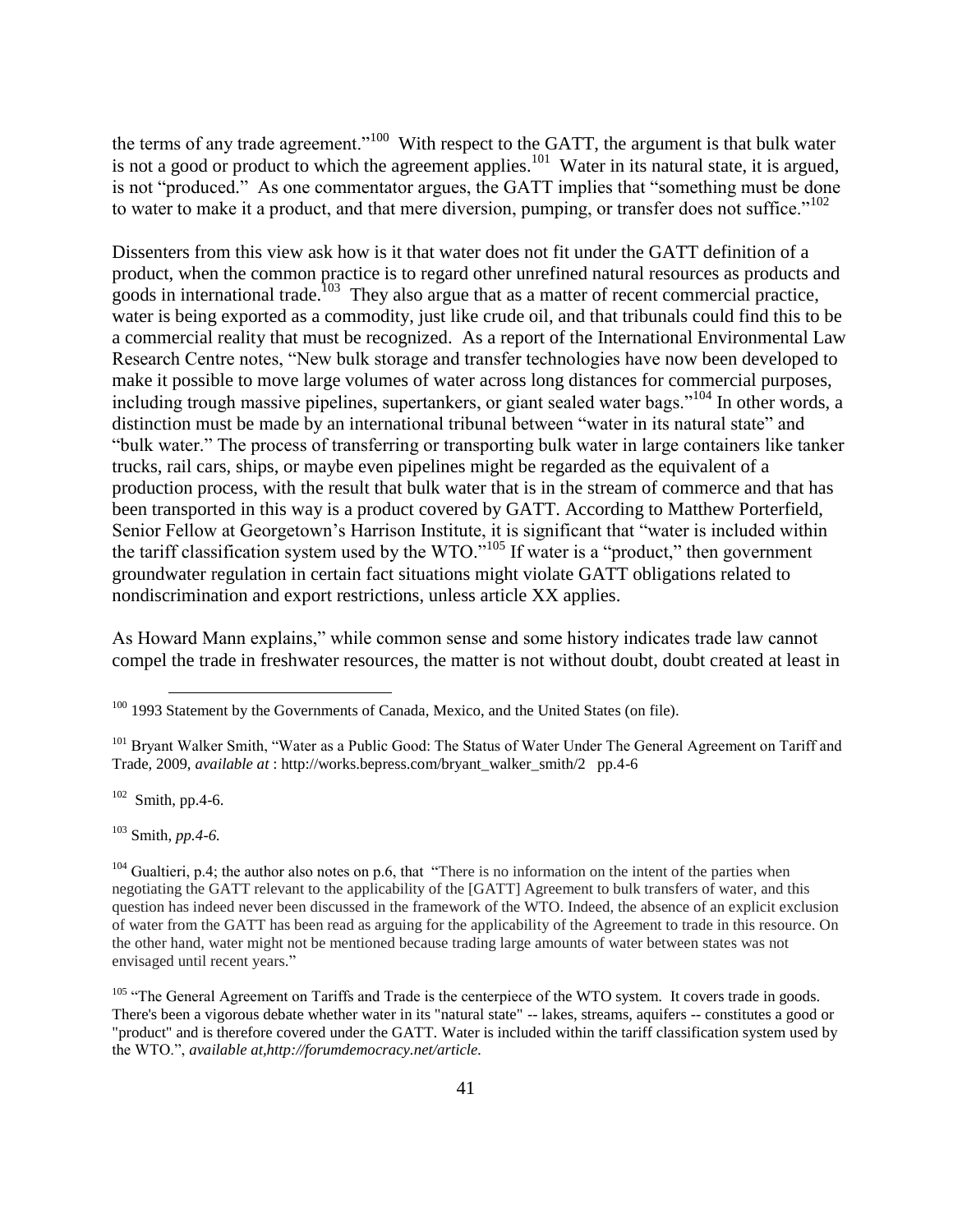part by the trade lawyers themselves. This doubt can be compounded if a first export is allowed to occur, as additional limitations or conditions on exports after a first export may become more difficult to apply due to non-discrimination requirements under trade law."<sup>106</sup>

In summary, it is uncertain whether bulk water is covered by GATT. Nonetheless, a more expansive interpretation of GATT coverage by a future tribunal cannot be ruled out. This is especially true in circumstances where governments violate article XI export restriction obligations or allow one firm to export bulk water and then change the rules to restrict or stop large-scale groundwater pumping and transfers across national borders by a second foreign firm, thus violating a GATT principle of non-discrimination, such as the "most favored nation" principle.

**Recent developments.** *Trans-Pacific Partnership.* In addition to the investment issues discussed above, negotiations on a Trans-Pacific Partnership free trade agreement will be very much about trade on good: oil from Brunei: agricultural products from New Zealand: agricultural products, natural gas, iron ore, and other minerals from Australia; copper and agricultural products from Chile; textiles, electronics, and agricultural products from Vietnam; biotechnology, electronics, and chemicals from Singapore; copper, zinc, gold, textiles, and fish meal from Peru.

Issues on trade in goods, especially agricultural and manufactured goods, can be contentious, as has been demonstrated by the reluctance of Congress to move forward on the U.S.-Korea Free Trade Agreement because of concerns about non-tariff barriers to U.S. beef exports to Korea and the prospect of even more Korean auto imports to the United States.

On the other hand, access to Pacific markets will be a key to future growth of U.S. exports of agricultural and industrial goods.

Interestingly, the economic policies of most of the partners in the current TPP negotiations are, compared to the international norm, strongly market oriented. The libertarian Cato institute, as noted below, regards the Singapore, Chile, New Zealand, and the United States as among the five most "economically-free in the world (among the Cato top five, all are Pacific rim countries, except for Switzerland). For example, "socialist" governments of Chile, even as they increased social welfare spending, largely left untouched the economic policies of General Pinochet and his University of Chicago economists, with their emphasis on tight monetary policy, de-regulation, and reasonable business taxes.

<sup>106</sup> Mann, *above,* p. 10.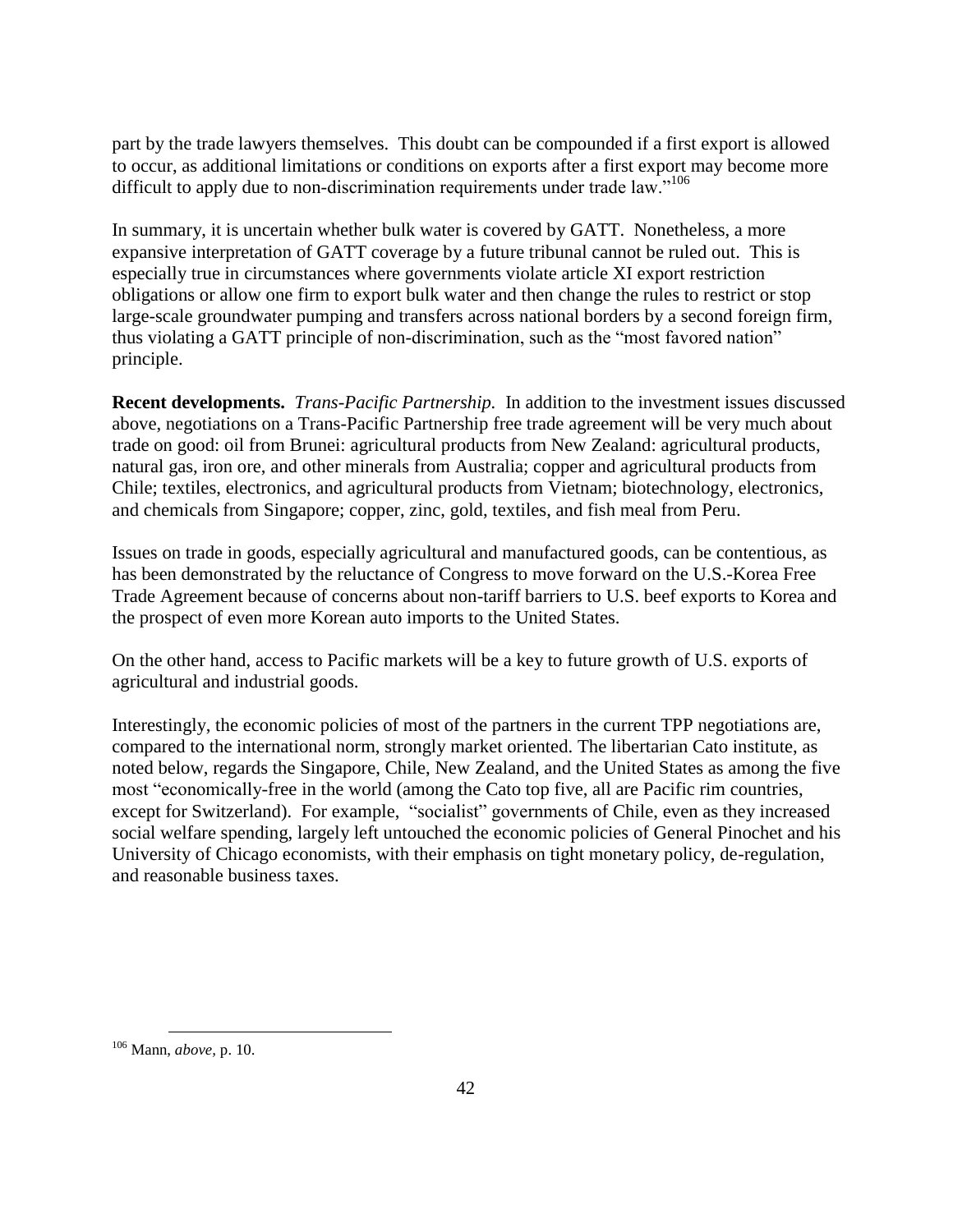## **Assessing the Impacts of International Trade Agreements on Business and Workers in Maine**

**Maine exports, imports & foreign investment.** Based on their analysis of 2006 data, the U.S. International Trade Administration and the Bureau of the Census estimate that "15.8 percent of all manufacturing workers in Maine depend on exports for their jobs," and that 3.9 percent of private sector jobs in Maine are supported by manufacturing exports.<sup>107</sup> These federal agencies also report that "1,390 companies exported goods from Maine locations in 2007. Of those, 1,193 were small and medium sized enterprises (SMEs), with fewer than 500 employees. SMEs generated nearly one-third (30 percent) of Maine's total exports of merchandise in 2007." The Bureau of the Census, in analyzing the transportation origin of exports, concluded that in 2008 Maine shipped \$3 billion in exports of merchandise. Top export destinations were Canada (\$942 million), Malaysia (\$765 million), Saudi Arabia (\$160 million), South Korea (\$137 million), and China (\$122 million). Top categories of exports were computer and electronic products (\$895 million or 30 percent of the total), paper products (\$615 million), transportation equipment (\$423 million), and machine products  $(\$108$  million).<sup>108</sup>

The Bureau of Economic Analysis at the U.S. Department of Commerce reports that in 2006 foreign companies employed 24,400 Mainers, of which twenty-seven percent were jobs in manufacturing (6,600). Foreign companies employed 10.8 percent of manufacturing workers in Maine. Foreign investors employed 4.7 percent of Maine private sector workers in 2006. <sup>109</sup>

The Office of the U.S. Trade Representative and trade associations representing multi-national corporations often argue that export data, of the kind displayed above, support the argument for signing more trade and investment agreements on the current model. But, Robert Scott, a trade economist at the labor-friendly Economic Policy Institute, says that the "problem with these statements is that they misrepresent the real effects on the U.S. economy: trade both creates and destroys jobs." Scott calculates that between 1994 and 2000, Maine gained 9,617 jobs from exports and lost 31, 974 jobs as a result of imports, for a net loss over six years of  $22,357$  jobs.<sup>110</sup> In a more recent publication, Scott estimates that over the period of 2001 to 2007, Maine lost 11,700 jobs, or 1.92 percent of total state employment as a result of trade deficits with China

 $107$  Maine: Exports, Jobs, and Foreign Investment, August 2009, available at [http://www.trade.gov/td/industry/otea/state\\_reports/maine.html.](http://www.trade.gov/td/industry/otea/state_reports/maine.html)

<sup>&</sup>lt;sup>108</sup> U.S. Bureau of the Census, Foreign Trade Division, Revised Origin of Movement State Export Series, reported in Maine: Exports, Jobs, and Foreign Investment, August 2009, available at [http://www.trade.gov/td/industry/otea/state\\_reports/maine.html.](http://www.trade.gov/td/industry/otea/state_reports/maine.html)

<sup>&</sup>lt;sup>109</sup> Reported in Maine: Exports, Jobs, and Foreign Investment, August 2009, above.

<sup>110</sup> Robert E. Scott, Phony Accounting and U.S. Trade Law, Economic Policy Institute, EPI Issue Brief #184, October 23, 2002.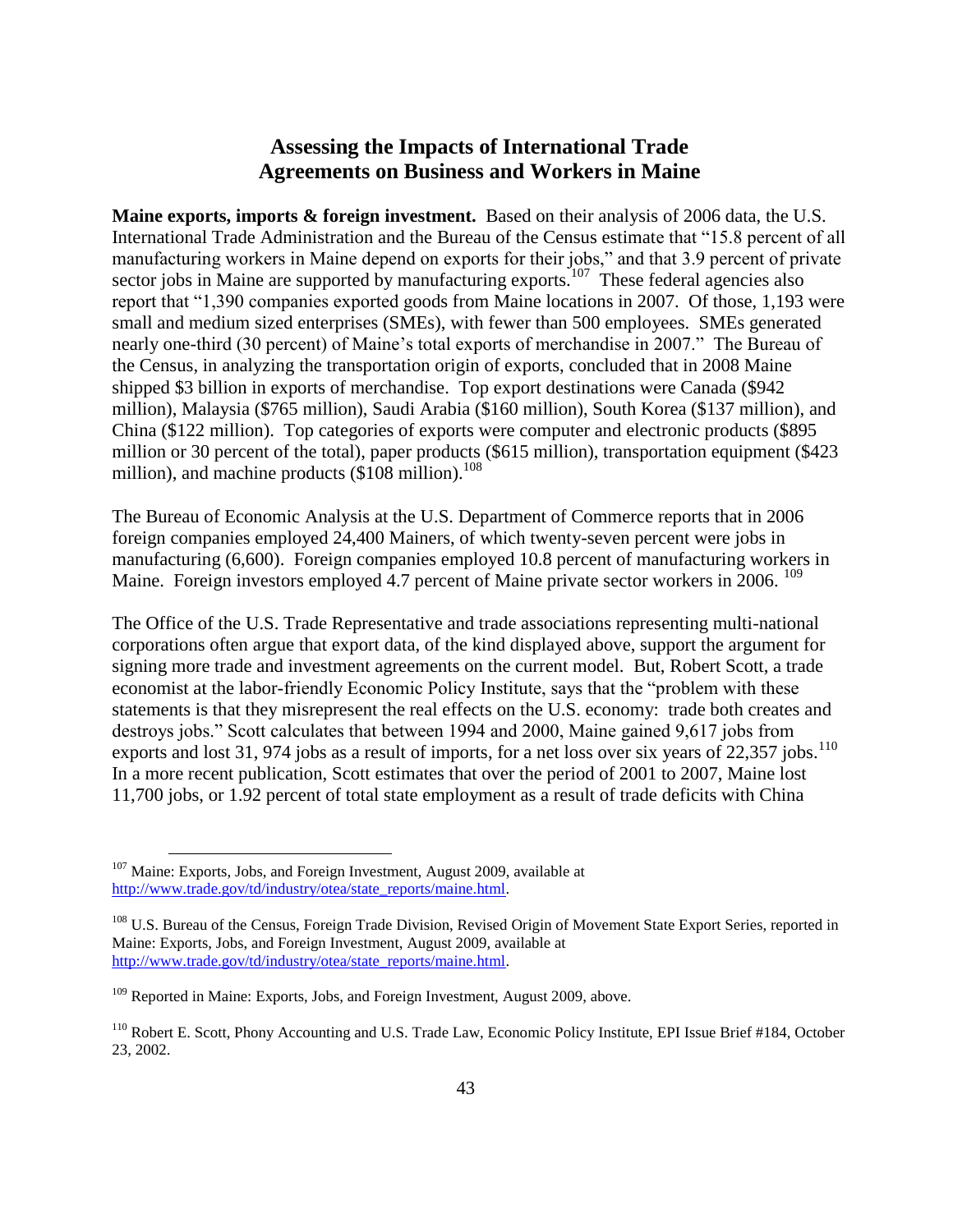alone.<sup>111</sup> It must be noted that other economists estimate that trade and globalization are a net plus for the United States. Gary Clyde Hufbauer at the business-friendly Peterson Institute for International Economics says, "The Peterson Institute calculates that the U.S. economy is approximately \$1 trillion richer each year owing to past globalization-the payoff from both technological innovation and policy liberalization-and could gain another \$500 billion annually from future liberalization...."<sup>112</sup> Referring to criticism of his work from economists at the Economic Policy Institute and elsewhere, Hufbauer replies, "Underlying the noisy attack from our critics is their fear that, if public officials believe in a substantial payoff from globalization, they will be too eager to negotiate new trade agreements."<sup>113</sup>

The real problem here may be the lack of hard export and import data at the state and community level. State trade officials argue that the lack of specific data sets related to exports (as well as on foreign investment into their state) obscures the important contribution that export-promotion and investment-attraction programs make to job creation and economic activity in their state, and inhibits their ability to help businesses identify and take advantage of new market opportunities around the world. They argue for the reintroduction of zip code-specific data to merchandise export, as well as major improvements in the provision of state-level export data on services. Similarly, they believe that states and regions will continue to have difficulty assessing their trade balances and relative global competitiveness unless the federal government makes significant progress in collecting state level merchandise and services *import* data.

These concerns were summarized by the Inter-Governmental Policy Advisory Committee (IGPAC), which provides input from state and local governments to the Office of the United States Trade Representative regarding the negotiation and implementation of free trade agreements, in its 2007 report on the pending US-Panama Trade Promotion Agreement:

IGPAC also stresses the importance of expanding American trade promotion capacity and improving the collection and dissemination of trade data….IGPAC members applaud the recent actions undertaken by the Department of Commerce to improve the quality of state and local-level trade information by reintroducing zip code specificity to merchandise export data. However, as the U.S. economy is increasingly driven by services, it is vital that state-level services export data collection be improved….While IGPAC recognizes the challenges inherent in

<sup>&</sup>lt;sup>111</sup> Robert E. Scott, The China Trade Toll: Widespread Wage Suppression, 2 Million Jobs Lost in the U.S., Economic Policy Institute, EPI Briefing Paper#219, July 30, 2008, p. 7.

 $112$  Gary Clyde Hufbauer, Answering the Critics: why Large American gains from Globalization Are Plausible, Peterson Institute for International Economics, May 2008, available at [http://www.iie.com/publications/papers/print.cfm?researchid=929&doc=pub.](http://www.iie.com/publications/papers/print.cfm?researchid=929&doc=pub)

<sup>&</sup>lt;sup>113</sup> Hufbauer, above.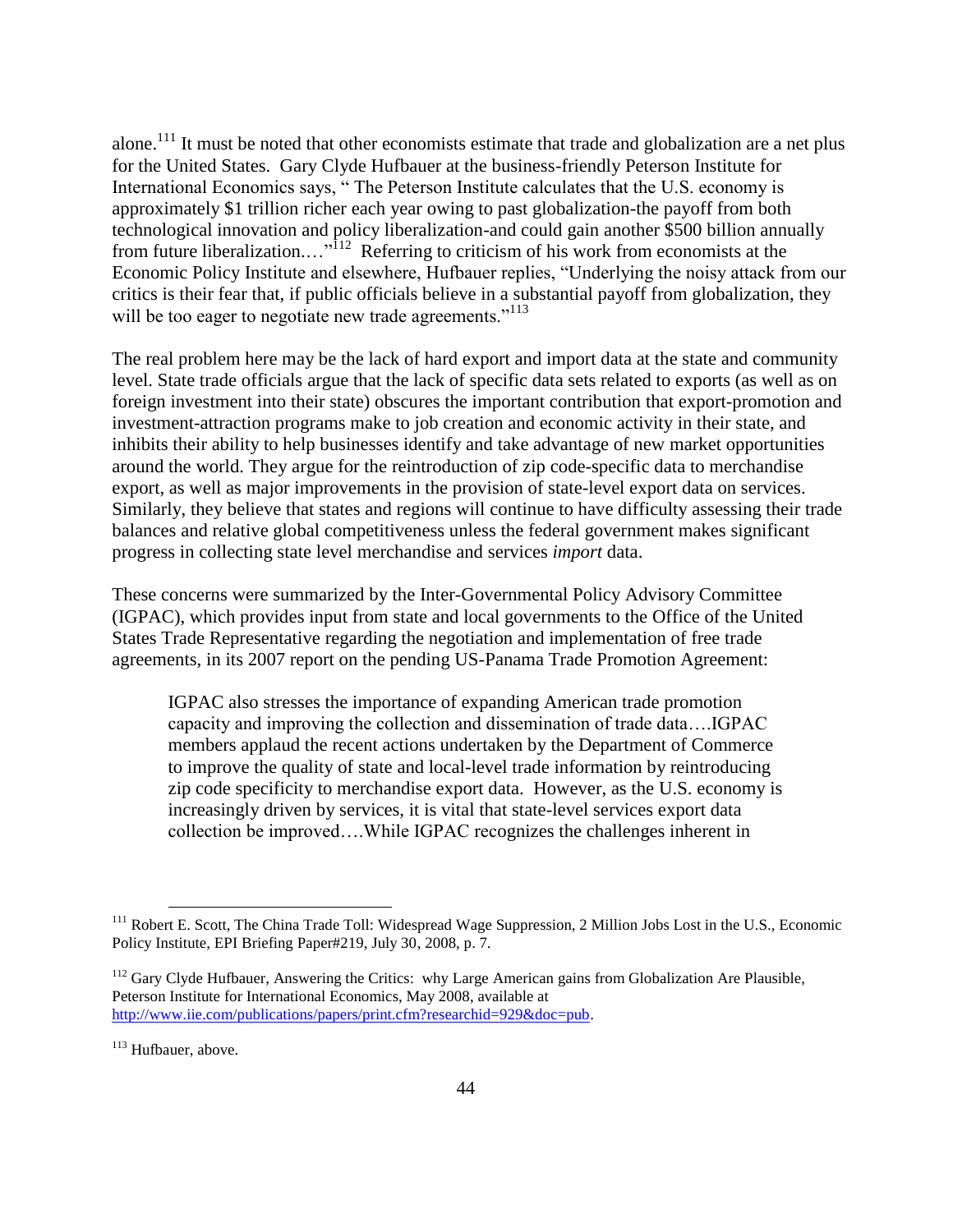collecting such data, Canadian data track product exports and imports by province, country, and U.S. states, offering an impressive example.<sup>114</sup>

Beyond the general debate on the effect of international trade and investment agreements on the Maine economy and jobs picture, there are specific concerns about how these agreements affect Maine.

**The effect of trade agreements and globalization on the Maine business climate and working conditions.** International trade and investment agreements, particularly in combination with other factors contributing to globalization such as technological improvements in transportation and communication, contribute to a hyper-competitive business climate and the perception of insecure working conditions for employees. In a globalized economy, businesses, and manufacturers in particular, may feel compelled to respond quickly to competitors who are seeking an advantage by relocating or outsourcing to jurisdictions with a low-tax and de-regulated "business-friendly climate." Concurrently, many countries and regional governments including some American states may believe that low business taxes, deregulation, reductions (or non-enforcement) of labor, social welfare, or tort law protections are necessary to attract investment and to nurture a culture of entrepreneurship. <sup>115</sup> In combination, these factors may leave workers in Maine and elsewhere feeling insecure and vulnerable. Job tenure may be increasingly unpredictable as manufacturers respond to plant relocation incentives offered by governments or simply the lure of a low tax, de-regulated, non-union, and "business-friendly" environment. There is evidence to show increased income inequality in this era of market-liberalizing trade agreements and globalization, although analysts disagree about whether this is driven by increased labor market competition, cutbacks in government services, and economic de-regulation fostered by international trade and investment agreements or whether it is primarily a result of rapid technological change. $^{116}$ 

<sup>&</sup>lt;sup>114</sup> "US-Panama Trade Promotion Agreement, Report of the InterGovernmental Policy Advisory Committee", 24 April 2007.

<sup>115</sup> James Gwartney, Robert Lawson, Economic Freedom of the World: 2009 Annual Report, Cato Institute, 2009, available at, http;//www.cato.org/pubs/efw/index.html.( Cato ranks Singapore, New Zealand, Switzerland, and Chile as the most economically free; not coincidentally perhaps, these four countries are among the strongest supporters of international trade and investment agreements that restrict the policy space of government; The Obama administration is now contemplating a Trans-Pacific Partnership Free Trade Agreement that would include Singapore, New Zealand and Chile (the U.S. free trade agreements with Singapore and Chile are the current model for new U.S. free trade agreements.); Arthur B. Laffer, Stephen Moore, Jonathan Williams, Rich States, Poor States: ALEC-Laffer State Economic Competitiveness Index, 2nd edition, American Legislative Exchange Council, 2009, available at, [http://www.alec.org/am/pdf/tax/09RSPS/26969\\_REPORT\\_full.pdf.](http://www.alec.org/am/pdf/tax/09RSPS/26969_REPORT_full.pdf) (ALEC ranks the top five states as Utah, Colorado, Arizona, Virginia, and South Dakota; ALEC ranks Maine  $47^{\text{th}}$ ).

<sup>116</sup> Mark Barenberg, Sustaining Workers Bargaining Power in an Age of Globalization, Economic Policy Institute, EPI Briefing Paper #246, October 9, 2009, pp.3-4;Florence Jammotte, Sabir Lall, Chris Papageorgiou, Petia Topalova, Technology Widening Rich Poor Gap, International Monetary Fund, October 10, 2007, available at http;//www.imf.org/external/pubs/ft/survey/so/2007/RES1010A.html.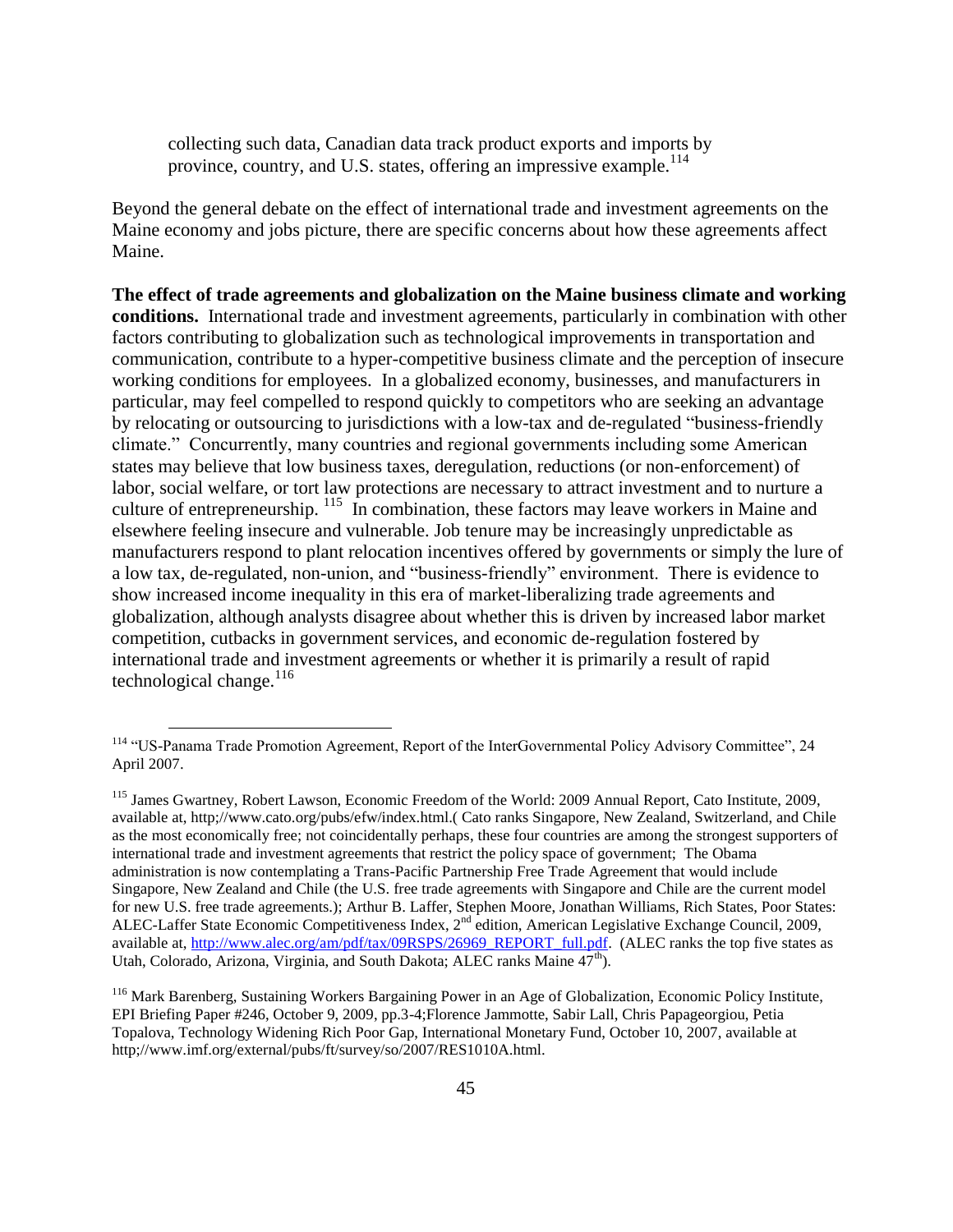The effects of globalization and trade agreements on the business climate and working conditions are illustrated by recent developments in Maine.

Maine paper mills have been particularly hard hit by Chinese trade competition. A typical story comes from Rumford, Maine, a town of 6,472 people in Oxford County and the birthplace of Edmund Muskie, where the first paper mill began operation in 1882. On January 16, 2008, New Page Corporation, headquartered in Ohio, announced that they were shutting down paper machine #11 and laying off at least 60 workers at Rumford (as well as 440 paper workers in Wisconsin and 160 workers in Ohio who also worked in coated free sheet paper production units). James Tyrone, Vice-President of Sales for New Page, testified before Congress in 2007 that Chinese state planning officials targeted its coated paper industry for rapid development in the 1990s, providing low-cost loans through government banks, direct grants, and tax breaks based on export performance. The Peoples Republic in 2003 also forgave a \$600 million loan to Asia Pulp and Paper, China's largest paper company. As a result, China's market share in the U.S. coated free sheet paper market has increased 75 percent annually over the period 2003-2007. <sup>117</sup>

In January of 2009, New Page Corporation announced that 100 hourly employees and 30 salaried employees at the Rumford Mill would be permanently laid off.<sup>118</sup> This bad news was offset somewhat in November 2009, when the U.S. International Trade Commission voted to proceed with a full investigation of coated paper imports from China and Indonesia.<sup>119</sup>

The layoffs at the Rumford mill illustrate how Maine's industrial base is eroding in an era of globalization. Manufacturers News Inc. (MNI) reports that Maine lost 1,135 industrial jobs in 2008, down slightly from 2,000 industrial jobs lost in 2007. MNI says that the leather and paper manufacturing sectors were hardest hit. $^{120}$ 

The loss of manufacturing jobs in Maine is related to U.S. trade policy, especially with respect to China, according to the Economic Policy Institute. As noted above, EPI estimates that from 2001 to 2006 Maine suffered a net loss of 8,800 jobs (amounting to a 1.4 percent share of total state employment in 2001) due to growing trade deficits with China, alone. Maine workers could not compete, EPI says, because China directly subsidizes export industries, pegs its currency

<sup>&</sup>lt;sup>117</sup> Forum on Democracy & Trade, Maine, available at [www.forumdemocracy.net/article.php/id;statement](http://www.forumdemocracy.net/article.php/id;statement) of James C. Tyrone, New Page Corporation, Subcommittee on Trade, U.S. House Committee on Ways and Means, February 15, 2007, available at [http://waysandmeans.house.gov/hearings.asp?formmode=views&id=5413.](http://waysandmeans.house.gov/hearings.asp?formmode=views&id=5413)

<sup>&</sup>lt;sup>118</sup> Eileen N. Adams, "Rumford Mill Cuts Jobs," Kennebec Journal/ Morning Sentinel, January 28, 2009, available at [http://morningsentinel.mainetoday.com/news/local/5877766.html.](http://morningsentinel.mainetoday.com/news/local/5877766.html)

<sup>&</sup>lt;sup>119</sup> "Trade Commission Votes to Proceed with Investigation of Coated Paper Imports," Printing Impressions, November 6, 2009, available at, [http://www.piworld.com/article/trade-commission-votes-proceed-investigation](http://www.piworld.com/article/trade-commission-votes-proceed-investigation-coated-paper-imports-pi-news/1)[coated-paper-imports-pi-news/1.](http://www.piworld.com/article/trade-commission-votes-proceed-investigation-coated-paper-imports-pi-news/1)

<sup>&</sup>lt;sup>120</sup> News clipping, available at http://news.maintoday.com/updates/038829.html.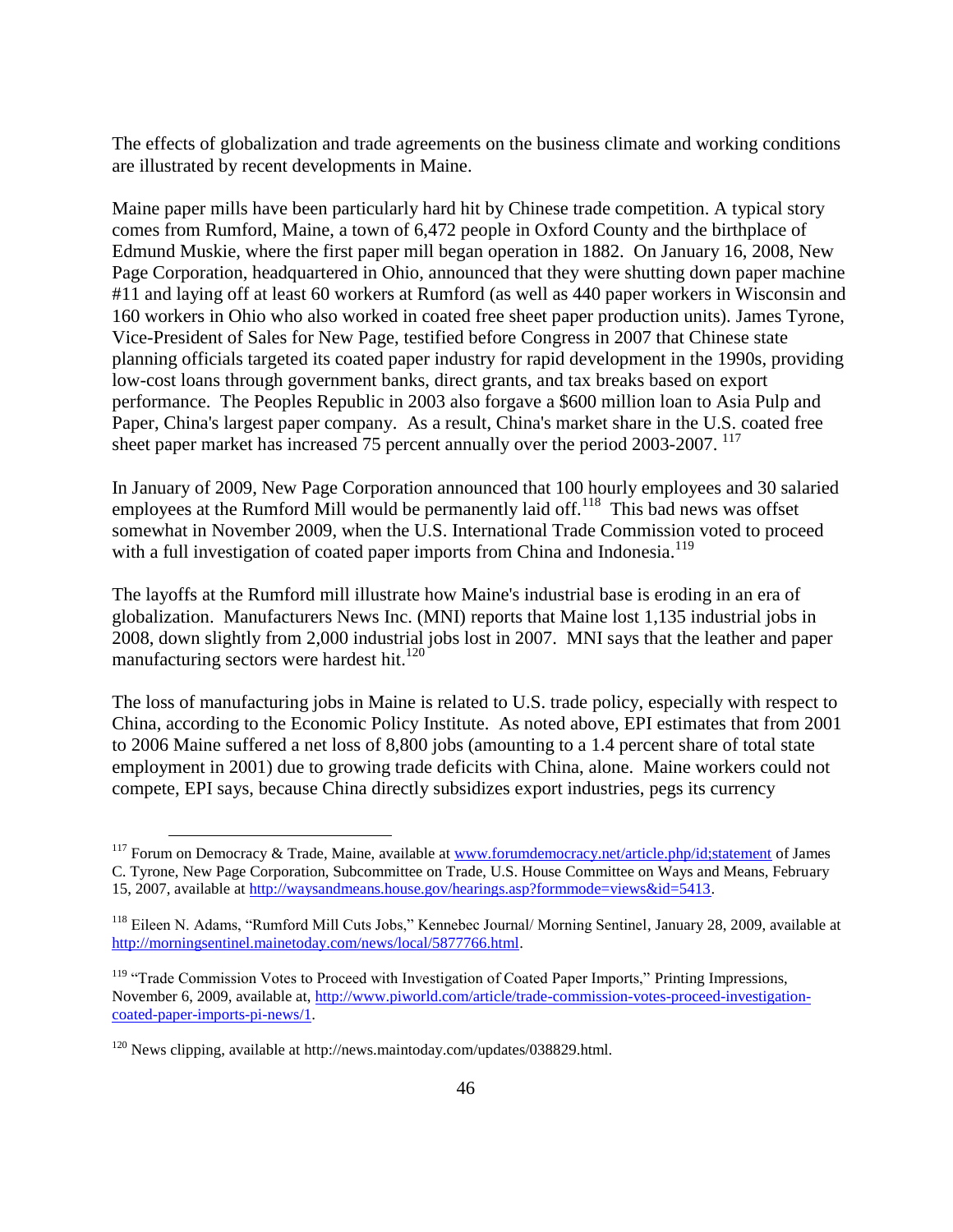artificially low (an effective subsidy of 40 percent), and denies basic labor rights to its industrial workers, resulting in a 47 percent to 85 percent suppression of Chinese wage levels. <sup>121</sup>

## **Options for the Commission to Engage on Trade Policy in 2010 and 2011.**

## **Preservation of State Sovereignty and Authority to Regulate in the Public Interest**

#### **Reform Measures Related To Federal Preemption & Unfunded Mandates**

*Maine may want to reiterate its call to Congress and the President for additional protections against federal preemption and unfunded federal mandates resulting from trade and investment disputes*. For example, Congress could enact legislation to forbid U.S. federal agencies from taking any of the following actions on grounds that a state, tribal, or local government measure (or its application) is inconsistent with an international agreement or treaty or award: (1) initiate legal action to preempt or invalidate a sub-national law or its enforcement or application; or (2) directly or indirectly shift costs to a state or local government in response to an international tribunal decision that the United States must pay compensation to a foreign investor.

#### **Reform of International Services Agreements**

*Maine may want to reiterate its call for Congress and the President to limit the coverage of state and local measures in international services agreements. For example:* 

All international services agreements entered into by the United States could include provisions that: (1) preserve the right of federal, state, and local governments to provide and regulate services in the public interest on a non-discriminatory basis; and (2) provide that nothing in any services agreement shall bar measures rolling back service privatization or require the privatization of public services, even when such services are provided on a commercial basis and/or are already partially privatized;

The United States by legislation or executive directive could adopt a policy that:

- (1) It will never accept a GATS agreement on domestic regulation that requires domestic regulations to meet a "necessity test" even if drafted in language addressing a "disguised barrier to trade," to be "pre-established, based on objective criteria, or relevant;" and
- (2) The domestic regulation portion of the proposed agreement providing for a principle of deference to legitimate national policy objectives shall explicitly state that national policy objectives include objectives identified at both national and sub-national levels.

#### **Reform of International Investment Agreements and Treaties**

<sup>&</sup>lt;sup>121</sup> Scott, Phony Accounting..., above.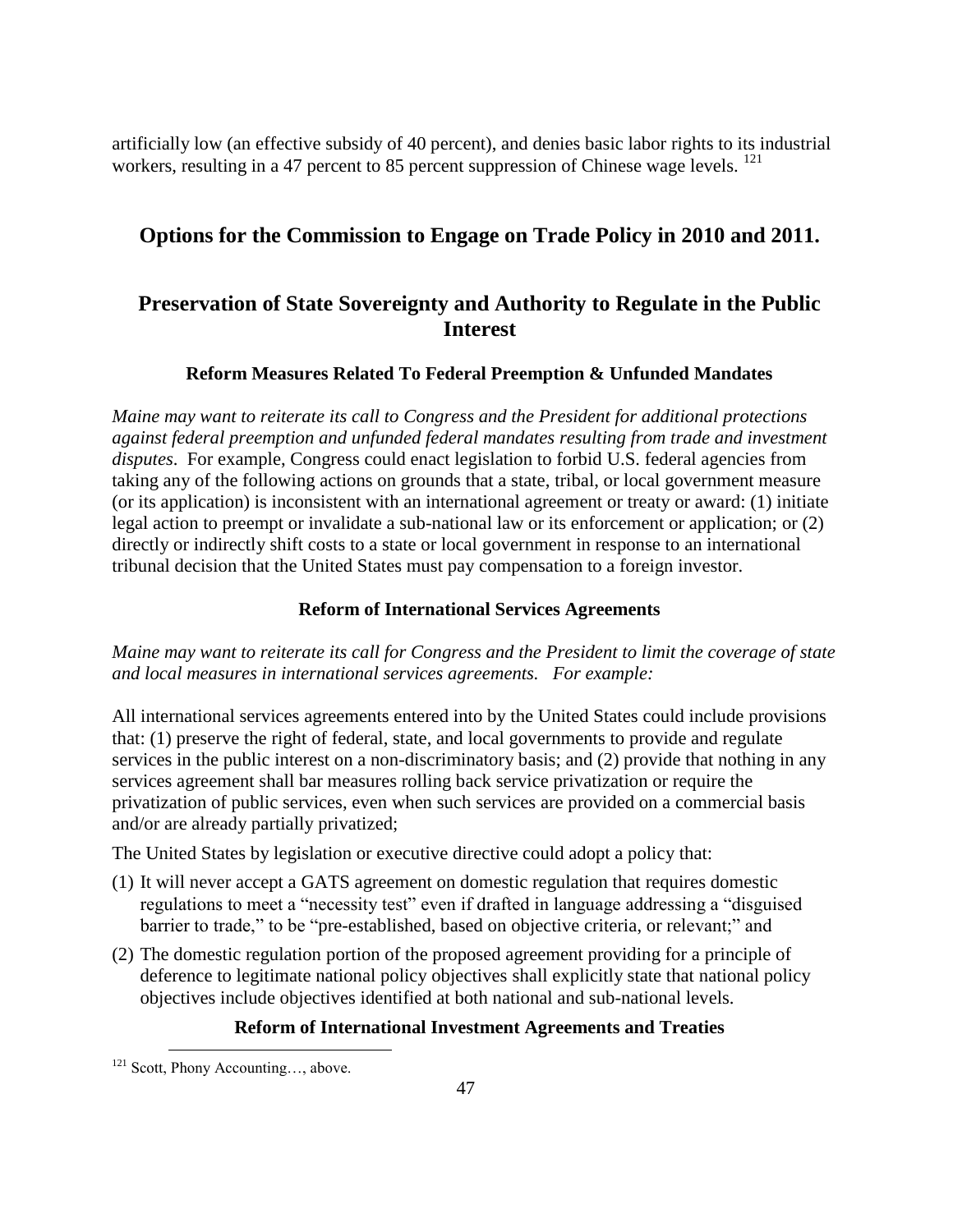*Maine may want to consider the pros and cons of reiterating its call for Congress and the President to limit the coverage of state and local measures in international services agreements, in the following respects among others:* 

*Minimum standard of treatment* – Narrow the minimum standard treatment to the elements of customary international law as explained in the U.S. brief in *Glamis*, in which the State Department argued for a reading of MST confined to three elements: (1) compensation for expropriation,  $(2)$  "internal security," and  $(3)$  "denial of justice" where domestic courts or agencies (not legislatures) treat foreign investors in a way that is "notoriously unjust" or "egregious" such as a denial of procedural due process.<sup>122</sup> Further, the expectation of a stable or unchanging legal environment is not to be understood as part of customary international law.<sup>123</sup>

*Indirect expropriation* – Narrow indirect expropriation so that it does not apply to nondiscriminatory regulations as explained in the *Methanex* award*.* In other words*,* establish that the adoption or application by any national or sub-national government of any bona fide and nondiscriminatory measure intended to serve a public purpose shall not constitute a violation of an expropriation article of an investment agreement or treaty.<sup>124</sup>

*Protected investments –* Narrow the definition of investment to include only the kinds of property that are protected by the takings clause of the U.S. Constitution. Exclude from the definition of investment the expectation of gain or profit, the assumption of risk, and intangible property interests other than intellectual property. Acknowledge that property interests are limited by background principles of domestic property, water, and nuisance law.

*Exhaustion of remedies –* Follow international law and require investors to exhaust domestic remedies before using investor-state arbitration. This recognizes that international investor-tostate arbitration is to be used as a last resort and should not be invoked routinely as a means of circumventing the domestic administrative and judicial processes. This also allows domestic courts and administrative bodies to resolve disputed facts and disputed points of domestic law prior to review by international arbitrators.

<sup>&</sup>lt;sup>122</sup> Counter-Memorial of Respondent United States of America, in Glamis Gold v. USA (September 19, 2006) 221.

<sup>&</sup>lt;sup>123</sup> Counter-Memorial... at 226, 232.

 $124$  The Intergovernmental Policy Advisory Committee, which is the formal state and local government advisory body to the U.S. Trade Representative, has recommended codifying the rule in *Methanex v. United States, "*The recent ruling in the *Methanex* dispute established an important precedent for safeguarding important principlesof federalism and state sovereignty of concern to this Committee. However, since such tribunal judgments are not formally precedential, IGPAC members recommend that the case's finding that 'as a matter of general internationallaw, a non-discriminatory regulation for a public purpose, which is enacted with due process and which affects…a foreign investor or investment is not deemed expropriatory and compensable....' be codified as a formal Interpretive Note in NAFTA and other existing FTAs, and that corrected language be added to this TPA and future trade agreements.‖The US-Peru Trade Promotion Agreement: Report of the Intergovernmental Policy Advisory Committee,‖ February 1, 2006, *available at,* http://www.citizen.org/documents/IGPAC\_Peru\_Report.pdf.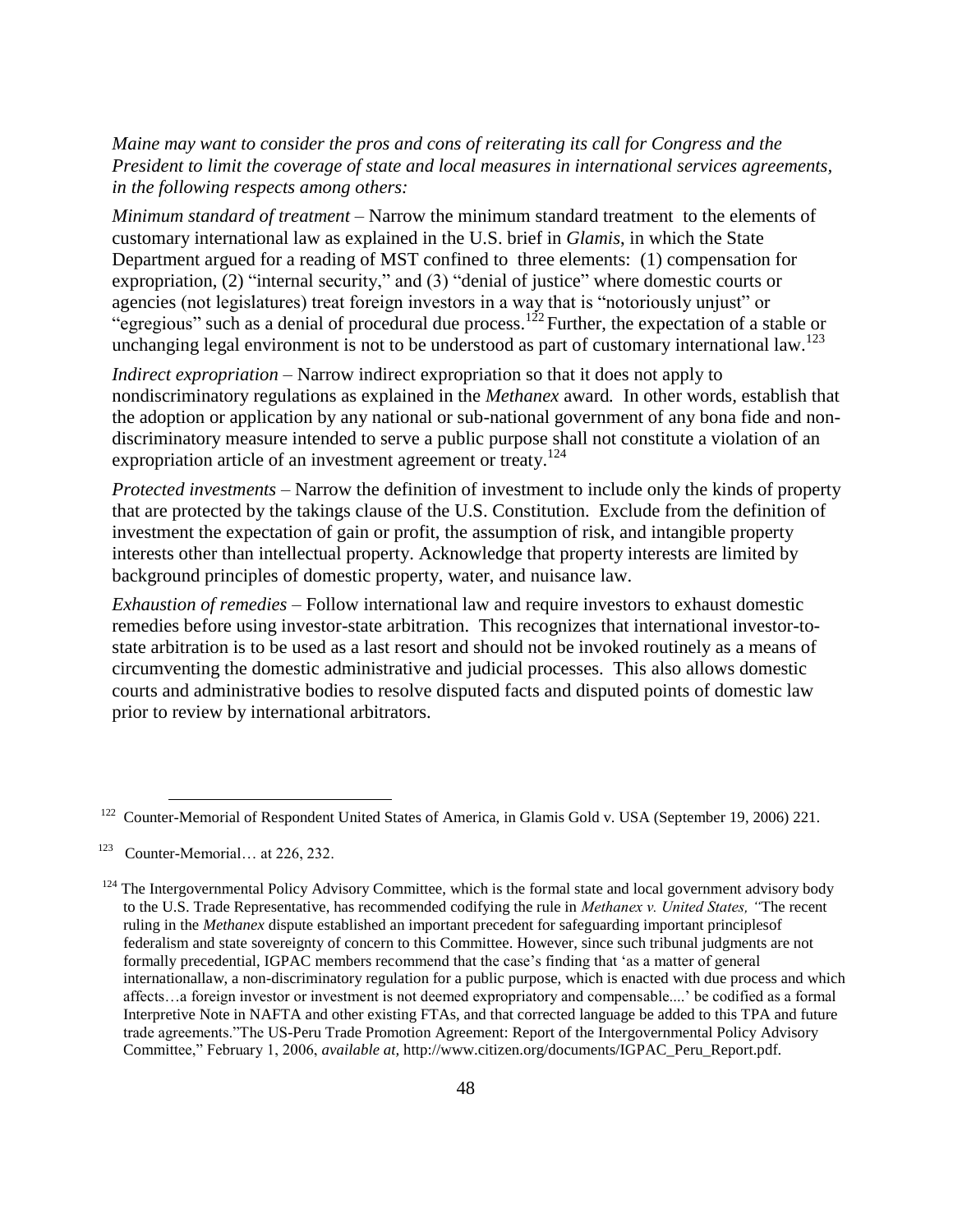*Waiver of right to file an international investment claim – Clarify that no international investment* tribunal may find a contract provision in which a foreign investor waives its right to pursue an international investment claim to be unenforceable.

## **Developing the Maine Economy by Promoting Exports and by Preserving and Expanding the Number of Jobs, Particularly in the Manufacturing Sector**

#### **Reform of Border-Adjusted Value Added Taxes**

Explore trade policy reform options for neutralizing the trade distorting effects of border-adjusted value-added taxes implemented by U.S. trading partners. As noted above, the United States lost the *Foreign Sales Corporation (FSC) case* in WTO litigation, putting the U.S.A. at a competitive disadvantage to the large number of countries that rebate Value Added Taxes (VATs) for their exports (in effect providing an export subsidy), while imposing VAT levies on imports from the United States (a de facto tariff). While the WTO ruled that the U.S. export tax benefit for FSCs was illegal under the Agreement on Subsidies and Countervailing Measures (SCM), the VAT export rebate is not illegal because U.S. trade negotiators in the 1950s agreed to European demands that the VAT should not be treated as a subsidy under the General Agreement on Tariffs and Trade. Legislation, H.R. 2927 sponsored by Representative William Pascrell of New Jersey and co-sponsored by Representative Michael Michaud of Maine, is pending in Congress that would address the VAT (indirect tax) export rebate problem.<sup>125</sup>

#### **Reform of Policy to Assist Small and Medium Sized Exporters**

*Maine may want to consider the pros and cons of supporting a proposed small business export enhancement bill.* U.S. Senator Olympia Snowe of Maine has introduced legislation to encourage exports by small and medium sized businesses. According to the U. S. Senate Small Business Committee: "S.2862 would strengthen and improve support for American entrepreneurs seeking opportunities to expand their business, create new jobs and compete in the international market. The bill would also:

 $125$  The Congressional Research Service summarizes the provisions of the bill as follows: "Border Tax Equity Act of 2009 - Requires the United States Trade Representative (USTR) to submit to Congress a report certifying whether or not U.S. objectives to revise World Trade Organization (WTO) rules on border tax treatment of goods and services from countries with indirect tax systems have been met in WTO negotiations. Amends the Internal Revenue Code to: (1) impose a tax on imports of goods and services from any country with an indirect tax system and deposits taxes so collected into a special account; and (2) upon request of a U.S. exporter, grant a rebate to such exporter from such account of indirect taxes paid. Imposes such requirements if the USTR fails to certify to Congress that U.S. objectives have been met."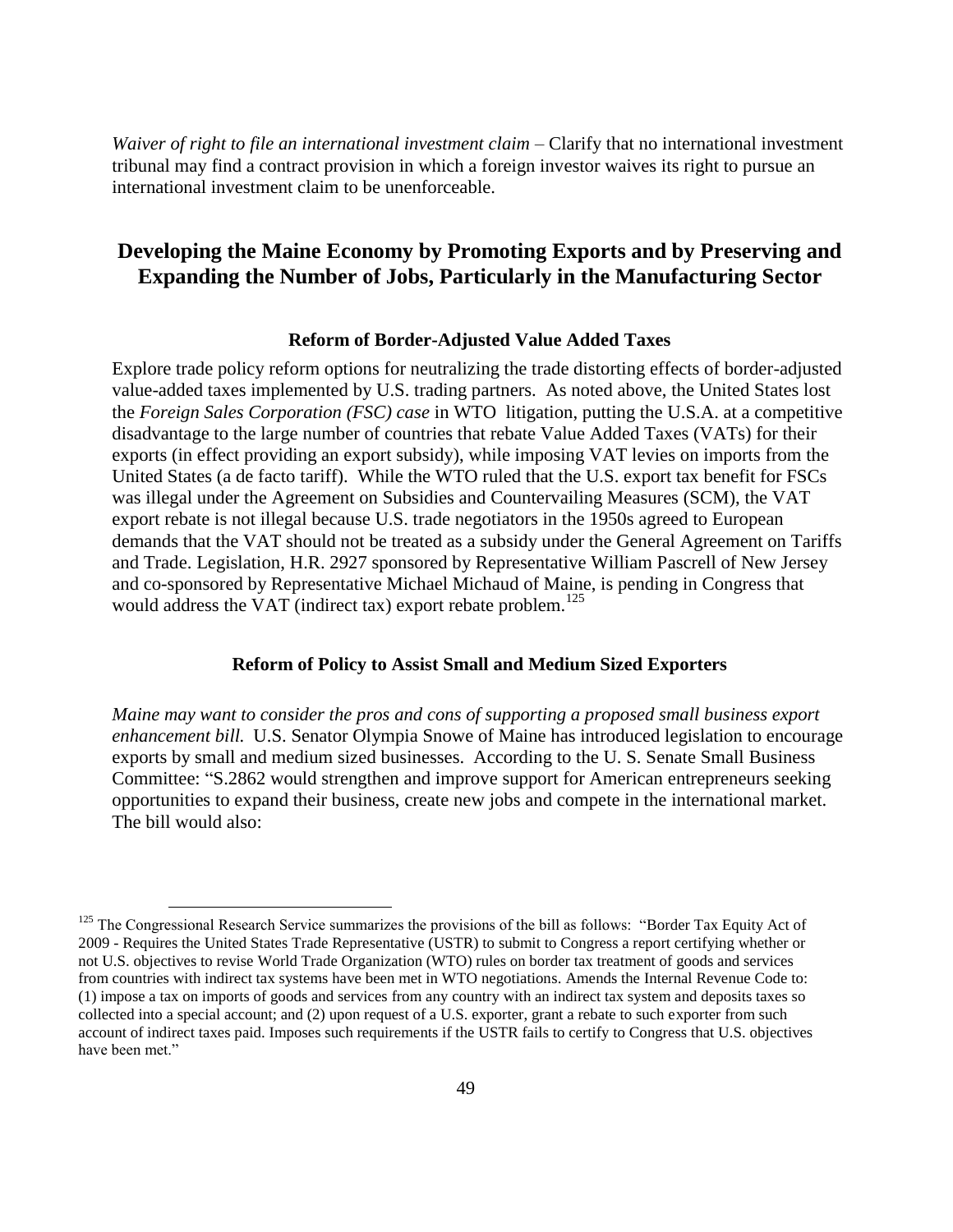―Establish an SBA Associate Administrator for International Trade to carry out the Agency's international trade programs and formulate its trade and export policy;

Bolster the number of SBA export finance specialists assigned to Export Assistance Centers;

Raise, from \$2 million to \$5 million, the maximum amount of an International Trade Loan or Export Working Capital Program loan;

Establish in statute an Export Express program and expand the maximum loan size from \$250,000 to \$500,000; and

Create a State Trade and Export Promotion Grant Program to increase the number of small businesses that export and increase the value of the exports by small businesses."

#### **Currency Manipulation Reform**

*Maine may want to consider the pros and cons of supporting a currency manipulation reform bill similar to the one reported to the floor by the U.S. Senate Finance Committee in 2007.* S. 1607, the Currency Exchange Rate Oversight Act of 2007, would have required the U.S. Treasury Department to identify two categories of currency: (1) "fundamentally misaligned currencies" based on observed objective criteria, and (2) "fundamentally misaligned currency for priority action" caused by the intentional actions of government. Treasury would have been required to initiate consultations with all countries found to have misaligned currencies. For "priority" currencies, Treasury would have been required to seek advice from the International Monetary Fund (IMF) and strategically-placed trading partners.

According to a Senate Finance Committee press release issued at the time of S. 1607 was favorably reported on a 20 to 1 vote: "The legislation imposes a number of immediate consequences for countries designated for "priority action," including accounting for currency undervaluation in determining whether a country should graduate from non-market economy status for purposes of U.S. antidumping rules. If a country fails to take appropriate action within three months, Treasury must take currency undervaluation into account when making antidumping calculations for products exported from the designated country. Other consequences include suspension of U.S. government procurement from the designated country, requests for special consultation by the IMF, and suspension of financing and insurance from the Overseas Private Investment Corporation and multilateral development banks for projects in the designated country. If the designated county fails to take appropriate action to address its misaligned currency within one year, the legislation requires the U.S. Trade Representative to begin WTO dispute settlement proceedings regarding the currency problem. It also requires the Treasury Secretary to consult with the Federal Reserve Board and other central banks on taking remedial intervention. The President may waive the bill's consequences if those actions pose a threat to national security or U.S. economic interests. The bill also increases congressional input by giving members of Congress the ability to override the Presidential waiver, and by creating a new body –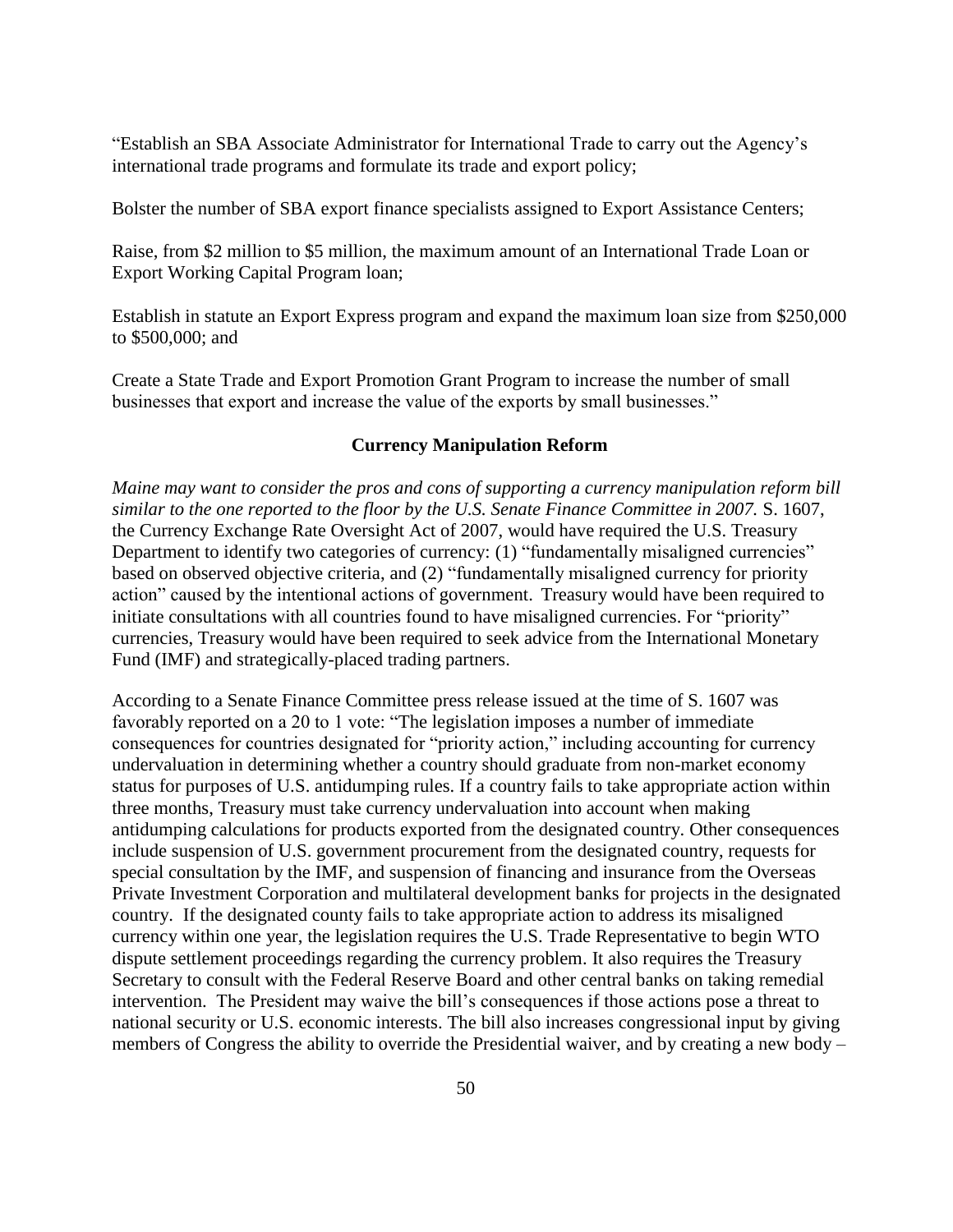appointed by the President and the leaders of relevant congressional committees – with which Treasury must consult as it identifies misaligned currencies."

## **State-Federal Consultation on Trade Policy**

*Maine may want to reiterate its call to Congress and the President for greater state-federal consultation on trade and federalism issues, including the following options.*

#### **The Positive List Approach**

Any new legislation establishing negotiating objectives for the Office of the United States Trade Representative might instruct USTR to utilize wherever possible the "positive list" approach for making services, procurement, and investment commitments in international agreements that apply to states. This approach would allow states to know more precisely the areas in which they need to consult with the federal government. The "negative list" approach, currently used in most agreements except for procurement, commits the United States to implement trade disciplines on all covered sectors unless policy areas or state laws are specifically exempted in the annexes of the agreement.

#### **A Center on Trade and Federalism**

Improving federal consultation with states on trade will require more resources and in particular greater capacity to produce unbiased legal and economic analysis on trade and federalism issues. To remedy this, Congress could fund a Center on Trade and Federalism, based in a university or a non-profit, that would be tasked with:

Conducting legal policy analysis on potential intrusions on state sovereignty resulting from international trade and investment agreements, with a particular focus on services, investment, and procurement agreements;

Conducting economic policy analysis on import, export, and investment flows at the community level, and their effect on local job creation or loss;

Improving trade and investment data collection and dissemination (in collaboration with congressionally-mandated collection by the U.S. Department of Commerce of export and import data for both goods and services at the community level);

Increasing export promotion collaborations among states; and

Analyzing the effectiveness of trade adjustment assistance programs.